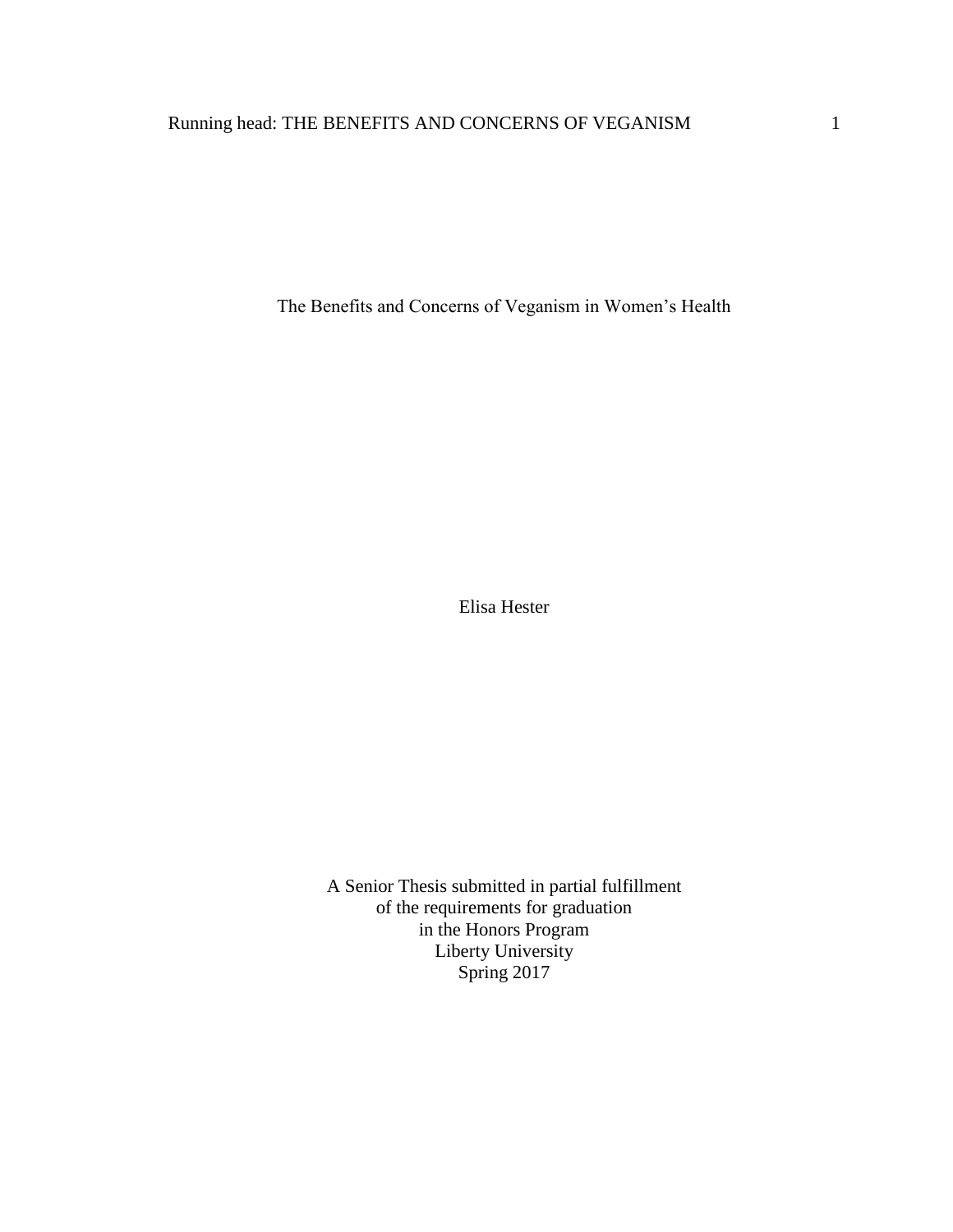# THE BENEFITS AND CONCERNS OF VEGANISM IN WOMEN'S HEALTH 2

Acceptance of Senior Honors Thesis

This Senior Honors Thesis is accepted in partial fulfillment of the requirements for graduation from the Honors Program of Liberty University

Lynne Sanders, Ed.D., M.S.N., R.N., C.N.E. Thesis Chair

\_\_\_\_\_\_\_\_\_\_\_\_\_\_\_\_\_\_\_\_\_\_\_\_\_\_\_\_\_\_

Kathryn Miller, D.N.P., R.N., C.N.E., C.H.S.E. Committee Member

\_\_\_\_\_\_\_\_\_\_\_\_\_\_\_\_\_\_\_\_\_\_\_\_\_\_\_\_\_\_

C. Anna Henderson, M.S., Ph.D., C.H.E.S. Committee Member

\_\_\_\_\_\_\_\_\_\_\_\_\_\_\_\_\_\_\_\_\_\_\_\_\_\_\_\_\_\_

Marilyn Gadomski, Ph.D. Assistant Honors Director

\_\_\_\_\_\_\_\_\_\_\_\_\_\_\_\_\_\_\_\_\_\_\_\_\_\_\_\_\_\_

April 25, 2017 Date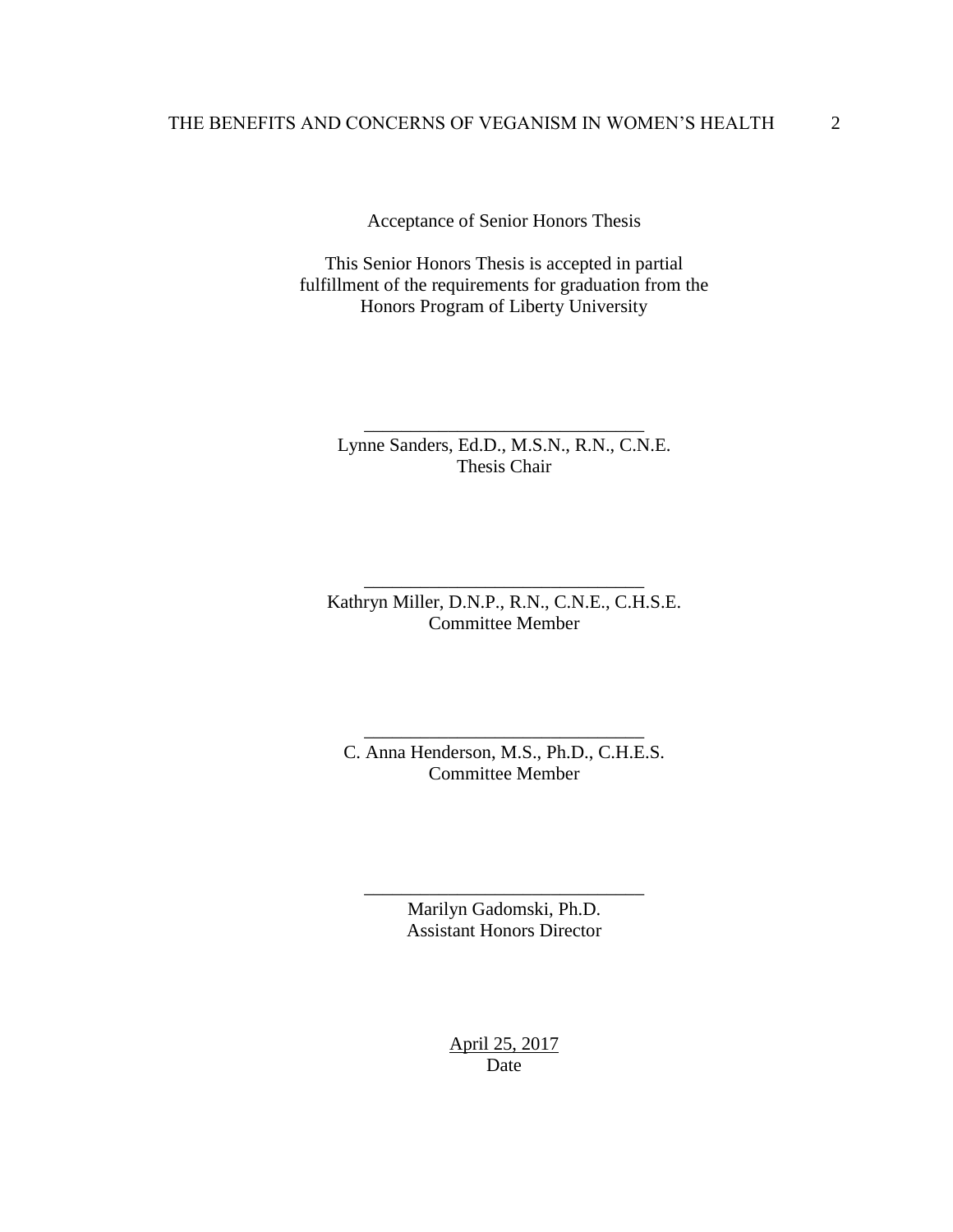# THE BENEFITS AND CONCERNS OF VEGANISM IN WOMEN'S HEALTH 3 Abstract

There are many health benefits of consuming a vegan diet. It is associated with a decreased incidence of obesity, cardiovascular disease, type two diabetes, and a variety of cancers. Despite its numerous benefits, there are several concerns for consumers of a vegan diet, including nutrient deficiency and cardiovascular risk associated with consumption of coconut oil. However, many nutrients of highest concern, such as calcium and protein, are not needed in as high amounts as is commonly believed and recommended. Moreover, it is possible for vegans to obtain adequate nutrition with proper education despite restriction of animal products. Coconut oil consumption as part of a plant-based diet is not associated with the development of cardiovascular disease despite its high saturated fatty acid content. Overall, a vegan diet is an effective mode of treatment and prevention for chronic diseases, and women across the lifespan can obtain adequate nutrition while consuming a plant-based diet.

*Keywords:* veganism, plant-based, vegan, diet, women, nutrient deficiency, pregnancy, coconut oil, meat, dairy, eggs, health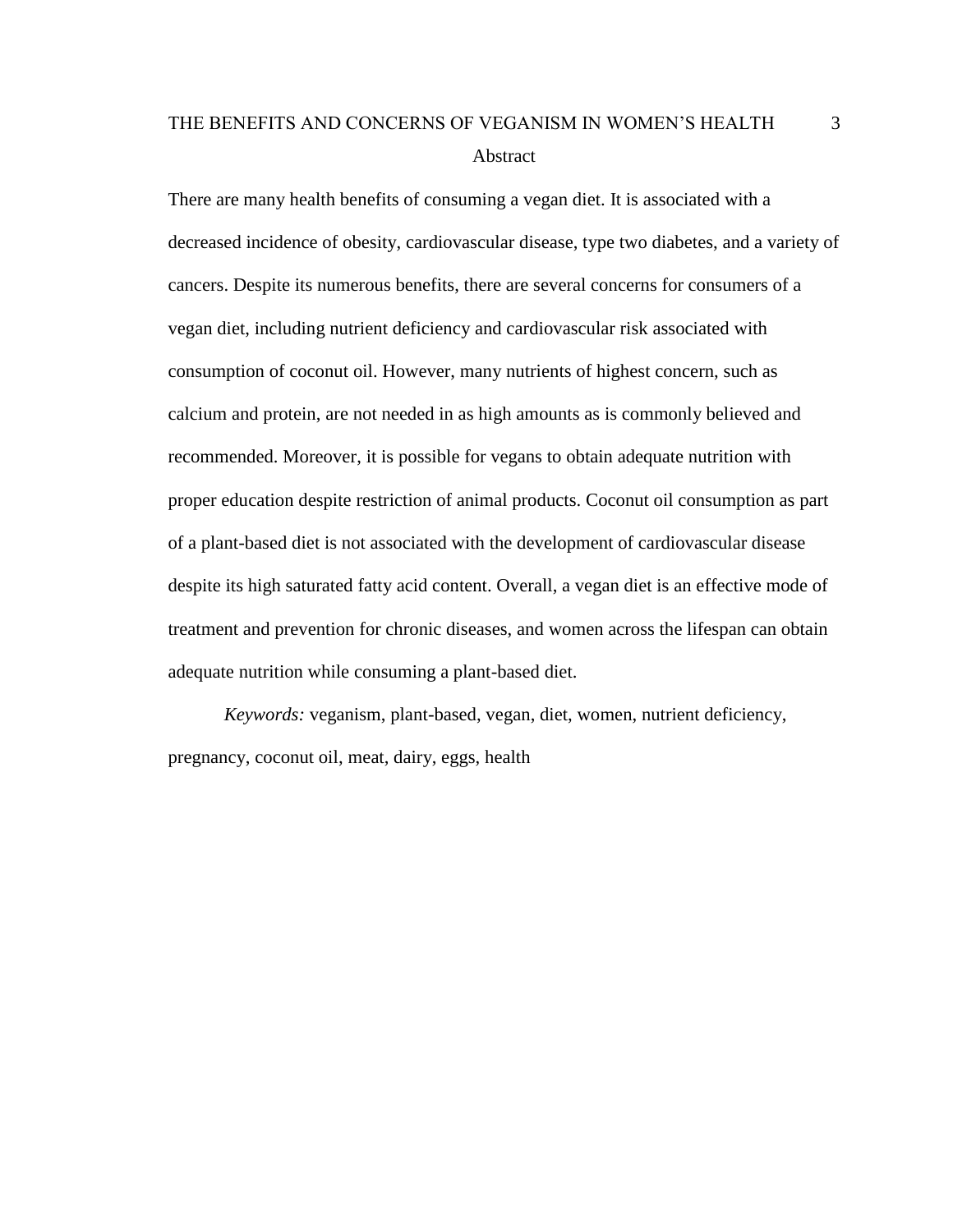The Benefits and Concerns of Veganism in Women's Health

Veganism is a vegetarian diet in which the consumer avoids all animal products, including meat, eggs, and dairy. The reasons for restricting these foods vary, including allergies, lactose intolerance, and animal mistreatment. Increasing evidence of a plantbased diet's ability to prevent and treat many chronic diseases has led to the subject's growing popularity in the health and medical fields. Many wonder if a vegan diet puts women at risk for health problems since they have very specific nutrient needs during pregnancy and are at greater risk of developing osteopenia and osteoporosis than men. Others fear that coconut oil, a common ingredient in vegan foods, increases the risk of cardiovascular diseases because of its high saturated fat content. A plant-based vegan diet can have both positive and negative effects on women's health that should be carefully considered before implementing this lifestyle (American Heart Association, 2014; Craig, 2009).

### **Benefits**

Chronic diseases make up the largest category of health burdens in western cultures (Centers for Disease Control and Prevention, 2016b). While these conditions are caused by many factors, level of physical activity and diet are two modifiable and influential contributors affecting disease promotion or prevention. Current recommendations for physical activity are consistent and easily understood, but much confusion remains about what type of diet can decrease disease risk. A plant-based vegan diet has been shown to be protective against many diseases and is promoted by the American Institute for Cancer Research, World Cancer Research Fund, American Cancer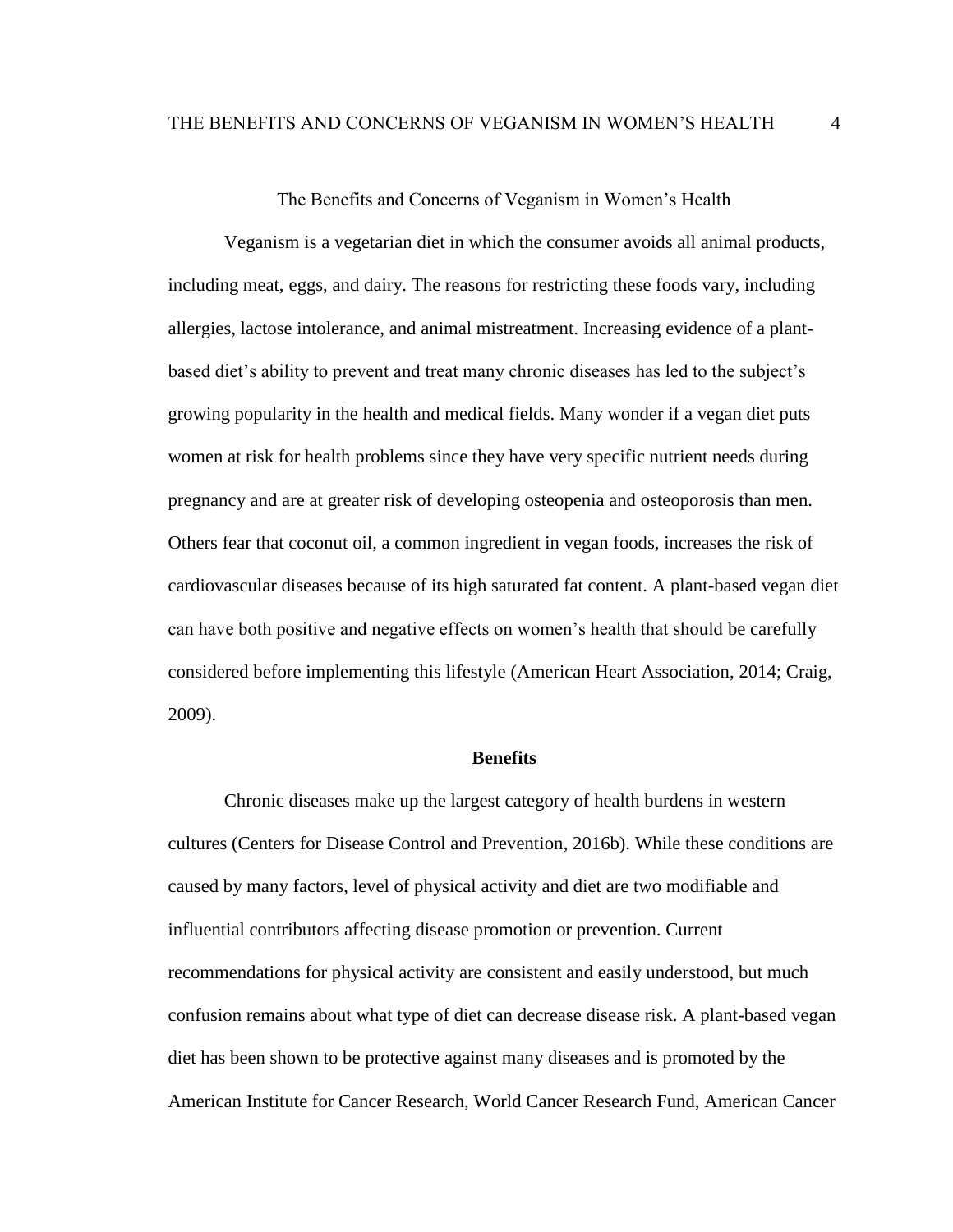THE BENEFITS AND CONCERNS OF VEGANISM IN WOMEN'S HEALTH 5 Society, American Heart Association, Heart and Stroke Foundation of Canada, American Cancer Society, National Institutes of Health, and the American Academy of Pediatrics. It is associated with reduced rates of many chronic diseases, including obesity, cardiovascular disease, diabetes, and cancers ("Position", 2003).

### **Obesity**

There are many effective weight-loss programs, but few promote long-term weight loss. A plant-based vegan diet has been shown to be most effective both in helping people lose weight and in maintaining their weight-loss (Spencer, Appleby, Davey, & Key, 2003; Turner-McGrievy, Barnard, & Scialli, 2007). An 18-week trial of GEICO employees with body mass indexes (BMIs) over 25 compared body changes in a control group that made no dietary changes to a group switched to a low-fat vegan diet. The vegan group consumed "whole grains, vegetables, legumes, and fruits" and had no caloric restriction (Mishra, Xu, Agarwal, Gonzales, & Barnard, 2013, p. 719). The intervention group lost an average of 9.46 pounds, compared to the control group which lost an average of 0.176 pounds (Mishra et al., 2013).

A Belgian study showed that increased animal protein intake was associated with increased BMI in males, but there was no significant association in females. The difference in these findings may be because women consumed less animal protein than men. The daily intake for females ranged from 10.2-11.6 grams of fresh meat and 3.9-5.1 grams of processed meat, while males consumed 14.3-18.2 grams of fresh meat and 7.3- 9.2 grams of processed meat. However, both groups had an inverse association between plant protein intake and BMI, indicating that plant protein intake may be protective against weight gain and obesity (Lin et al., 2011).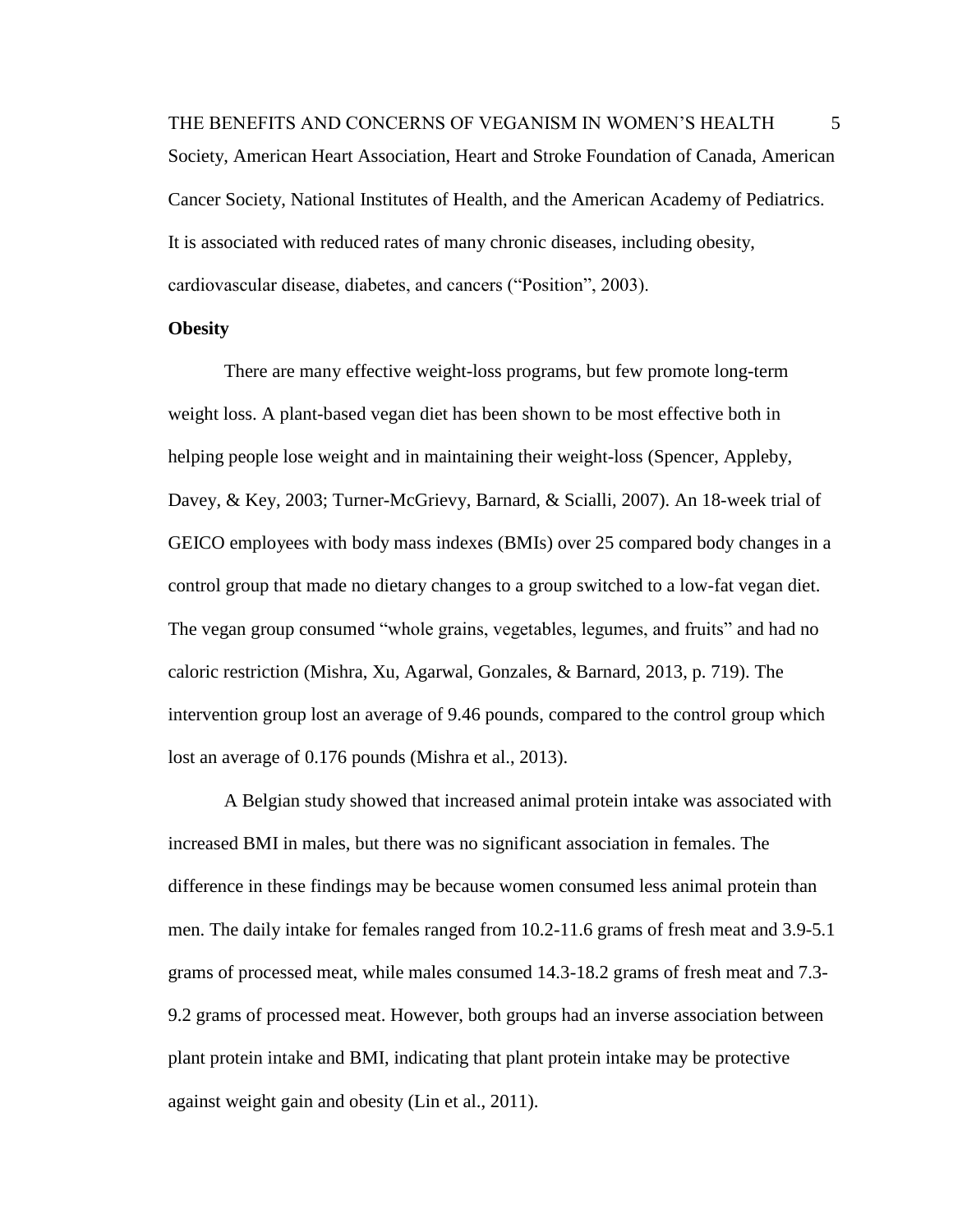### THE BENEFITS AND CONCERNS OF VEGANISM IN WOMEN'S HEALTH 6

There are many reasons for a vegan diet's effectiveness in weight-loss and protection against obesity. First, it has been shown to decrease hunger perceptions. A common barrier to weight-loss is perceived discomfort due to hunger that then leads to overeating (Furhman, Sarter, Glaser, & Acolla, 2010). One study showed that those who sustained a diet high in nutrient-dense foods such as "colorful vegetables, beans, seeds, nuts, fruits, and whole grains,... [with] less than 10% of total calories [coming from] processed foods and animal products" for at least one month experienced decreased hunger pains, decreased discomfort from skipping meals, decreased frequency of hunger, and decreased irritability due to hunger (Furhman et al., 2010, p. 2). In general, their hunger experience became less unpleasant despite their diet being lower in calories (Fuhrman et al., 2010).

Secondly, vegans are often able to consume larger portions and still experience weight loss and glycemic improvement since most of the foods that fit the diet's regimen are low in energy and fat while being high in fiber. This helps consumers feel more satisfied by being able to consume more volume, while other diets leave participants hungry with unhealthy cravings that typically lead to overeating (Barnard et al., 2006; Fuhrman et al., 2010).

#### **Cardiovascular Disease**

Cardiovascular disease is the leading cause of death in the United States, with 22.3% of women's being deaths due to heart disease and 6% due to stroke annually (Heron, 2016). Cardiovascular disease is an umbrella term for a group of conditions characterized by narrowed or blocked blood vessels. It is most commonly due to atherosclerosis and has many damaging effects on the body's organs (Mayo Clinic Staff,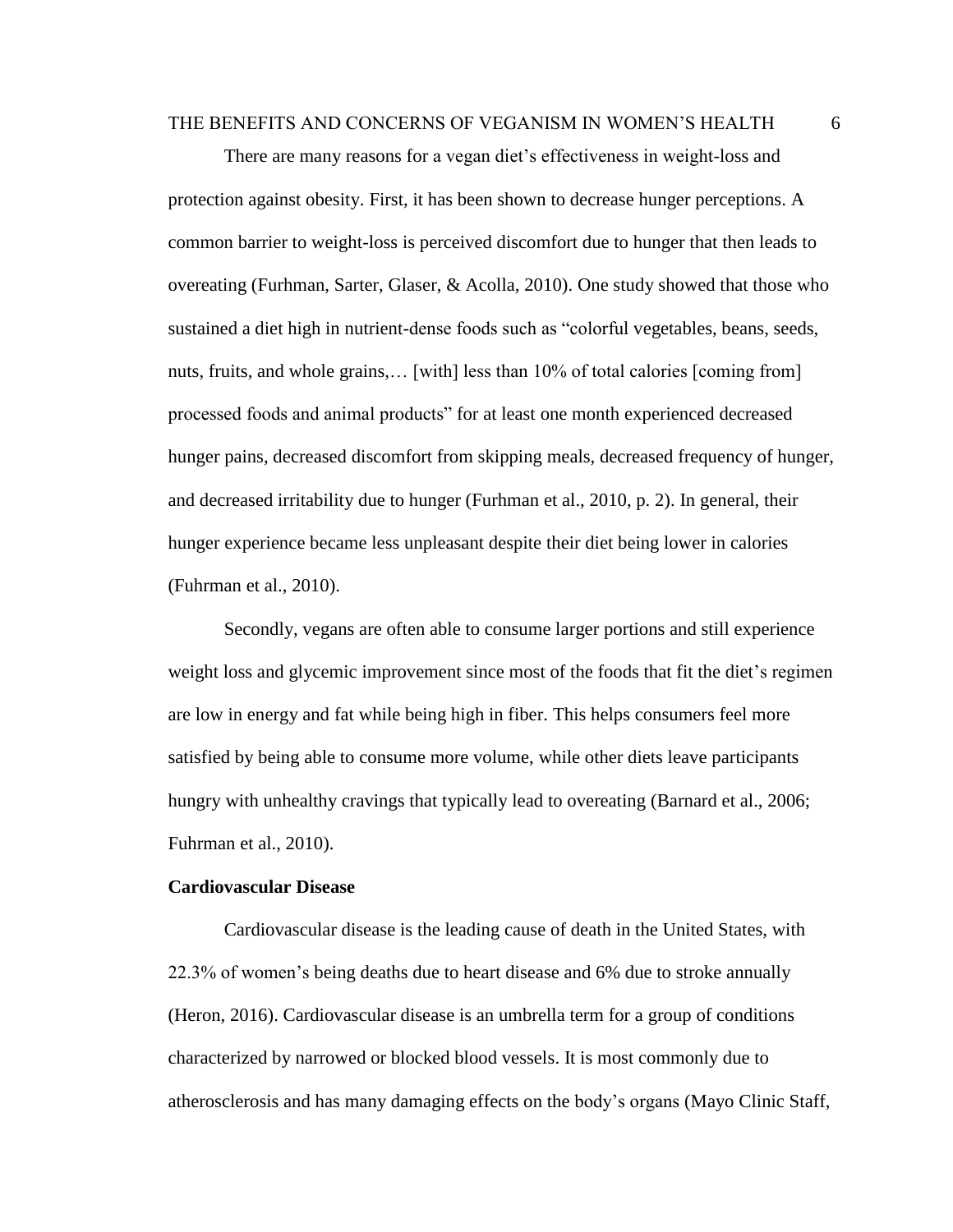# THE BENEFITS AND CONCERNS OF VEGANISM IN WOMEN'S HEALTH 7

2014). Types of cardiovascular diseases include stroke, myocardial infarction, arrhythmias, heart failure, coronary artery disease, and peripheral artery disease (New York State, 2012). These conditions can be promoted by genetics, poor diet, physical inactivity, medications, among other factors. Since it is the number one killer of American women, it is vital to know how to prevent, treat, and reverse this disease (Heron, 2016). This can be done with a plant-based vegan diet (Cleveland Clinic, 2013).

A major risk factor for cardiovascular disease is high cholesterol. Elevated triglycerides and low density lipoproteins (LDLs) are strongly associated with heart disease, while a high level of high density lipoproteins (HDLs) is believed to be protective. A lifestyle that reduces non-HDL cholesterol and raises HDL cholesterol is encouraged in order to improve cardiovascular health. Ideal blood lipid measurements for women include a total cholesterol less than 200 mg/dL, triglycerides less than 150 mg/dL, LDL cholesterol less than 100 mg/dL, and HDL cholesterol between 50-60 mg/dL, with above 60 being optimal. An HDL less than 40 mg/dL and an LDL level above 130 mg/dL is associated with increased cardiovascular risk (Lewis, Dirksen, Heitkemper, & Bucher, 2014, p. 699-700).

Vegan diets have been shown to reduce LDL cholesterol and triglycerides. A study of 4,466 participants assessed fruit and vegetable consumption and measured serum LDL cholesterol in the participants. Serum LDL cholesterol was 6-7% lower in the participants who consumed the most fruits and vegetables compared to those who consumed the least. The researchers concluded that increased consumption of fruits and vegetables is associated with a decreased serum LDL cholesterol (Djoussé et al., 2004).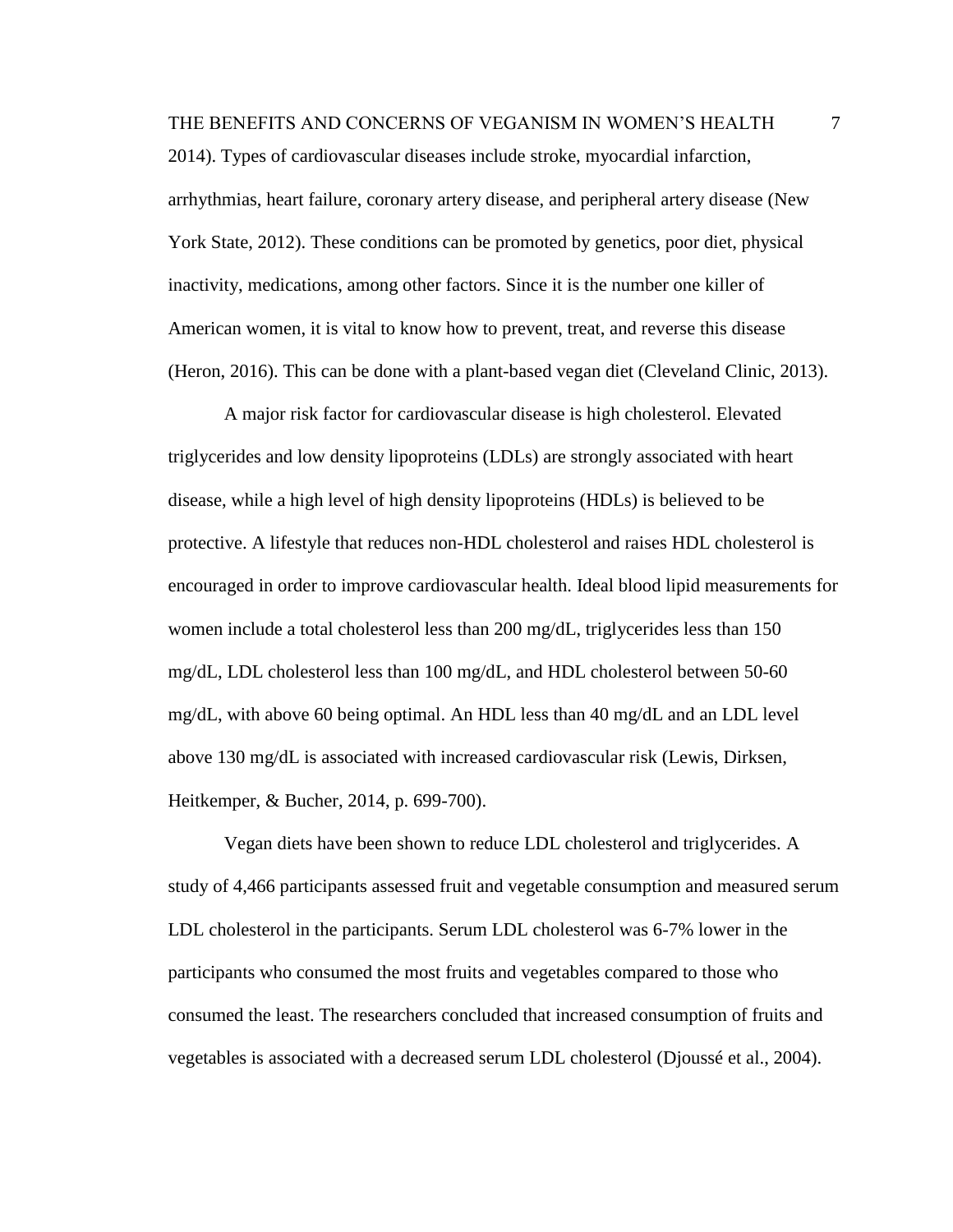Another study comparing serum lipids of meat eaters, fish eaters, vegetarians, and vegans showed that vegans had the lowest non-HDL serum lipids of all four groups. However, the vegan group also had the lowest HDL levels (Bradbury et al., 2014). Other studies have observed a slight reduction in HDL cholesterol as well (Gardner et al., 2005; Huang et al., 2014; Mishra et al., 2014), though the ones that included the specific measurements indicated that their HDL levels remained in the therapeutic range (Huang et al., 2014; Mishra et al., 2013). Despite HDL levels remaining above 40 mg/dL, and often higher, some researchers have concluded that a vegan diet may not be the best way to prevent cardiovascular disease (Huang et al., 2014).

Other researchers, however, have stated that HDL cholesterol may not be as strong of an indicator of cardiovascular health as is currently believed. One study showed that people with genetically high HDL cholesterol levels did not have a decreased risk of myocardial infarction, challenging the current use of HDL cholesterol as a sign for decreased cardiovascular risk (Bradbury et al., 2014). Another study showed that those with a polymorphism causing higher levels of HDL cholesterol had an increased risk of coronary heart disease (Zanoni et al., 2016).

The variety of conclusions regarding the benefit of HDL cholesterol may be because different types have different effects. Some positive effects include removing LDL cholesterol, preventing LDL cholesterol from being altered by oxygen to become more damaging, easing inflammation, increasing nitric oxide, and preventing plaque accumulation in blood vessels. However, some effects are harmful such as helping LDL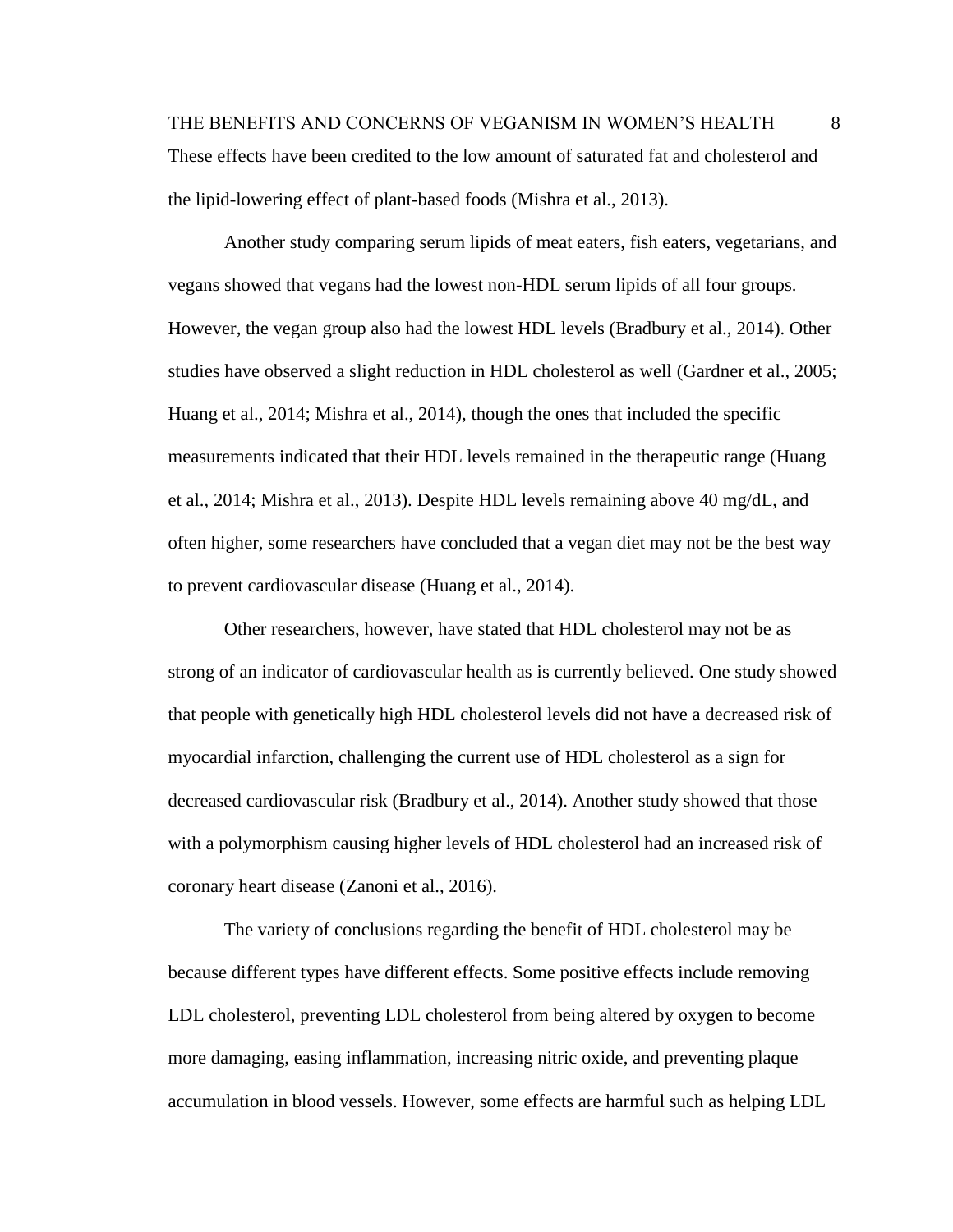THE BENEFITS AND CONCERNS OF VEGANISM IN WOMEN'S HEALTH 9 cholesterol enter body cells and allowing LDL to be altered by oxygen and become more dangerous (Harvard, 2010).

These findings suggest that HDL cholesterol's effect and accepted therapeutic levels require further research (Wein, 2016). Until HDL cholesterol's effect is better understood, its reduction associated with a plant-based vegan diet cannot be counted as negative, especially since vegans often maintain therapeutic levels (Huang et al., 2014; Mishra et al., 2013; Wein, 2016). It may, however, indicate that this type of diet requires caution and medical advisement for some people.

### **Diabetes**

Type II diabetes mellitus is an acquired condition in which the body becomes resistant to insulin, causing blood sugar to rise above the normal limits. Over time, the body's cells become starved for energy, increasing the risk of infection and complications of the eyes, kidneys, nerves, and heart (American Diabetes Association, 2015). The American Diabetes Association (ADA) has emphasized the role of carbohydrates in diabetes and the importance of a healthy diet in diabetes management. They support a diet low in carbohydrates, but high in protein and healthy fats for diabetes management (American Diabetes Association, 2016a). For each meal, the ADA recommends filling 50% of the plate with non-starchy vegetables, keeping starchy vegetables or grains to 25%, and reserving the final 25% for proteins such as fish or chicken. In addition, they recommend adding a serving of fruit, dairy, or both (American Diabetes Association, 2016b). While they encourage the consumption of whole grains, legumes, and fruits over refined carbohydrates and simple sugars, the ADA recommends that even these sources of carbohydrates be consumed in moderation (American Diabetes Association, 2014).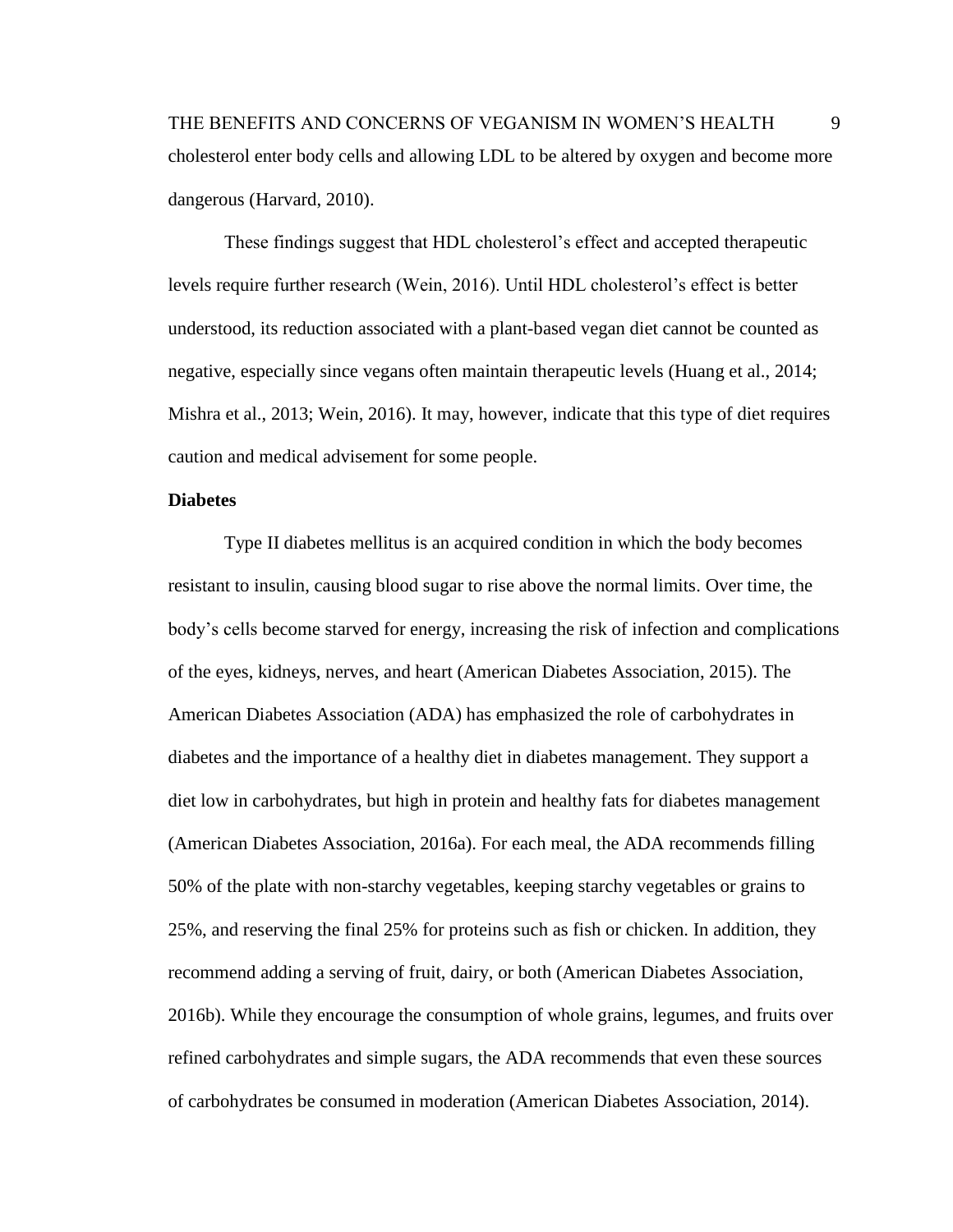## THE BENEFITS AND CONCERNS OF VEGANISM IN WOMEN'S HEALTH 10

Recent literature, however, shows that while the ADA diet does improve glycemic and lipid control, a vegan diet is even more effective. In 2006, a 22-week study compared the effects of a low-fat vegan diet and a diet based on ADA guidelines in individuals with type II diabetes (Barnard et al., 2006). Individuals on the vegan diet consumed "vegetables, fruits, grains, legumes…[favoring]…low glycemic index foods, such as beans and green vegetables" (Barnard et al., 2006, p. 1777-1778). Furthermore, the vegan participants were not required to restrict portions, calories, or carbohydrates. Individuals on the ADA diet were to ensure that less than 7% of their daily caloric intake came from saturated fat, only 60-70% from carbohydrates and monounsaturated fats while keeping cholesterol at or below 20 milligrams (mg) per day. Those who had a BMI greater than 25 were to reduce their daily caloric intake by 500-1,000 calories (Barnard et al., 2006).

Despite their increase in carbohydrate consumption, the vegan group had greater glycemic improvement. Their  $A_1C$ , on average, decreased by 1.2%, while the ADA group's A1C decreased by 0.88%. In the vegan group, 43% of the participants were able to reduce their diabetes medications, while only 26% of the ADA group required a medication reduction. The weight of individuals in the vegan group decreased by an average of 5.8 kilograms (kg), and the ADA group's weight loss average was 4.3 kg. Vegan participants also experienced greater reductions in waist circumference, total cholesterol, and LDL cholesterol (Barnard et al., 2006).

Since insulin resistance develops with lipid accumulation, the researchers suggested that the lipid-lowering effects of the low-fat vegan diet help explain the greater improvements in comparison to the ADA diet. Vegan diets are low in cholesterol and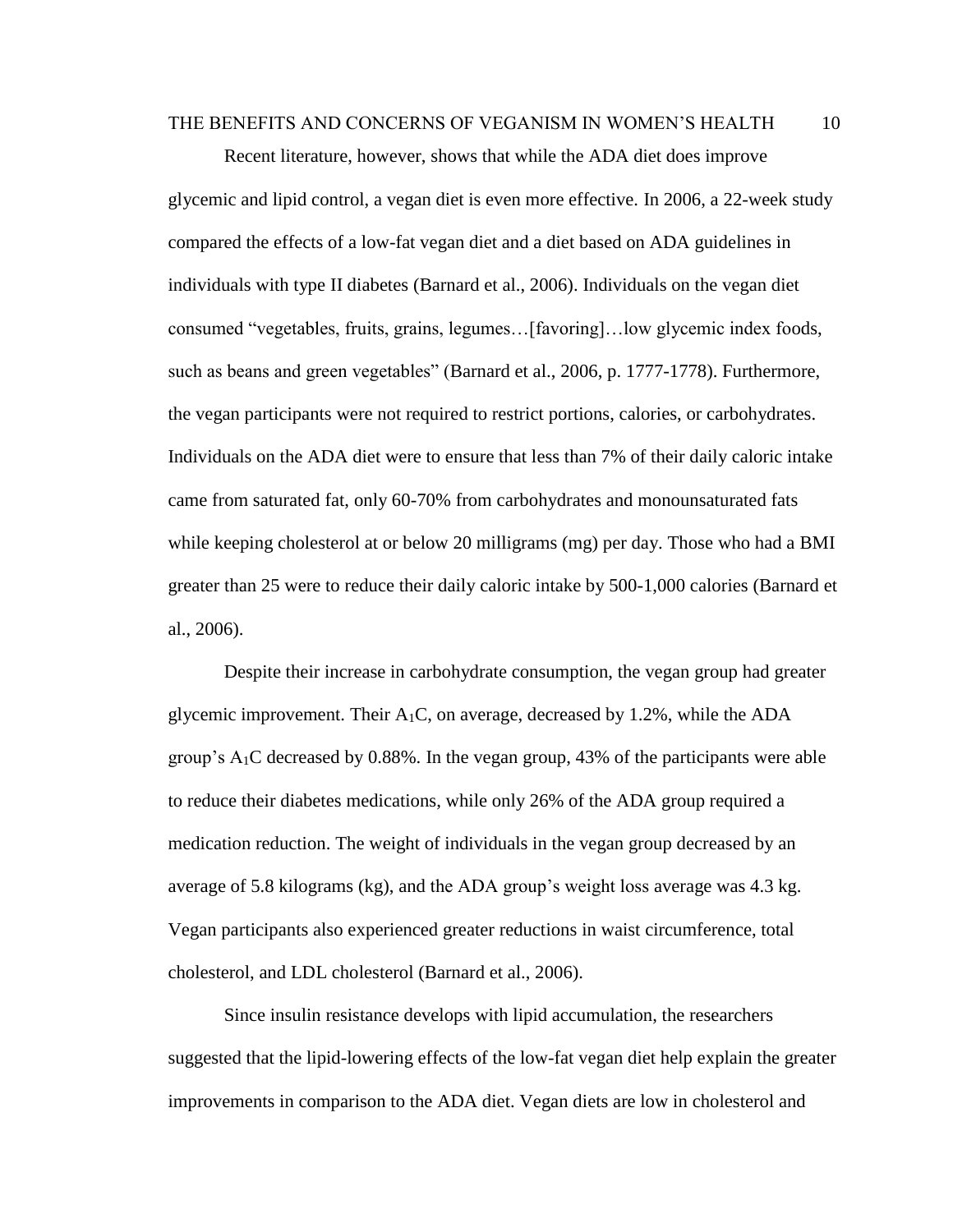THE BENEFITS AND CONCERNS OF VEGANISM IN WOMEN'S HEALTH 11 saturated fat while being high in soluble fiber and other plant components that reduce cholesterol. Additionally, it is easy for someone on the ADA diet to exceed the daily recommendation of saturated fats by eating larger portions. However, since vegan diets exclude animal products, and therefore animal fats, they are less likely to consume excess fat.

While the ADA diet is certainly effective, the researchers noted that is it often hard for people to maintain. They proposed that the restrictions of a vegan diet may be easier to understand since they are more concrete. Additionally, since many plant-based foods have fewer calories per gram, vegans can consume more bulk for fewer calories, allowing them to feel satiated without eating beyond their caloric needs (Barnard et al., 2006). In addition, animal protein has been associated with increased type II diabetes risk (Sluijs et al., 2010). These studies offer explanations for a vegan diet's effectiveness in preventing, improving, and reducing diabetes when compared with other diets.

Physicians and organizations are beginning to realize the benefits of vegan plantbased diets. According to Trapp and Levin (2012), vegan and vegetarian diets offer the best treatment for prevention and management of type 2 diabetes. The Canadian Diabetes Association Clinical Practice Guidelines now recommends the implementation of a plantbased diet to manage type II diabetes due to its ability to reduce body weight, A1C, LDL and total cholesterol, and need for diabetes medications (Rinaldi, Campbell, Fournier, O'Connor, & Madill, 2016). Other literature also promotes the implementation of a plantbased diet for patients with diabetes (Trapp & Levin, 2012; Tuso, Ismail, Ha,  $\&$ Bartolotto, 2013).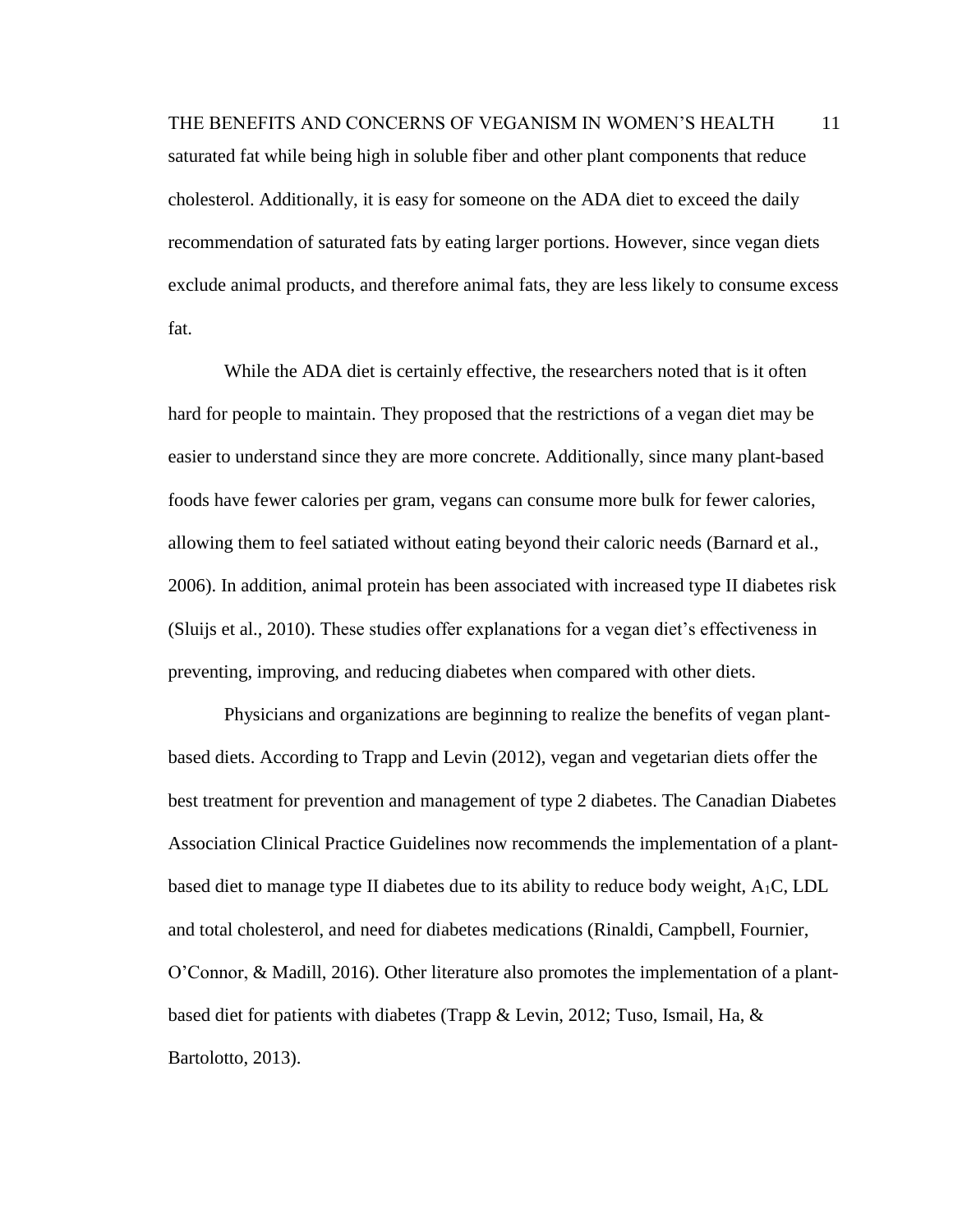THE BENEFITS AND CONCERNS OF VEGANISM IN WOMEN'S HEALTH 12

One barrier to the implementation of plant-based diets is they are not always supported by physicians. In some cases, this is due to their lack of awareness or lack of patient education resources, but other physicians believe that patients would be unlikely to be compliant and that such diets are too strict (Rinaldi et al., 2016; Tuso et al., 2013). The Canadian Diabetes Association addresses the need for initiatives to "promote the benefits and acceptability of [plant-based diets] in the management of type 2 diabetes as well as to inform clinicians about appropriate prescription of [plant-based diets]" (Rinaldi et al., 2016, Conclusions, para. 2). In addition, they recommend that diabetic patients who are uninterested in completely avoiding all animal products would at least benefit from consuming more vegetables, fruits, whole grains, legumes, and consuming less processed or red meats and animal fats (Rinaldi et al., 2016).

### **Cancer**

The most common cancers affecting women are breast, lung, colorectal, and endometrial, all of which are affected by diet (Campbell & Campbell, 2012; Centers for Disease Control and Prevention, 2016a). It is important to note that cancer often develops as a result of a variety of factors and that diet modification alone does not ensure cancer prevention (Lewis et al., 2014).

**Breast cancer.** A study of Mexican women investigated the relationship between phytochemicals and breast cancer. Phytochemicals are compounds found in plants such as fruits, vegetables, grains, and legumes. Examples of phytochemicals include flavonoids, dietary lignan cursors, cinnamic acid, and coumestans. These compounds all have antioxidant, antiproliferative, and antiangiogenic, and other anticancer effects (Torres-Sanchez, Galvan-Portillo, Wolff, Lopex-Carrillo, 2009). In other words, they are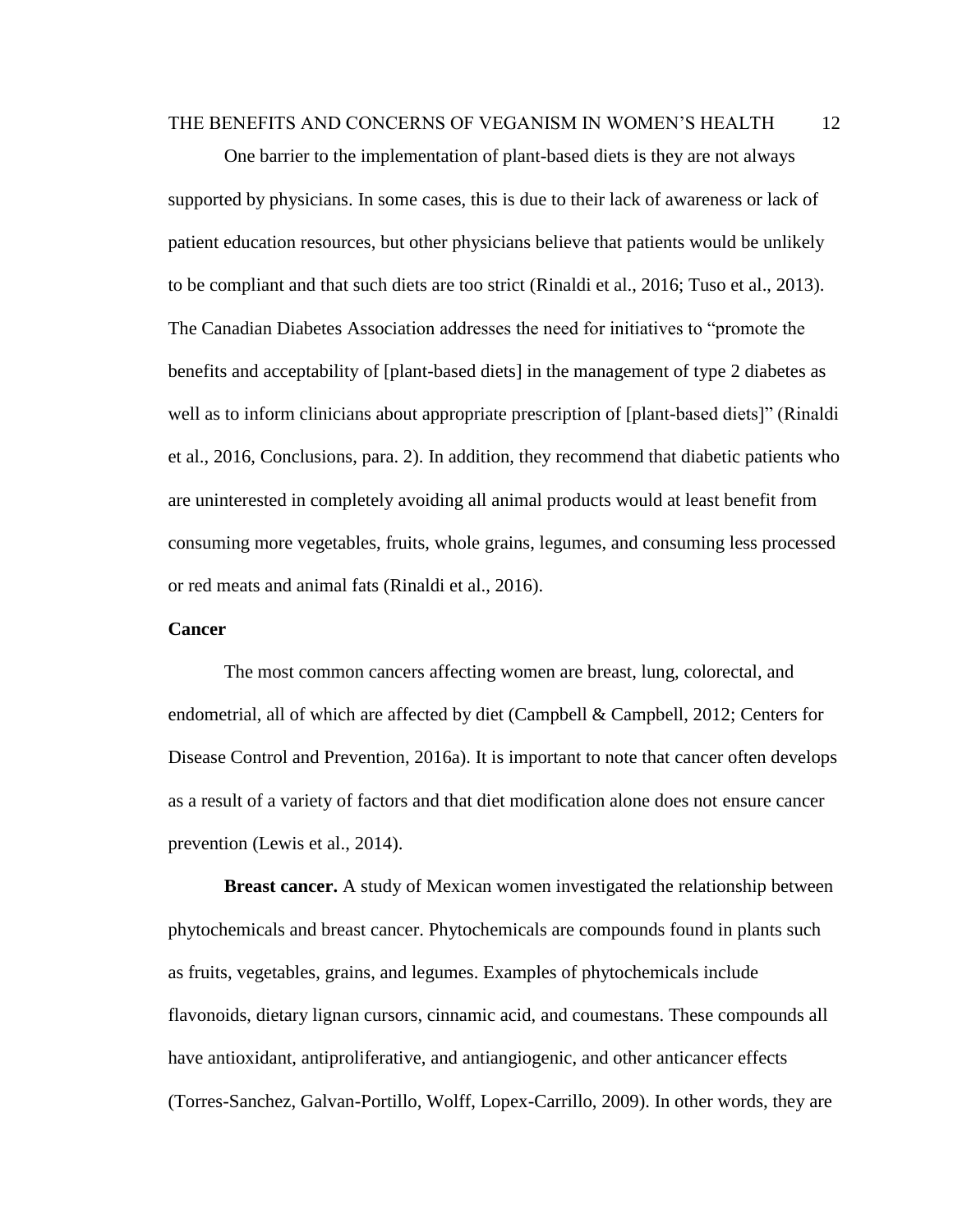THE BENEFITS AND CONCERNS OF VEGANISM IN WOMEN'S HEALTH 13 able to neutralize free radicals that are harmful to the cells and deoxyribonucleic acid (DNA), prevent the spread of malignant cells, and inhibit the spread of cancer by preventing new blood vessel development ("Angiogenesis Inhibitors", 2011; "Antioxidants", 2014; "Antiproliferative", n.d.). Some of these foods also protect against breast cancer in their estrogenic effects. The study's results showed that Mexican women who consumed more phytochemicals had lower risks of breast cancer, concluding that phytochemical consumption is protective against breast cancer (Torres-Sanchez et al., 2009). In addition, populations who consume higher amounts of fat from animal products are at an increased risk of developing breast cancer (Campbell & Campbell, 2012). Another study noted that red meat consumption was directly associated with breast cancer risk in American women (Shannon, Cook, & Stanford, 2003). These findings suggest that eating a diet rich in plant-based foods and low in animal fat, and particularly red meat, is protective against breast cancer.

**Lung cancer.** While the greatest lifestyle factor influencing the development of lung cancer is smoking, many studies also show that diet may have an influence on this type of cancer as well (Campbell & Campbell, 2012). A study conducted in 2003 showed that increased consumption of fruits and vegetables was associated with a 16-23% decrease in lung cancer risk, with fruit's impact being more notable. Perhaps this is due to the anti-cancer effects of phytochemicals, but it is difficult to tell whether this reduction is truly due to the components of the diet, or because those who typically consume a plant-based vegan diet have healthier lifestyles altogether and are less likely to smoke (Gallicchio et al., 2008; Smith-Warner et al., 2003). Nonetheless, if diet has any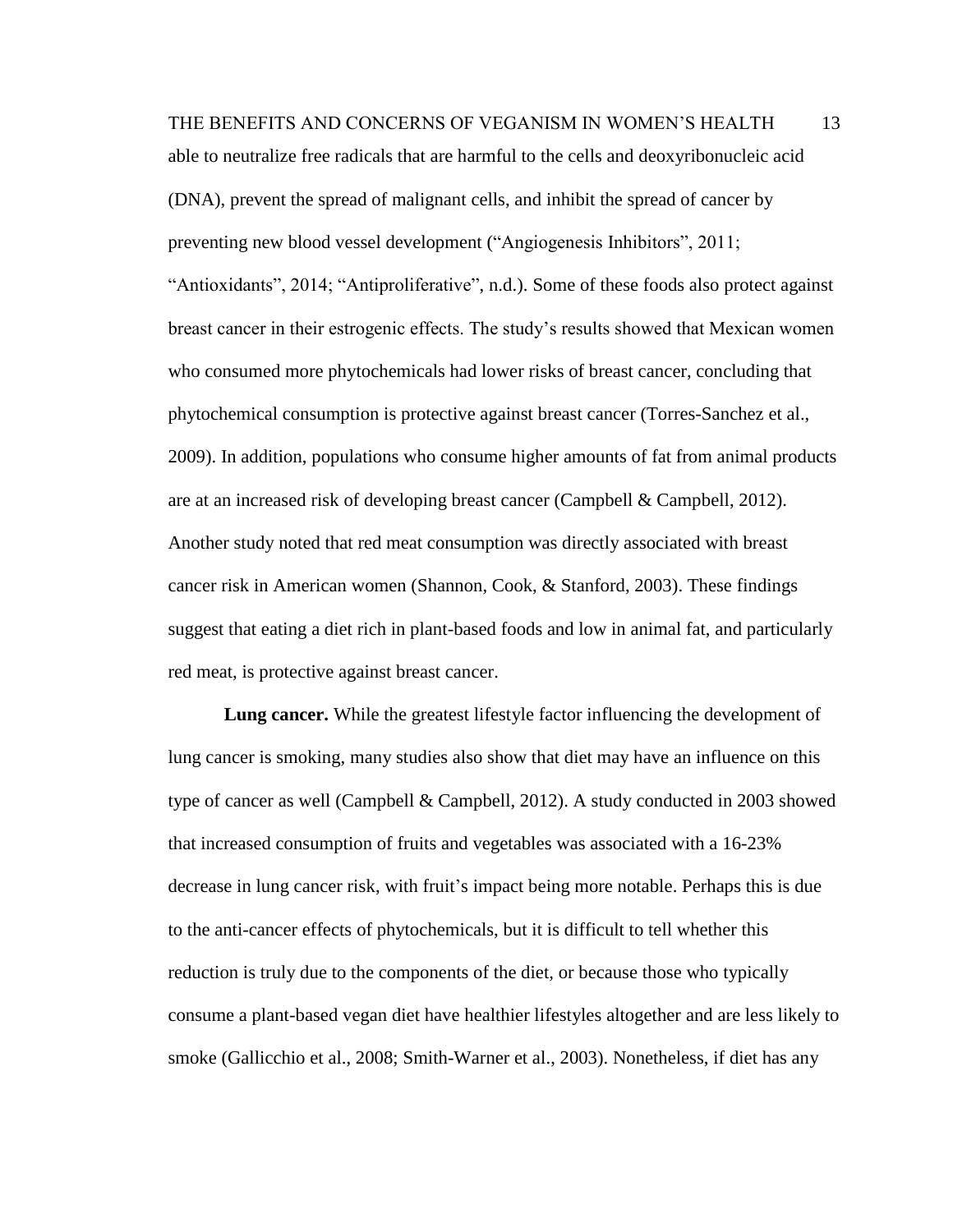THE BENEFITS AND CONCERNS OF VEGANISM IN WOMEN'S HEALTH 14 kind of impact on lung cancer, plant-based diets reduce the risk (Campbell & Campbell, 2012).

**Colorectal cancer.** Colorectal cancer is highly impacted by lifestyle choices, particularly diet. Obesity, red meat, processed meat, and animal fat consumption are all associated with colorectal cancer development, while high fiber, fruit, and vegetable intake are associated with a decreased risk (Gonzalez, 2006).

A study of patients with stage III colon cancer compared the effects of diet on cancer occurrence and mortality. The study reported that those who consumed a typical western diet consisting mainly of meat, French fries, high-fat dairy products, refined grains, and dessert were over three times more likely to experience cancer recurrence or death compared to those who consumed a diet with high intakes of vegetables, fruits, and moderate to low amounts of fish and poultry (Campbell & Campbell, 2012). Researchers are consistently concluding that a diet mainly consisting of fruits, vegetables, legumes, and fiber is protective against colorectal cancer while red meat and high fat are factors that promote this type of cancer (Lewis et al., 2014; Miller et al., 2010; Papapolychroniadis, 2004; Smolinska & Paluskiewicz, 2010).

**Endometrial cancer.** Diet's impact on endometrial cancer is controversial. Several studies have found insignificant associations between vegetable, fruit, fat, fish, or meat intake and this type of cancer (Arem, Gunter, Cross, & Hollenbeck, 2013; Dalvi, Canchola, & Horn-Ross, 2007; Neill et al., 2014). Others have found that high plant intake and low fat intake is associated with reduced endometrial cancer risk (Campbell  $\&$ Campbell, 2012; Littman, Beresford, & White, 2001; McCann et al., 2000; Rossi et al., 2013). While a direct association may not be evident, diet affects a significant risk factor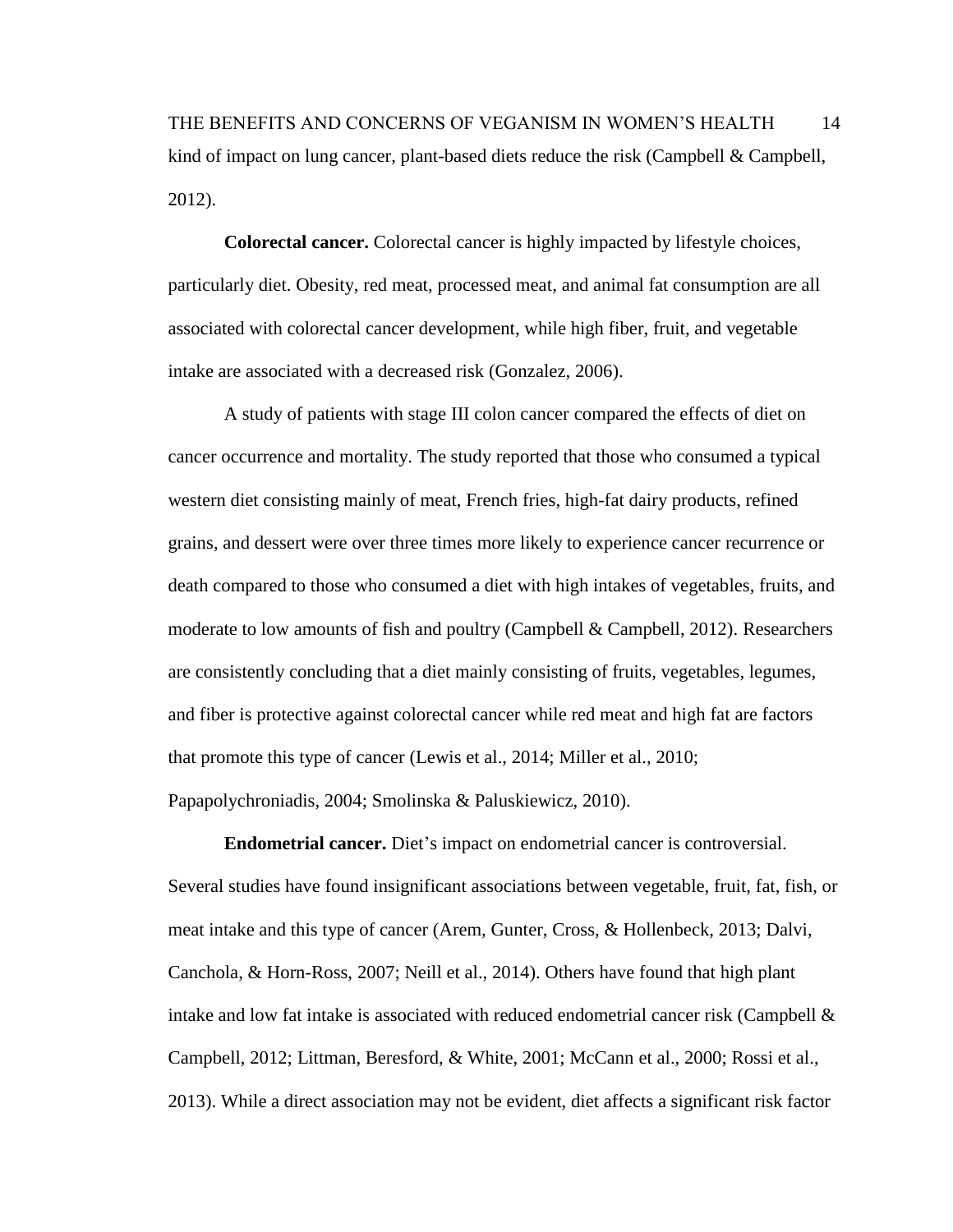THE BENEFITS AND CONCERNS OF VEGANISM IN WOMEN'S HEALTH 15 for endometrial cancer: obesity. Obesity has been associated with up to a three-fold increased risk of endometrial cancer, with at least 40% of women with this type of cancer having a BMI over 30 (Kulie et al., 2011). Since a plant-based vegan diet has been shown to decrease the incidence of obesity, taking away this risk factor could also decrease the risk of endometrial cancer.

**Dairy and cancer.** A vegan diet does not allow dairy consumption, but some studies suggest that dairy may be protective against different types of cancer. Overall, however, the evidence is conflicting regarding dairy's role in cancer development.

Several studies have observed that dairy intake may reduce the risk of colorectal cancer (McCullough et al., 2003; Murphy et al., 2013; Norat & Riboli, 2003). Some have stated that dairy may be protective against breast cancer (Kesse-Guyot et al., 2007; Shannon, Cook, & Stanford, 2003), while others have found no association between dairy and breast cancer (Hjartåker, Thoresen, Engeset, & Lund, 2010). Several studies have noted a trend of increased dairy consumption and increased prostate cancer risk (Álvarez-León, Román-Viñas, & Serra-Majem, 2006; Gallus et al., 2006). The majority of the evidence states that there is no relationship between dairy and ovarian cancer (Bandera, Kushi, Moore, Gifkins, & McCullough, 2007; Gallus et al., 2006; Mommers, Schouten, Goldbohm, & van den Brandt, 2006). In summary, current research is not consistent regarding the relationship between dairy and cancer and further study is required in this area (Álvarez-León, Román-Viñas, & Serra-Majem, 2006). However, there is consistent evidence that animal fat, and specifically red meat, have a high association with various cancers, while plant-based foods are protective.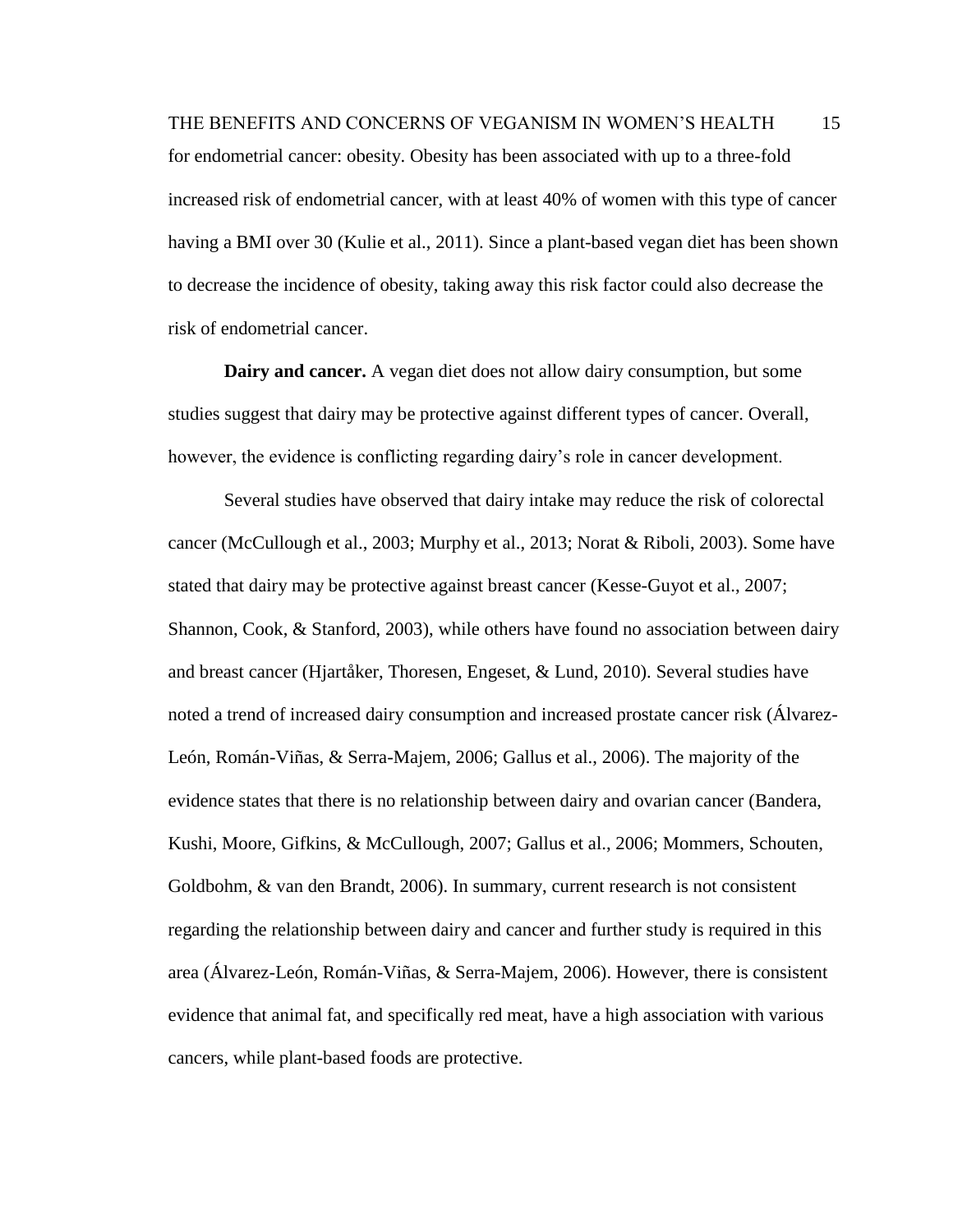# THE BENEFITS AND CONCERNS OF VEGANISM IN WOMEN'S HEALTH 16 **Concerns**

The main concerns of a vegan diet include nutrient deficiencies, poor bone health, safety in pregnancy, and coconut oil consumption. Many women depend on animal products to get adequate amounts of the nutrients of highest concern in women's health. However, the American Dietetic Association states that a vegetarian diet can be healthfully practiced by any individual if well-planned, but requires a focus on obtaining adequate calcium, protein, iron, vitamin B12, and zinc. Some studies have also demonstrated that while all of these nutrients are important, some may not be as essential to health as science has believed.

# **Nutrient Deficiency**

**Calcium, vitamin D, and bone health.** Dairy intake is highly encouraged because of its calcium and vitamin D content and perceived ability to prevent osteopenia, osteoporosis, and bone fractures. Calcium is an important mineral in bone, and vitamin D helps the body absorb and use consumed calcium. Women are more likely to develop weak bones than men (Office, 2004), so the United States Department of Agriculture (USDA) currently recommends that females age nine and older consume three cups of dairy daily (USDA, 2016).

The current recommendation for dairy intake is intended to prevent hypocalcemia. Blood levels of calcium are tightly regulated since this mineral is vital for neuromuscular functions, including muscle contraction and cardiac conduction. When there is low blood calcium, parathyroid hormone (PTH) is released from small glands in the neck to increase blood calcium in several ways. One way is by stimulating osteoclasts to break down bone, releasing calcium into the blood. This knowledge has led scientists and medical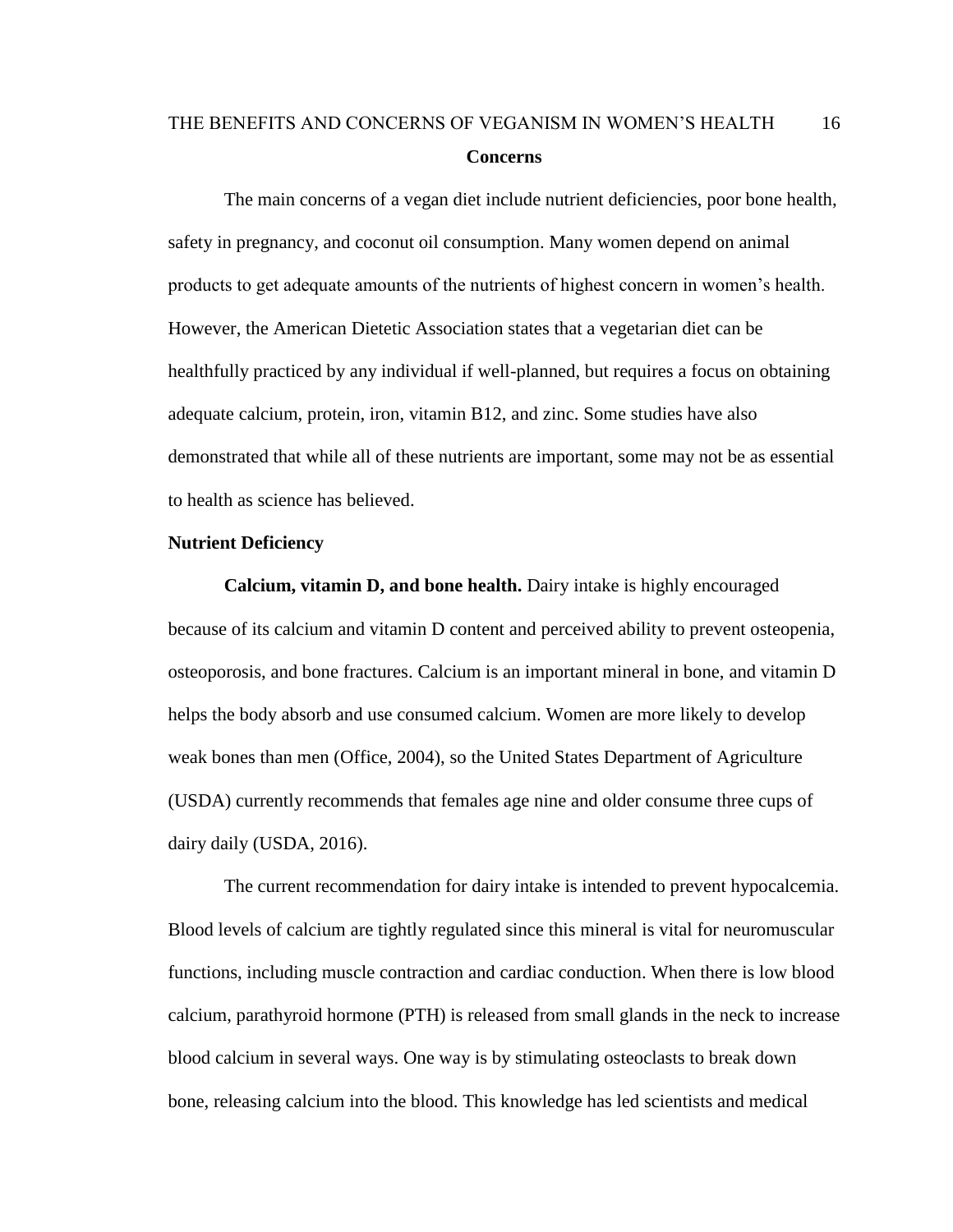THE BENEFITS AND CONCERNS OF VEGANISM IN WOMEN'S HEALTH 17 professionals to promote a high dairy intake. They believe that dairy helps to prevent hypocalcemia and subsequent bone resorption (Lewis, Dirksen, Heitkemper, & Bucher, 2014).

There is, however, little scientific evidence to support an association between dairy, bone density, and fracture risk (Álvarez-León et al., 2006; Feskanich, Willett, & Colditz, 2003; Ho-pham et al., 2009; New, 2004; Weinsier & Krumdieck, 2000). In fact, consumption of animal protein, including dairy, can lead to weak bones. Animal protein can cause an acidic state in the body, leading to release of calcium from the bones to normalize blood pH. Therefore, sources of calcium that do not contain animal protein would be more protective of bone health (Tyree, Baker, & Weatherspoon, 2012).

One study comparing vegans with non-vegan postmenopausal women demonstrated that even though vegans had lower bone mineral densities, blood calcium levels, blood vitamin D levels, and higher blood levels of PTH, their incidence of fractures over a two-year period was the same. The researchers found that corticosteroid use and a high animal protein and lipid intake led to more bone loss than veganism (Hopham, Vu, Lai, Nguyen, & Nguyen, 2012).

Even though dietary recommendations for dairy intake may be higher than necessary, it remains necessary for women to obtain adequate amounts of calcium and vitamin D. There are many sources of calcium, though not all are equally absorbed. Calcium is most bioavailable from "bok choy, broccoli…Napa cabbage, collards, kale, okra, and turnip greens", with 49-61% of consumed calcium from these sources being absorbed ("Position", 2003, Calcium, para. 1). This is much more than other sources, with 31-32% of calcium being absorbed from "calcium-set tofu, fortified juices, and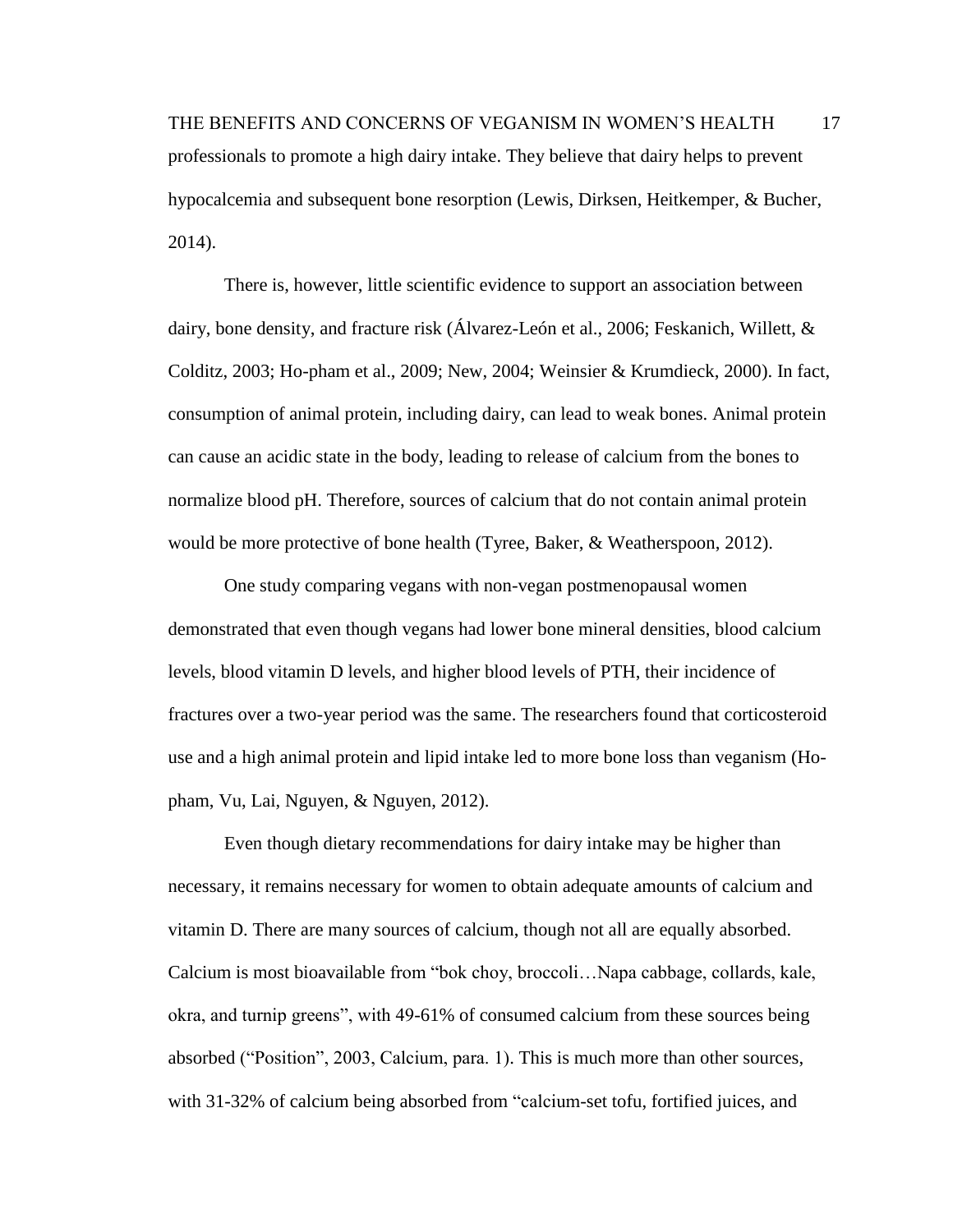THE BENEFITS AND CONCERNS OF VEGANISM IN WOMEN'S HEALTH 18 cow's milk," and 21-24% from "fortified soymilk, sesame seeds, almonds, and red and white beans" ("Position", 2003, Calcium, para. 1). So, there are many plant-based sources of calcium, with several being even more bioavailable than the calcium in milk.

Vitamin D is obtained through sunlight and consumption of supplements or fortified foods. Vegan women living in higher latitudes are at risk for decreased bone density due to their reduced sunlight exposure and may need to obtain this nutrient through their diet. Plant-based fortified foods include soy milk, rice milk, and some breakfast cereals. In supplement form, vitamin D2 is acceptable to vegans but may be less bioavailable than D3 ("Position", 2003).

Several other factors contribute to bone health as well. Weinsier and Krumdieck (2000) stated that weak bones may be more related to calcium loss rather than inadequate intake of calcium, so to promote strong bones it may be more effective to prevent this loss rather than to consume large amounts of calcium. Exposure to heavy metals, smoking, alcohol, protein, caffeine, and excessive intake of phosphorus, sodium, and retinol all contribute to calcium loss and should be avoided to promote bone health. Other nutrients important to bone health include potassium, phosphorus, magnesium, vitamins K and C, copper, manganese, zinc, and iron. These can easily be obtained by consuming a variety of plant sources. Any activity that increases muscle mass also increases bone mass, so weight-bearing physical activity is also important to prevent bone diseases (Office, 2004).

In summary, women are at increased risk for low bone density and fractures. Calcium and vitamin D, nutrients essential to bone health, can be obtained if adhering to a plant-based diet. To promote strong bones, vegan women should consume foods high in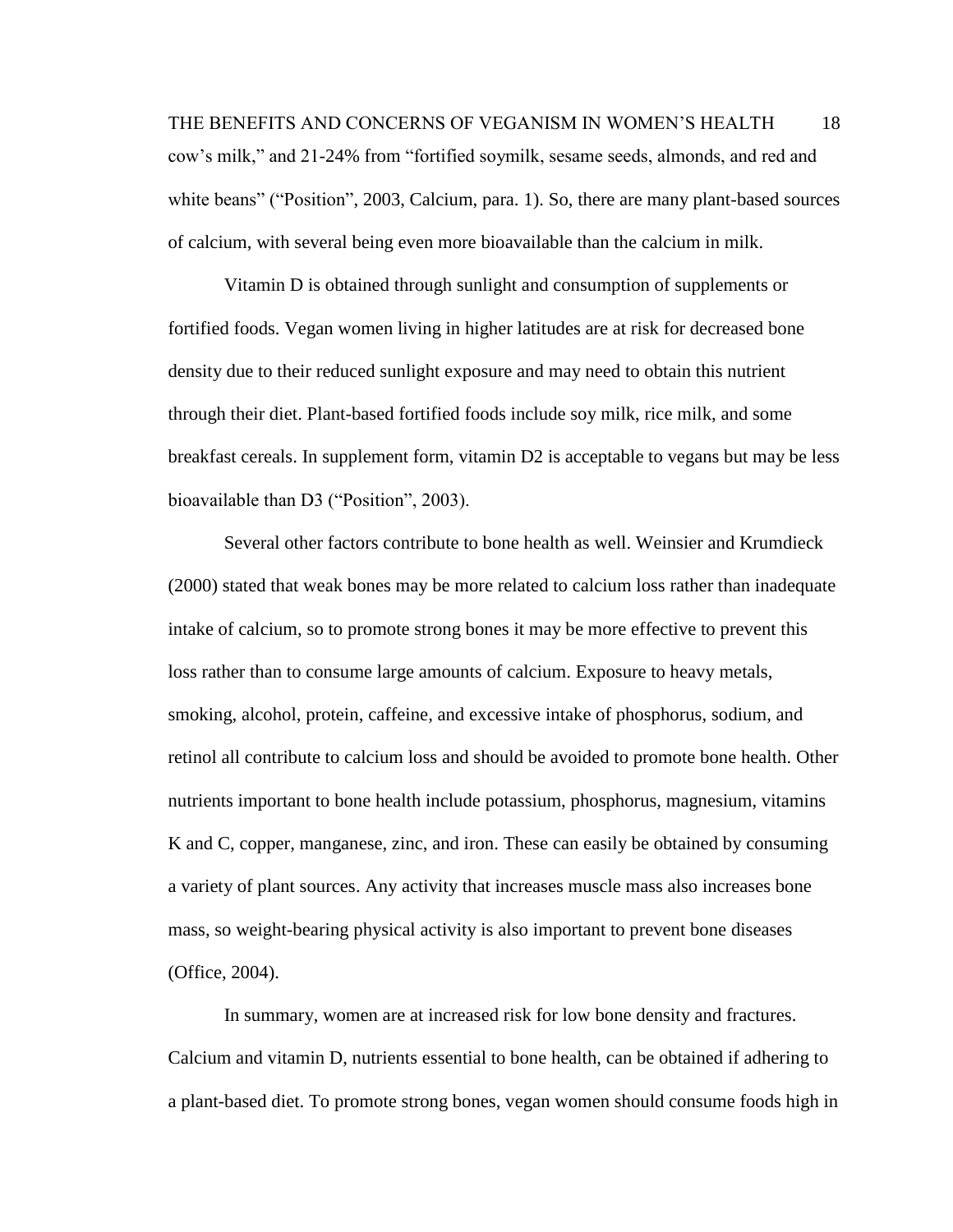THE BENEFITS AND CONCERNS OF VEGANISM IN WOMEN'S HEALTH 19 calcium, obtain enough sunlight, or talk to their doctors about a supplement for vitamin D, participate in weight-bearing exercises, and avoid smoking and consuming excessive amounts of alcohol, protein, caffeine, sodium, and retinol supplements.

**Protein.** Protein is important for immunity, its function as an enzyme in chemical reactions, transporting and storing molecules, reading genetic information in DNA, and presence in every cell of the body ("What are proteins", 2017). Since animal products are known for their protein content, many fear that women on a vegan diet will be protein deficient. While protein is necessary to maintain homeostasis, its significance is often overemphasized and many Americans consume much more protein than they require (The Physicians Committee, n.d. b).

There are 20 amino acids, and the body is able to produce 11 of them. The remaining nine must be obtained from food. Animal products are "complete proteins," since they contain all nine of the essential amino acids, while plant proteins are generally incomplete and lack one or more amino acids. Many believe that it is necessary to consume complete proteins or to combine incomplete proteins to make them complete, but this is a myth that has been disproved. It is now known that consumers of plant proteins will obtain all the essential amino acids if their diet is varied and sufficient in energy (Novick, 2012). It is also commonly believed that consuming a diet high in protein, low in carbohydrates, and low in fat is ideal. However, a high protein diet has been associated with several diseases, including osteoporosis, heart disease, cancer, impaired kidney function, and possibly weight gain if used in a temporary, energy restricted diet (The Physicians Committee, n.d. b). A diet consisting mainly of fiber, starch, vegetables, fruit, legumes while being low in red meat, sugar, and processed food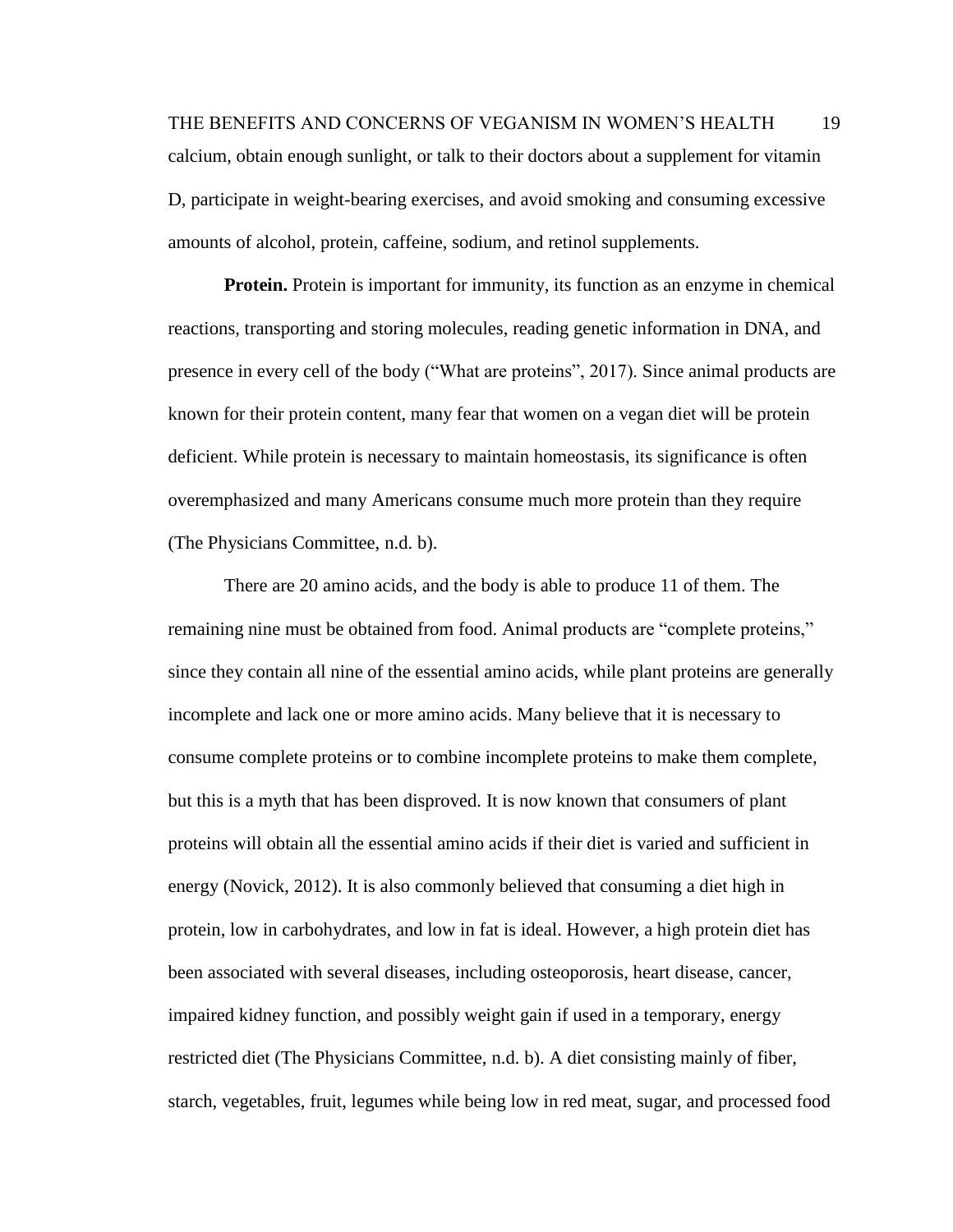THE BENEFITS AND CONCERNS OF VEGANISM IN WOMEN'S HEALTH 20 is able to provide adequate protein while reducing disease risk ("Position", 2003; World Cancer, 2007).

In general, if women consuming a plant-based diet eat a variety of whole foods they will obtain adequate protein without any problems ("Position", 2003). Vegan sources of protein include legumes, whole grains, nuts, seeds, tempeh, tofu, spinach, broccoli, and much more (The Physicians Committee, n.d. b). Athletes or other women who have greater protein needs due to pregnancy, lactation, injury, or illness may need to consult a doctor or a certified nutritionist to ensure their intake is meeting their body's needs ("Position", 2003).

**Iron.** Iron is important for hemoglobin formation, cellular energy release, and for killing bacteria (Grossman & Porth, 2014). A deficiency in iron leads to anemia, which also contributes to heart failure. The heart compensates for inadequate oxygen supplies to the body by increasing its rate and stroke volume, which increases the work load of the heart. In addition, when the kidneys are poorly oxygenated they compensate by initiating the renin-angiotensin-aldosterone system to retain more fluid. This further increases the work load of the heart, and the combination of these effects can contribute to heart failure if the anemia is not reversed (Silverberg, Wexler, & Iaina, 2004).

Individuals who consume animal products generally obtain enough iron without having to be conscientious about their diet. However, vegan women require more mindfulness and intentionality to ensure they obtain enough of this nutrient (Penney  $\&$ Miller, 2008). Iron is found in "soy products, tofu, beans, lentils, spinach, molasses, whole wheat breads, peas, dried apricots, prunes, and raisins" (Penney & Miller, 2008, Iron, para. 6). Inhibitors of iron absorption include phytate, caffeine, fiber, and coffee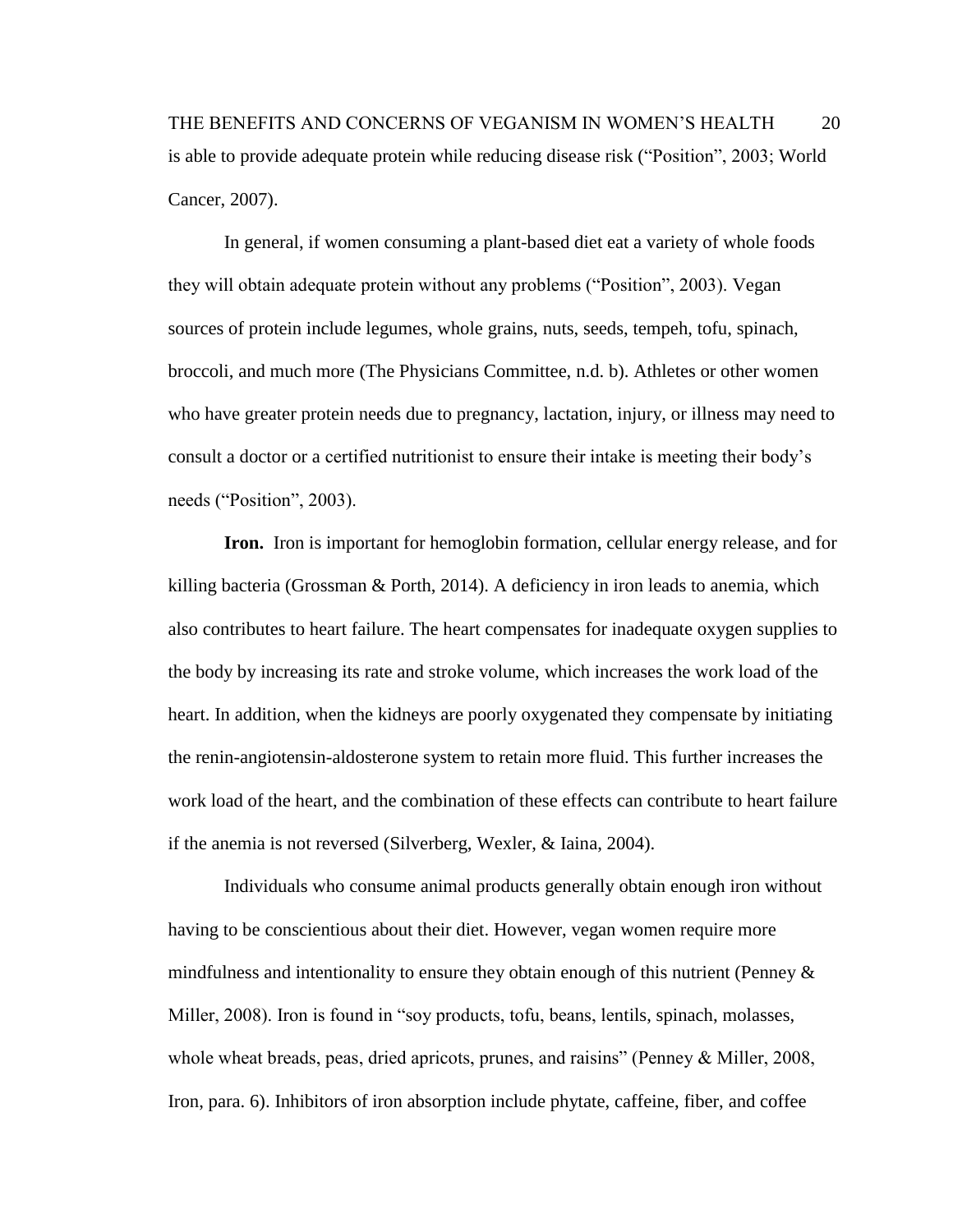THE BENEFITS AND CONCERNS OF VEGANISM IN WOMEN'S HEALTH 21 (Penney & Miller, 2008; "Position", 2003). Individuals can increase their iron absorption by soaking and sprouting their grains, seeds, and legumes and by leavening bread to decrease phytate content. Consuming iron with vitamin C also improves iron absorption. If sufficient iron is not obtained, a supplement may be necessary ("Position", 2003).

**Vitamin B12.** Vitamin B12, or cobalamin, serves as a methyl donor and works with folic acid in DNA and red blood cell synthesis. A deficiency of this vitamin is associated with macrocytic anemia, neurological complications, and cognitive disabilities (Penney & Miller, 2008). As with iron deficiency anemia, cobalamin deficiency anemia also puts patients at risk for heart failure (Silverberg et al., 2004).

It is crucial for women of childbearing age to obtain enough of this vitamin. Many women do not know they are pregnant for several weeks, and deficiency of this vitamin in the first trimester puts the developing child at risk for neural tube defects. Additionally, breastfed infants of mothers with a vitamin B12 deficiency have an increased risk of developmental abnormalities, growth failure, and anemia (Penney & Miller, 2008). In addition, it is recommended that anyone over the age of 50 take a supplement or increase their intake of vitamin B12 fortified foods since with increasing age the body loses its ability to digest the form of B12 present in eggs, dairy, and animal products.

Vitamin B12 is found only in animal products or in fortified foods such as cereals, soymilk, and nutritional yeast. Vegan women, therefore, require supplementation with these foods or a pill, especially if of child-bearing age or if 50 years or older. Small, frequent amounts are better absorbed than a large dose. For example, when less than five micrograms are consumed, about 60% is absorbed. When 500 micrograms or more is consumed, less than 1% is absorbed ("Position", 2003).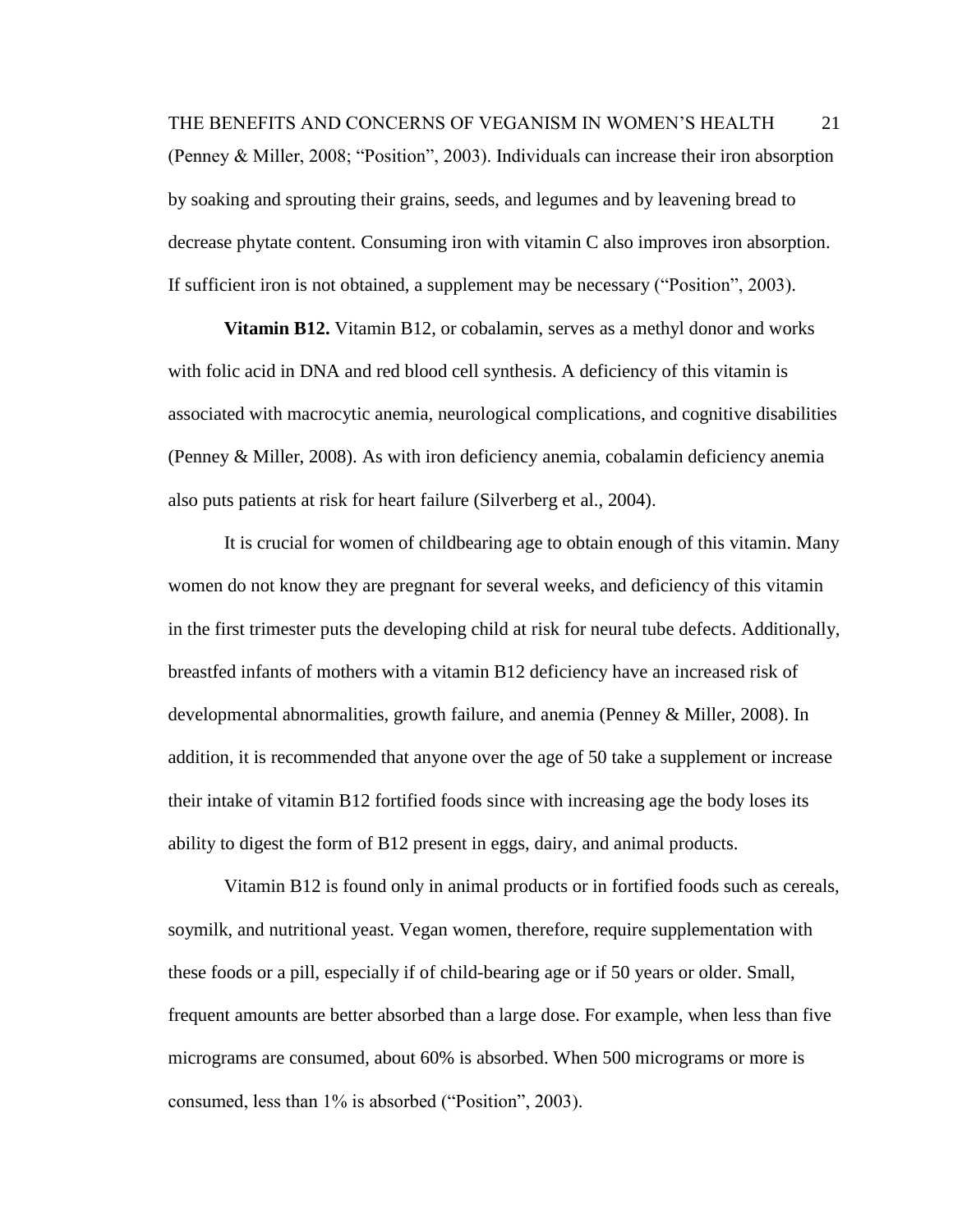### THE BENEFITS AND CONCERNS OF VEGANISM IN WOMEN'S HEALTH 22

**Zinc.** Zinc deficiency is not a consistent finding among all vegans, but some have been found to have marked low levels. Since zinc is vital for cellular metabolism, growth and development from life in the womb to adulthood, taste, and smell (Office, 2016), those who restrict consumption of animal products must plan their diet well to ensure adequate intake (Hunt, 2003).

Plant-based sources of zinc include whole grains, seeds, nuts, and legumes. As with iron, phytate decreases absorption of this mineral, so soaking, sprouting, and leavening bread all improve bioavailability by decreasing phytic acid ("Position", 2003).

### **Pregnancy and Lactation**

Obtaining adequate nutrition is highly important during pregnancy and lactation when women have very specific nutrient needs to nurture their growing children. In addition to the above nutrients, women in this life stage also require adequate polyunsaturated fatty acids (PUFAs) and folic acid (Penney & Miller, 2008; Tyree et al., 2012).

**Polyunsaturated fatty acids.** PUFAs are necessary for fetal development. Two highly important nutrients are linoleic acid (LA), which converts to omega-6 fatty acids, and alpha-linolenic acid (ALA), which converts to omega-3 fatty acids. Omega-6 fatty acids are then transformed to arachidonic acid (AA), while omega-3 fatty acids are converted to docosahexaenoic acid (DHA) and eicosapentaenoic acid (EPA). EPA and DHA are also found individually in fish and eggs. DHA is believed to be essential for fetal visual and neurological development and for its influence on the length of pregnancy. Since ALA and LA use the same enzymes in conversion, it is important that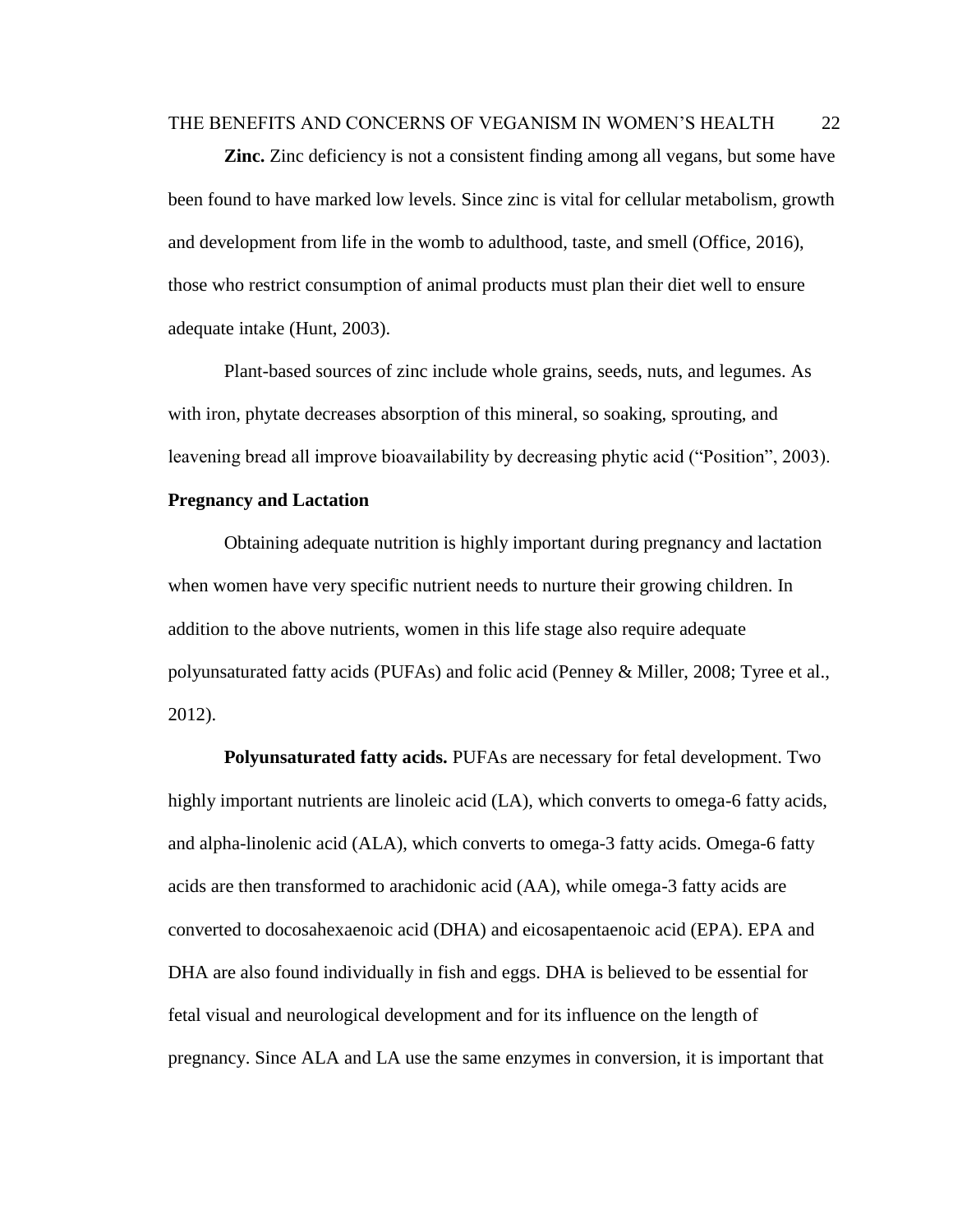THE BENEFITS AND CONCERNS OF VEGANISM IN WOMEN'S HEALTH 23 these nutrients be consumed in relatively equal proportions to obtain adequate EPA and DHA (Davis & Kris-Etherton, 2003; Jensen, 2006).

Consumers of plant-based diets often obtain adequate LA since it is found in vegetable oils, nuts, grains, leafy greens and seeds (Penney & Miller, 2008; Phares, 2014). Studies of vegan mothers' breast milk have shown deficiencies in DHA and EPA ("Position", 2009), making it essential for these women to consume an adequate amount of ALA, optimize conversion of ALA, and increase consumption of direct sources of DHA and EPA.

Plant-based sources of ALA include flaxseed, greens, walnuts, soybeans, and hempseed, flaxseed, and canola oils. Flaxseed oil should not be heated as this damages the ALA content. Factors that inhibit conversion to DHA and EPA include insufficient energy or protein intake, excessive trans fatty acid consumption, alcohol, and deficiencies in biotin, calcium, copper, pyridoxine, magnesium, and zinc. In addition, consuming omega-3 and omega-6 fatty acids in balance will help ensure equal conversions to AA, EPA, and DHA.

The most reliable direct source of DHA and EPA is seafood. Eggs are a good source of DHA but less so of EPA. Since strict vegans do not consume either of these foods, they can obtain these nutrients from prenatal vitamins, microalgae, or seaweed supplements (Davis & Kris-Etherton, 2003; Penney & Miller, 2008).

In addition to the above guidelines, Davis and Kris-Etherton (2003) recommended that all vegetarians, including vegans, found their diet on a variety of plant-based foods, consume their fat from whole food sources rather than oils, limit intake of trans fats from processed, deep-fried, and fast food, and limit saturated fat and cholesterol consumption.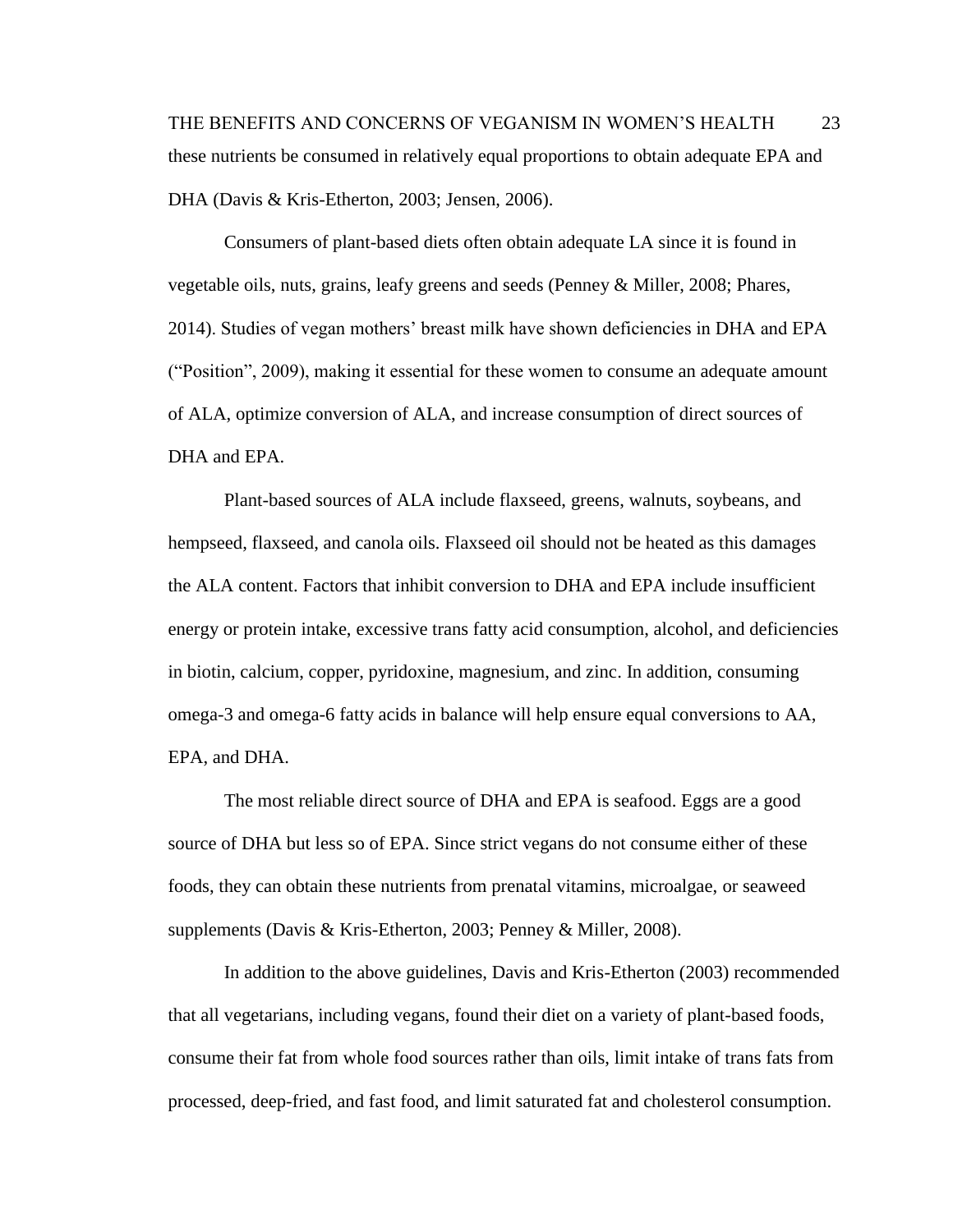THE BENEFITS AND CONCERNS OF VEGANISM IN WOMEN'S HEALTH 24 This will help ensure adequate intake of essential fatty acids for fetal and newborn development during pregnancy and lactation.

**Folic acid.** Like vitamin B12, folic acid is necessary for fetal neurological development and the synthesis of DNA and red blood cells (Penney & Miller, 2008). A deficiency in this vitamin causes anemia and can lead to heart failure as with other types of anemia (Silverberg et al., 2004). Insufficient intake of folic acid in the first trimester of pregnancy is linked to an increased risk of neural tube defects. The United States recommends that all women of childbearing age obtain at least 400 micrograms of folic acid a day, even if they do not plan to become pregnant. Neural tube defects develop in the first three to four weeks following conception when many women do not yet know that they are pregnant. Women who consume plant-based diets should have no difficulty in obtaining sufficient folic acid since dark leafy greens and legumes are the primary sources of this nutrient (Centers for Disease Control and Prevention, 2016c).

## **Coconut Oil**

Coconut oil is a common ingredient in vegan cooking as a replacement for butter. It is praised for its high smoke point that limits the oxidative damage that comes from consuming oils damaged by high heat (Falade, Oboh, & Okoh, 2017). Despite this positive quality, the American Heart Association (AHA) does not recommend the consumption of coconut oil since the fat found in coconut oil is primarily saturated fat, and saturated fats have been associated with cardiovascular disease risk (American Heart Association, 2014; American Heart Association, 2016). However, studies of populations with high coconut consumption did not have an increased incidence of cardiovascular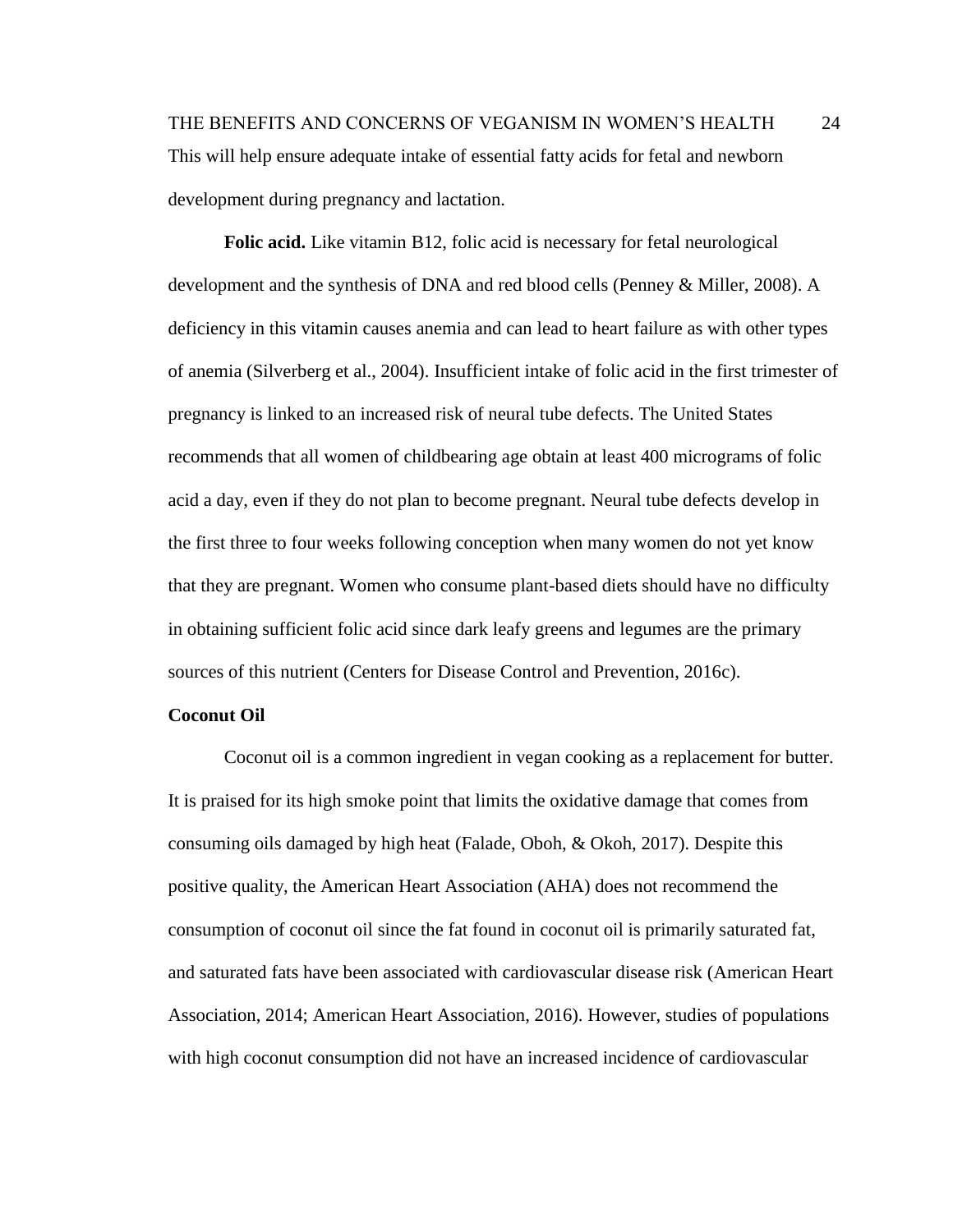THE BENEFITS AND CONCERNS OF VEGANISM IN WOMEN'S HEALTH 25 disease (DiBello et al., 2009; Lipoeto, Agus, Oenzil, Wahlqvist, & Wattanapenpaiboon, 2004).

Some studies have shown that coconut oil is associated with reduced obesity risk, improved insulin sensitivity, and reduced risk of death from chronic, preventable diseases. Most of these studies suggest that coconut oil's medium-chain fatty acid content is what sets it apart from other saturated fats and thus conclude that the quality rather than the quantity of saturated fat should be the consideration when planning a diet (Assunção, Ferreira, dos Santos, Cabral, & Florêncio, 2009; Fretts et al., 2016; Han et al., 2007; Koji & Yanagita, 2010; Liau, Lee, Chen, & Rasool, 2011; Manolis, 2016; Papamandjaris, White, Raeini-Sarjaz, & Jones, 2000; St-Onge, Bosarge, Goree, & Darnell, 2008).

There are several cultures in which coconut is a staple, such as in the Samoan Islands and West Sumatra, Indonesia, where the inhabitants have a low incidence of cardiovascular and metabolic diseases (DiBello et al., 2009; Lipoeto et al., 2004). The study of the Samoan Islands noted that those who consumed a more traditional diet had a low intake of meat, refined grains, and processed foods, but a high intake of plants and seafood. Those who consumed a more modern diet consisting of processed foods, meat, and eggs had an increased risk of developing metabolic syndrome, increased waist circumference, and elevated triglycerides. The study concluded that coconut consumption, as part of a diet high in fiber, whole plant foods, and seafood can be protective against metabolic syndrome (DiBello et al., 2009). The study in West Sumatra observed that coconut consumption was not associated with cardiovascular diseases. Rather, increased consumption of animal products, high protein, and cholesterol with low intake of plant-based carbohydrates was associated with cardiovascular disease (Lipoeto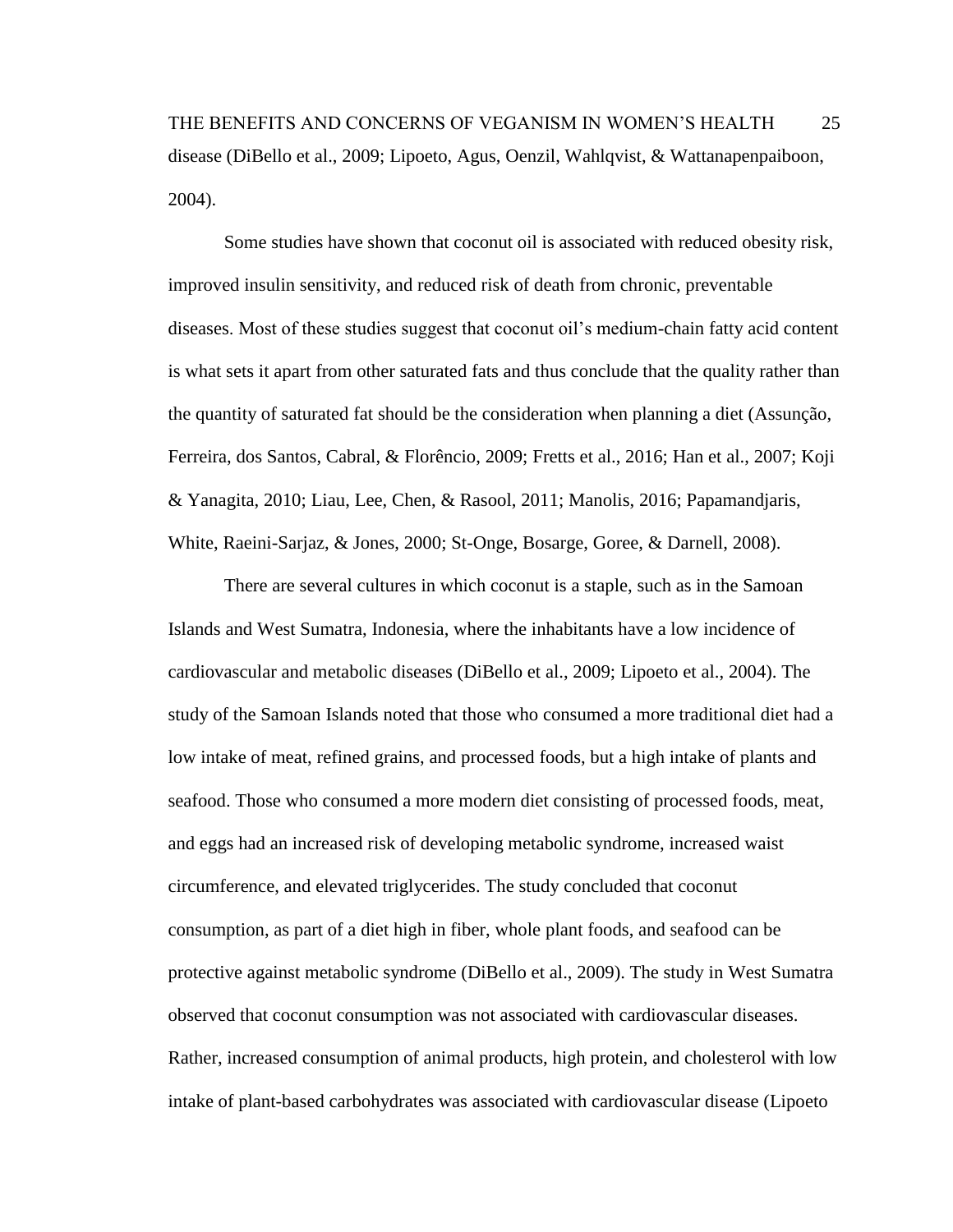THE BENEFITS AND CONCERNS OF VEGANISM IN WOMEN'S HEALTH 26 et al., 2004). These studies show that coconut incorporated as a part of a plant-based diet does not have detrimental health effects.

In many studies promoting coconut oil or medium-chain saturated fatty acid consumption, participants consumed it in moderation or as part of a weight-loss diet (Assunção et al., 2009; Han et al., 2007; Liau et al., 2011). This makes it difficult to determine whether its observed benefits are due to the components of the oil or the confounding variables of the studies. It is evident, however, that consuming coconut oil in moderation as part of whole-foods, plant-based diet does not have a negative effect on cardiovascular health. This topic requires more study before definite conclusions about its effect can be made.

#### **Veganism Compared with Other Forms of Vegetarianism**

All forms of vegetarianism restrict meat. Lacto vegetarians consume dairy, ovo vegetarians consume eggs, and lacto-ovo vegetarians consume both (The Vegetarian Society, 2016). Reviewing the benefits of a vegan diet might lead some to wonder if the benefits of this lifestyle can be achieved with less restrictive diets that could also eliminate the risk for various nutrient deficiencies.

Several studies have found that vegan diets are most effective in promoting weight loss (Spencer et al., 2003; Turner-McGrievy, Davidson, Wingard, Wilcox, & Fongillo, 2015). One six-month study assessing the effectiveness of five different plantbased diets found that a vegan diet was most effective in promoting weight loss and decreasing saturated fat when compared with vegetarian, pesco-vegetarian, semivegetarian, and omnivorous diets (Turner-McGrievy et al., 2015).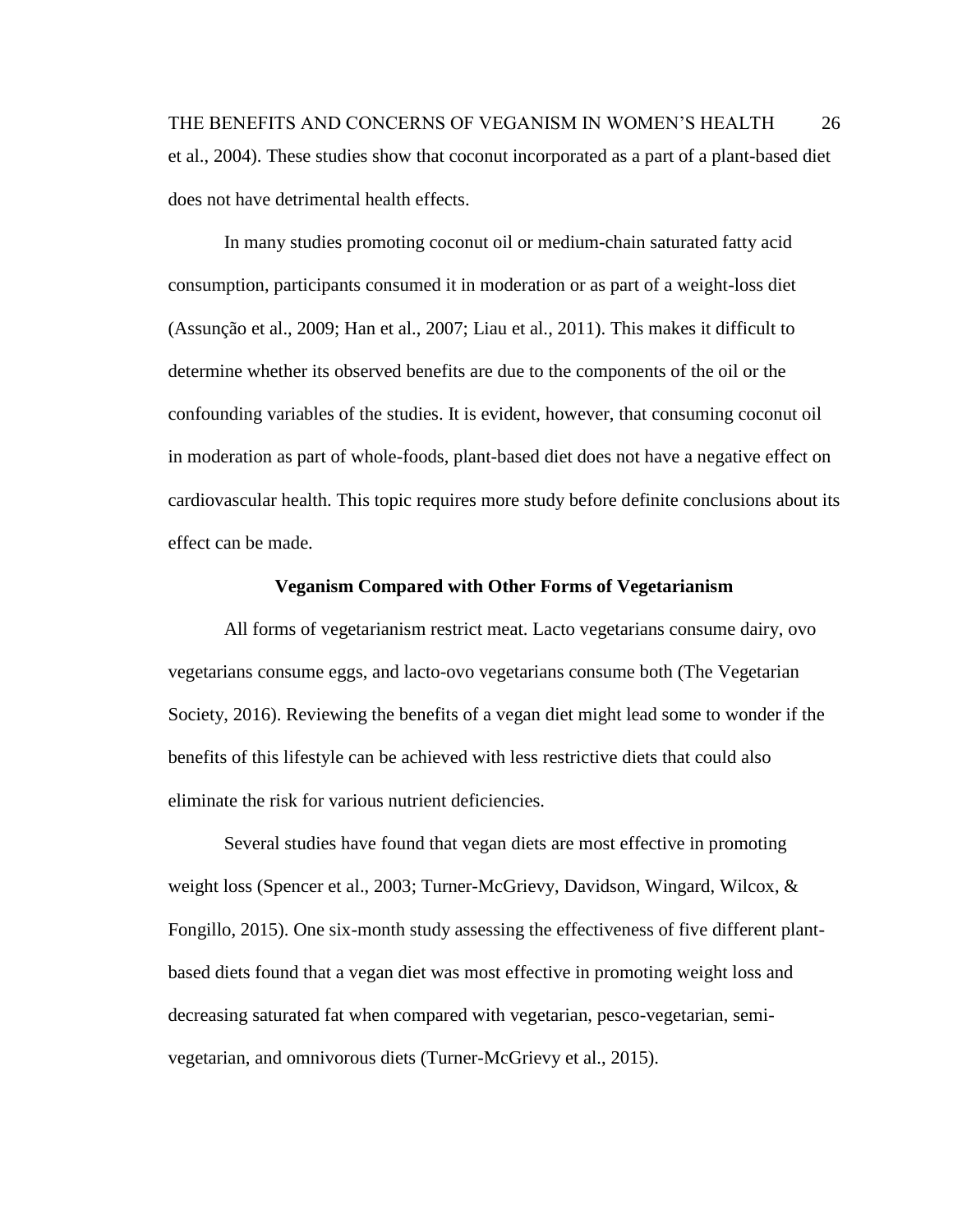THE BENEFITS AND CONCERNS OF VEGANISM IN WOMEN'S HEALTH 27

Some evidence states that dairy can have a poor impact on health and is unnecessary for humans. It has been associated with immune, reproductive, and central nervous system abnormalities, type 1 diabetes mellitus, and breast, prostate, and ovarian cancers (Kroenke, Kwam, Sweeney, Castillo, & Caan, 2013; Lanou, 2009; The Physicians Committee, n.d. a). Dr. Lanou (2009), senior nutrition scientist for the physician's committee and chair and a university professor of health and wellness, stated that dairy should not be recommended for vegetarian diets. According to Lanou's research, dairy promotes cancers of the prostate and ovaries, type 1 and type 2 diabetes, multiple sclerosis, obesity, and heart disease. The prevalence of lactose intolerance and dairy allergies gives evidence of its inessential role in human health. Lanou concluded that all the nutrients found in milk can be found in healthier plant-based foods and that vegetarians will have better health outcomes if they eliminate dairy.

Other sources stated that dairy does not have a poor impact on health. One literature review stated that dairy reduces the incidence and risk of obesity, type 2 diabetes, cardiovascular disease and stroke, low bone density, and colorectal, bladder, gastric, and breast cancers (Thorning et al., 2016). Since there is conflicting research on dairy's effect on health, it seems that dairy is not strongly associated with a positive or negative influence on disease risk and can be safely consumed in moderation. More research is needed to make conclusive recommendations regarding its consumption.

Egg consumption has not only been limited by vegans, but also by those looking to reduce cholesterol and ischemic heart disease risk (Nakamura et al., 2004). However, eggs seem to be a minor contributor to serum cholesterol (Gray & Griffin, 2013; Nakamura et al., 2004; Ruxton, 2010). In fact, for those without egg allergies or familial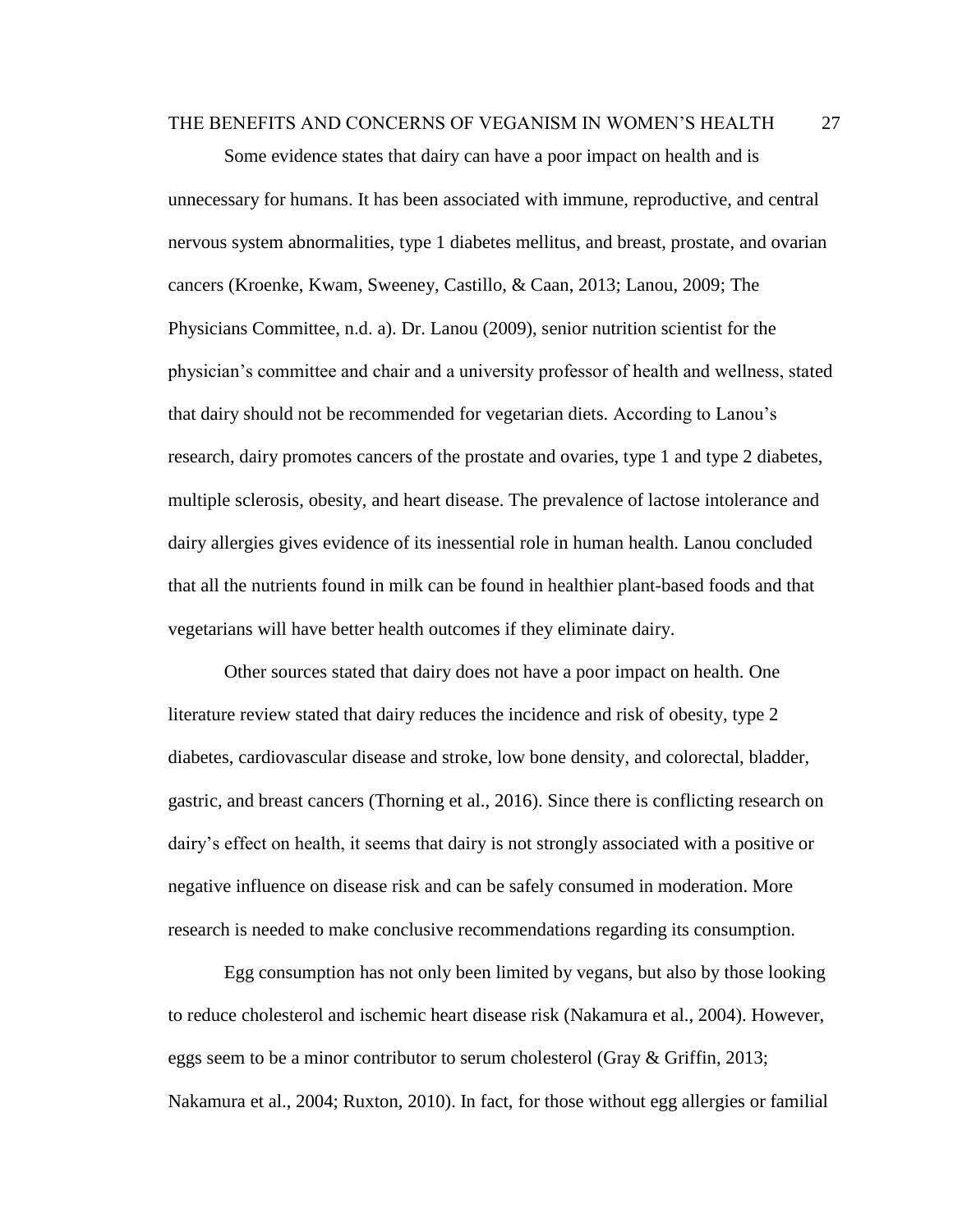THE BENEFITS AND CONCERNS OF VEGANISM IN WOMEN'S HEALTH 28 hypertension requiring strict cholesterol restriction, eggs can be a healthy dietary component. They are a source of several nutrients essential during pregnancy, lactation, and weaning, including protein, vitamin A, B vitamins, vitamin D, folate, omega-3 fatty acids, iodine, phosphorus, and selenium (Gray & Griffin, 2013; Ruxton, 2013). Egg consumption during pregnancy and weaning reduces the child's risk of developing egg allergies and eczema. Other benefits of egg consumption include increased satiation and weight control, and decreased incidence of malnutrition and sarcopenia in older adults (Gray & Griffin, 2013). Vegetarian diets that allow egg consumption can reduce the risk of nutrient deficiencies and promote overall health (Gray & Griffin, 2013, Ruxton, 2010; Ruxton, 2013).

### **A Summary of Evidence-Based Dietary Recommendations**

A nutritious diet centered around plant foods in their most natural form, when combined with physical activity, is associated with disease prevention and reduction (Trapp & Levin, 2012). Current evidence recommends that individuals consume a variety of fruits, vegetables, whole grains, legumes, nuts, and seeds. Limiting intake of red meats, saturated fats, and animal protein reduces disease risk (Campbell & Campbell, 2012; Tyree et al., 2012). Consumers of a plant-based diet are not required to limit carbohydrate or caloric intake to experience its benefits (Barnard et al., 2006; Mishra et al., 2013).

Those uninterested in strictly eliminating all animal products from their diet can still benefit from making plant-based foods the central, main part of their diet (Tuso et al., 2013). Eggs can be a nutritious dietary component for those looking to improve their health without eliminating all animal products (Gray & Griffin, 2013; Ruxton, 2010,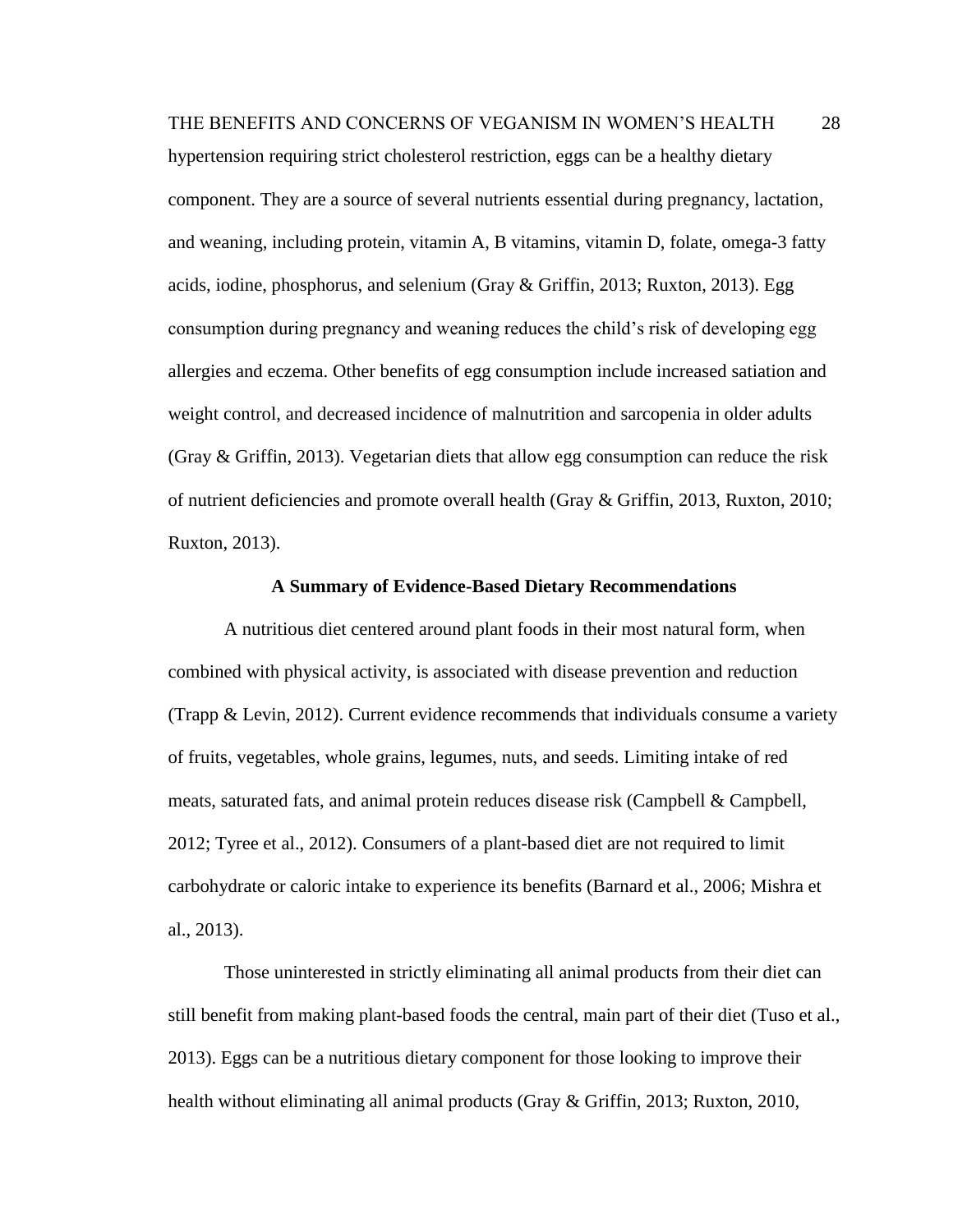THE BENEFITS AND CONCERNS OF VEGANISM IN WOMEN'S HEALTH 29 Ruxton, 2013), but the nutritional value of dairy is inconclusive and requires more research. The conflicting evidence seems to suggest that dairy consumed in moderation as part of a plant-based diet is not strongly associated with disease risk (Kroenke et al., 2013; Lanou, 2009, The Physician's Committee, n.d. a; Thorning et al., 2016).

Strict vegans need to focus on consuming foods containing vitamin B12 and iron. Women who are pregnant and lactating should talk to their physicians to ensure they are consuming adequate folic acid and polyunsaturated fatty acids as well. If women are not consuming adequate amounts of these nutrients, they may require supplementation to prevent complications occurring from nutrient deficiencies (Penney & Miller, 2008; "Position", 2009; Tyree et al., 2012).

### **Conclusion**

There are many benefits of a plant-based vegan diet, including decreased risk and incidence of obesity, cardiovascular diseases, type II diabetes mellitus, and cancers. Iron, B12, zinc, and omega-3 fatty acid deficiencies are common in vegans and require educated diet planning or supplementation to ensure adequate levels of these nutrients. In summary, a vegan plant-based diet is a safe and effective way for women in any stage of life to improve their health and reduce their disease risk.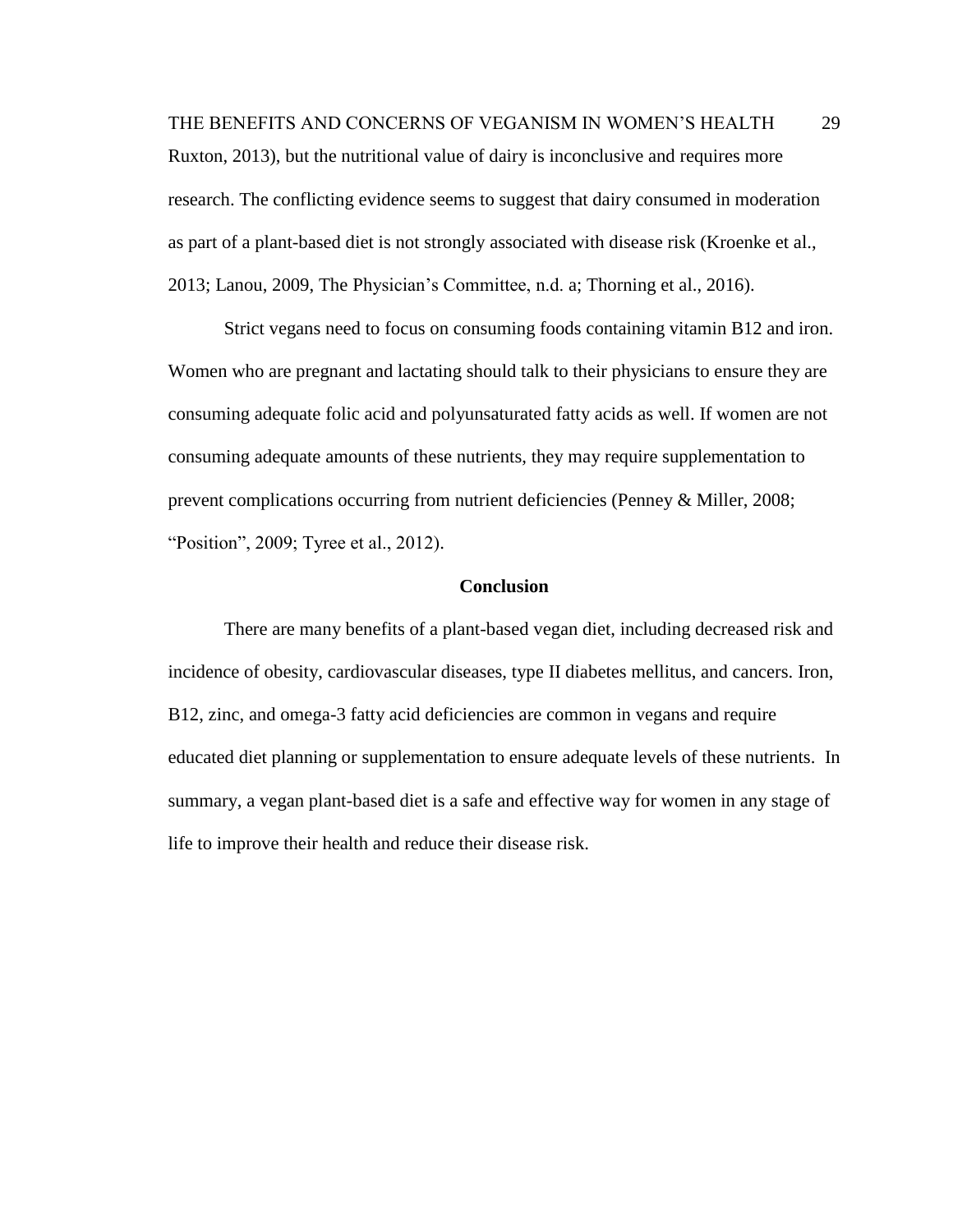# THE BENEFITS AND CONCERNS OF VEGANISM IN WOMEN'S HEALTH 30 References

Álvarez-León, E., Román-Viñas, B., & Serra-Majem, L. (2006). Dairy products and health: A review of the epidemiological evidence. *The British Journal of Nutrition, 96*, S94-9. doi:http://dx.doi.org/10.1079/BJN20061709

American Diabetes Association (2014). *Make your carbs count.* Retrieved from http://www.diabetes.org/food-and-fitness/food/what-can-i-eat/understandingcarbohydrates/make-your-carbs-count.html

- American Diabetes Association (2015). *Facts about type 2.* Retrieved from http://www.diabetes.org/diabetes-basics/type-2/facts-about-type-2.html?loc=dbslabnav
- American Diabetes Association (2016a). *Carbohydrate counting.* Retrieved from http://www.diabetes.org/food-and-fitness/food/what-can-i-eat/understandingcarbohydrates/carbohydrate-counting.html
- American Diabetes Association (2016b). *Create your plate.* Retrieved from http://www.diabetes.org/food-and-fitness/food/planning-meals/create-your-plate/
- American Heart Association. (2014, April 21). *Know your fats*. Retrieved from http://www.heart.org/HEARTORG/Conditions/Cholesterol/PreventionTreatmento fHighCholesterol/Know-Your-Fats\_UCM\_305628\_Article.jsp#.WKrqARBEzBA

American Heart Association (2016, April). *Healthy cooking oils.* Retrieved from http://www.heart.org/HEARTORG/HealthyLiving/HealthyEating/SimpleCooking andRecipes/Healthy-Cooking-Oils\_UCM\_445179\_Article.jsp#.WL7eChBEzBA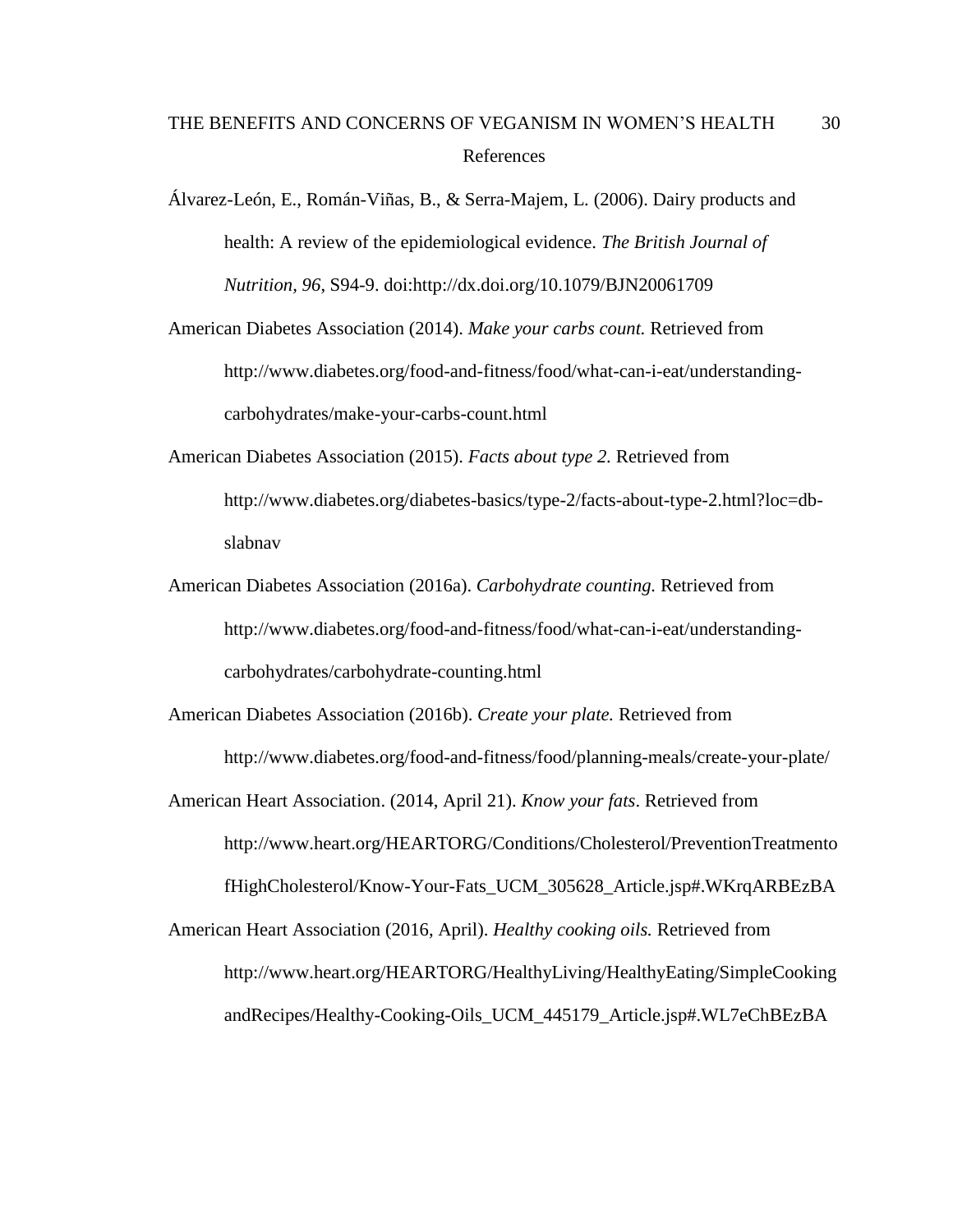https://www.cancer.gov/about-

cancer/treatment/types/immunotherapy/angiogenesis-inhibitors-fact-sheet

Antioxidants and cancer prevention. (2014, January 16). Retrieved from https://www.cancer.gov/about-cancer/causes-prevention/risk/diet/antioxidantsfact-sheet

- Antiproliferative. (n.d.) In *Merriam-Webster online.* Retrieved from https://www.merriam-webster.com/medical/antiproliferative
- Arem, H., Gunter, M. J., Cross, A. J., Hollenbeck, A. R., & Sinha, R. (2013). A prospective investigation of fish, meat and cooking-related carcinogens with endometrial cancer incidence. *The British Journal of Cancer, 109*(3), 756-760. doi:http://dx.doi.org.ezproxy.liberty.edu/10.1038/bjc.2013.252
- Assunção, M.L., Ferreira, H.S., dos Santos, A.F., Cabral, C.R., & Florêncio, T.M. (2009). Effects of dietary coconut oil on the biochemical and anthropometric profiles of women presenting abdominal obesity. *Lipids, 44*(7), 593-601.
- Bandera, E. V., Kushi, L. H., Moore, D. F., Gifkins, D. M., & McCullough, M. L. (2007). Consumption of animal foods and endometrial cancer risk: A systematic literature review and meta-analysis. *Cancer Causes & Control, 18*(9), 967-988. doi:http://dx.doi.org/10.1007/s10552-007-9038-0
- Barnard, N. D., Cohen, J., Jenkins, D. J. A., Turner-McGrievy, G., Gloede, L., Jaster, B…Talpers, S. (2006). A low-fat vegan diet improves glycemic control and cardiovascular risk factors in a randomized clinical trial in individuals with type 2 diabetes. *Diabetes Care, 29*(8), 1777-1783.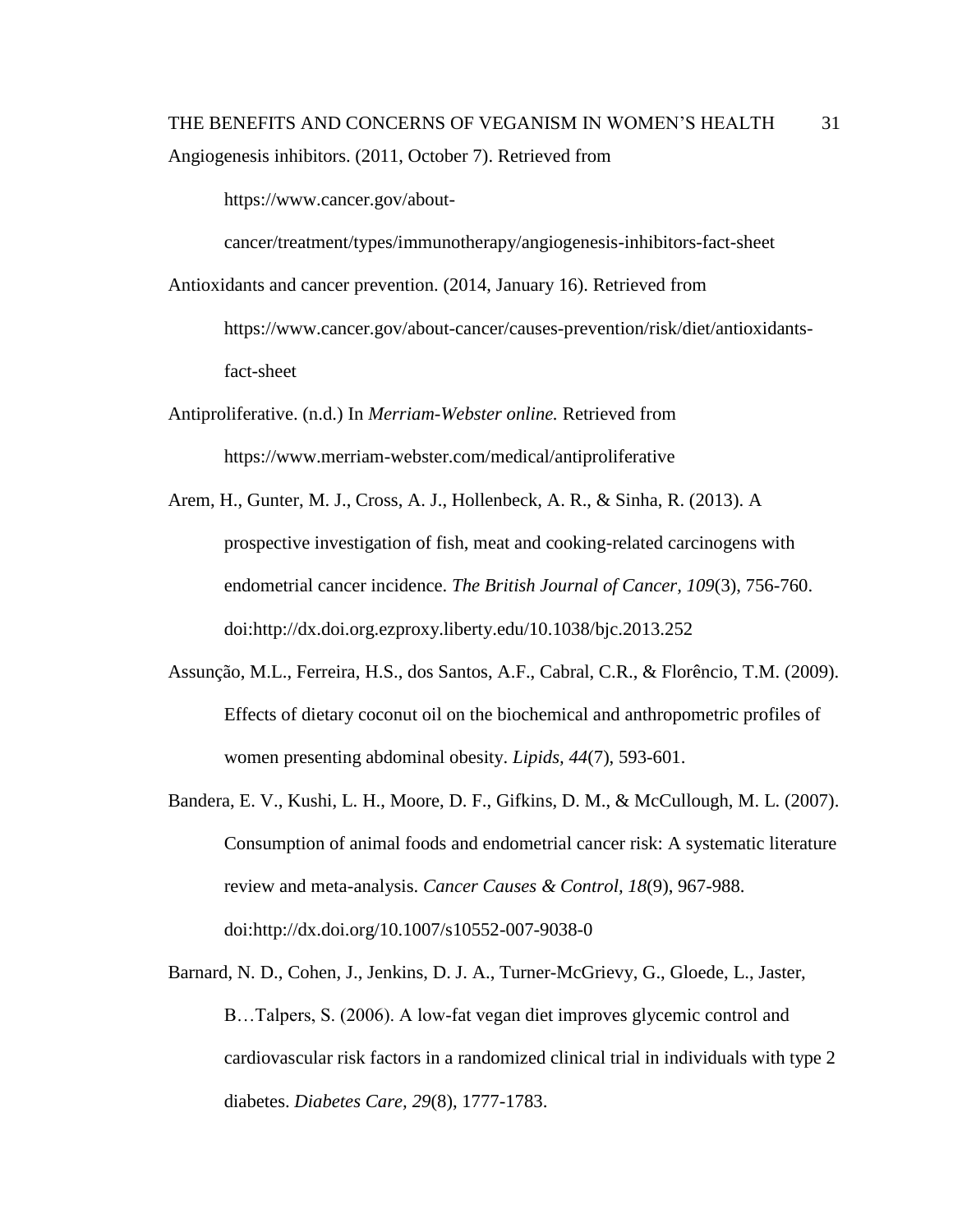(2014). Serum concentrations of cholesterol, apolipoprotein A-I and apolipoprotein B in a total of 1694 meat-eaters, fish-eaters, vegetarians and vegans. *European Journal of Clinical Nutrition, 68*(2), 178-183. doi:http://dx.doi.org.ezproxy.liberty.edu/10.1038/ejcn.2013.248

- Campbell, T.M. & Campbell, T.C. (2012). The breadth of evidence favoring a whole foods, plant-based diet. *Primary Care Reports, 18*(2). Retrieved from https://www.ahcmedia.com/articles/76796-the-breadth-of-evidence-favoring-awhole-foods-plant-based-diet
- Centers for Disease Control and Prevention. (2016a). *Cancer among women.* Retrieved from https://www.cdc.gov/cancer/dcpc/data/women.htm
- Centers for Disease Control and Prevention. (2016b). *Chronic disease overview.*  Retrieved from https://www.cdc.gov/chronicdisease/overview/

Centers for Disease Control and Prevention. (2016c). *Folic acid.*  https://www.cdc.gov/ncbddd/folicacid/recommendations.html

- Cleveland Clinic (2013). *Preventing and reversing cardiovascular disease.* Retrieved from http://my.clevelandclinic.org/health/articles/preventing-reversingcardiovascular-disease-heart-health
- Craig, W. (2009). Health effects of vegan diets. *The American Journal of Clinical Nutrition, 89*(5), 1627S-1633S.
- Dalvi, T. B., Canchola, A. J., & Horn-Ross, P. (2007). Dietary patterns, Mediterranean diet, and endometrial cancer risk. *Cancer Causes & Control, 18*(9), 957-966. doi:http://dx.doi.org.ezproxy.liberty.edu/10.1007/s10552-007-9037-1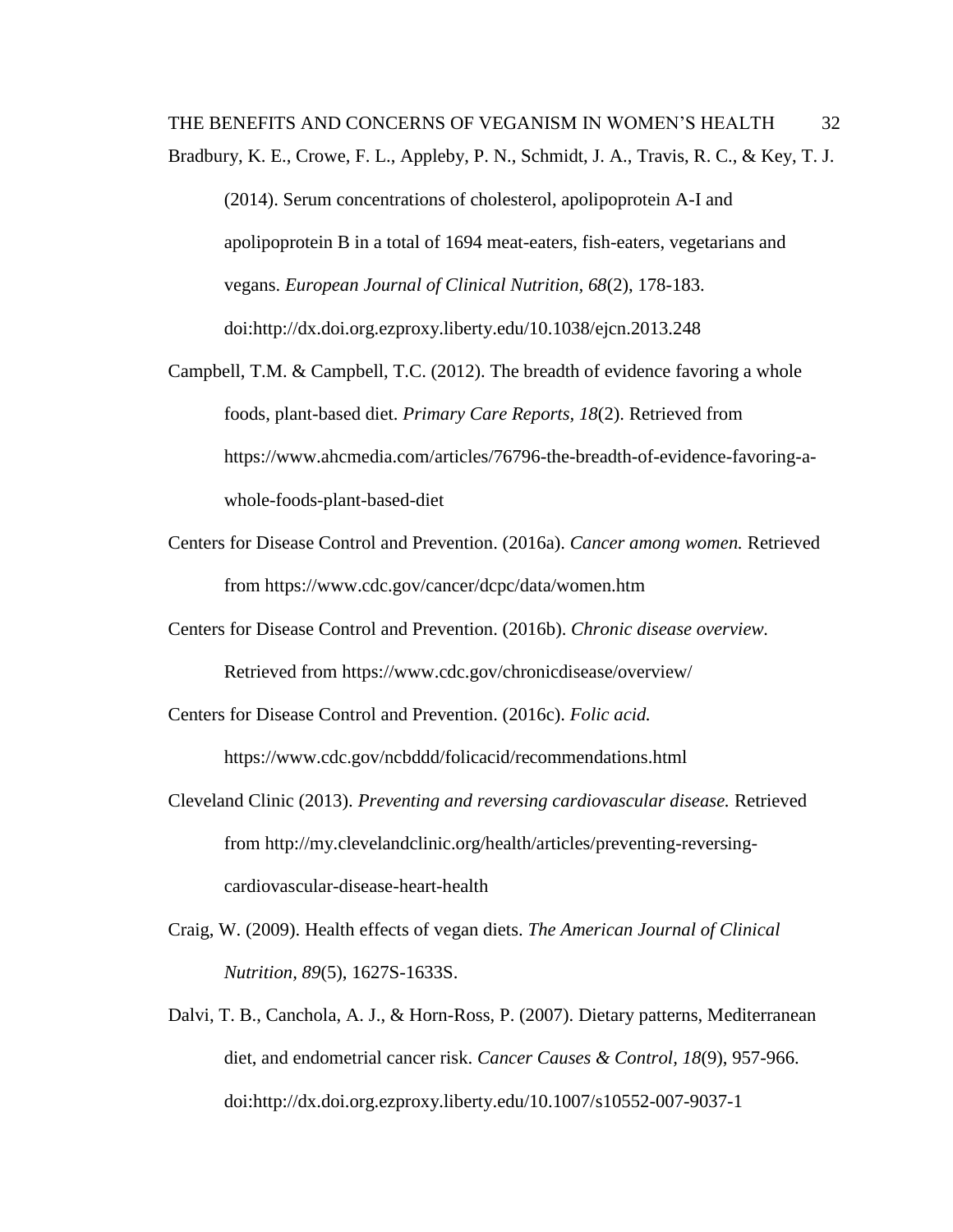THE BENEFITS AND CONCERNS OF VEGANISM IN WOMEN'S HEALTH 33 Davis, B.C. & Kris-Etherton, P.M. (2003). Achieving optimal essential fatty acid status in vegetarians: Current knowledge and practical implications. *American Journal of Clinical Nutrition, 78*(3), 640S-646S.

DiBello, J. R., McGarvey, S. T., Kraft, P., Goldberg, R., Campos, H., Quested, C., ... Baylin, A. (2009). Dietary patterns are associated with metabolic syndrome in adult Samoans. *The Journal of Nutrition, 139*(10), 1933-43.

- Djoussé, L., Arnett, D. K., Coon, H., Province, M. A., Moore, L. L., & Ellison, R. C. (2004). Fruit and vegetable consumption and LDL cholesterol: The National Heart, Lung, and Blood Institute family heart study. *The American Journal of Clinical Nutrition, 79*(2), 213-217.
- Falade, A. O., Oboh, G., & Okoh, A. I. (2017). Potential health implications of the consumption of thermally-oxidized cooking oils — a review. *Polish Journal of Food and Nutrition Sciences, 67*(2), 95-106.

doi:http://dx.doi.org.ezproxy.liberty.edu/10.1515/pjfns-2016-0028

- Feskanich, D., Willett, W.C., & Colditz, G.A. (2003). Calcium, vitamin D, milk consumption, and hip fractures: A prospective study among postmenopausal women. *The American Journal of Clinical Nutrition,* 77(2), 504-511.
- Fretts, A. M., Mozaffarian, D., Siscovick, D. S., King, I. B., McKnight, B., Psaty, B. M., . . . Lemaitre, R. N. (2016). Associations of plasma phospholipid SFAs with total and cause-specific mortality in older adults differ according to SFA chain length. *The Journal of Nutrition, 146*(2), 298-305I.

doi:http://dx.doi.org.ezproxy.liberty.edu/10.3946/jn.116.222117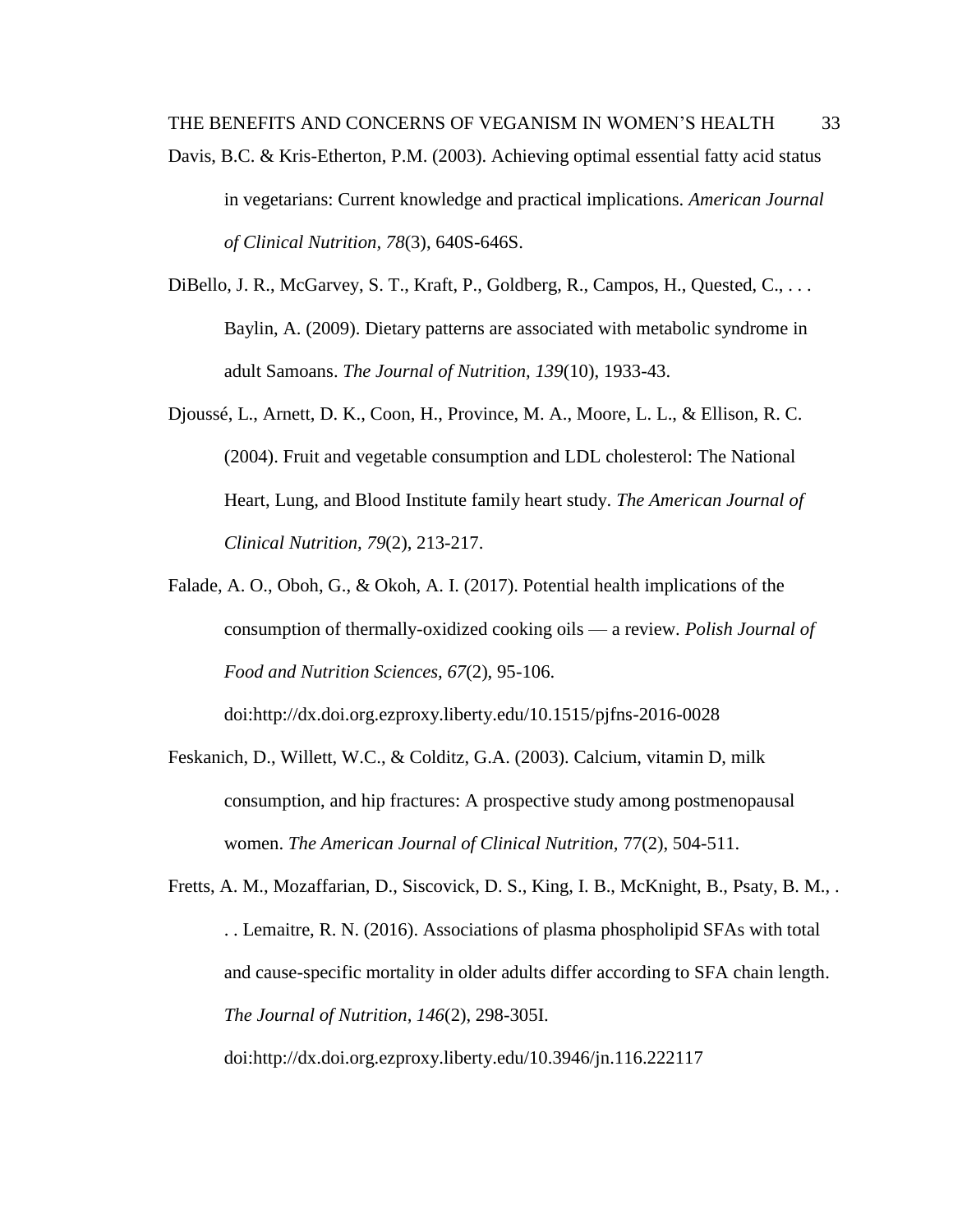THE BENEFITS AND CONCERNS OF VEGANISM IN WOMEN'S HEALTH 34 Fuhrman, J., Sarter, B., Glaser, D., & Acocella, S. (2010). Changing perceptions of hunger on a high nutrient density diet. *Nutrition Journal, 9*(51). doi: doi:10.1186/1475-2891-9-51

Gallicchio, L., Boyd, K., Matanoski, G., Tao, X.., Chen, L., Lam, T. K., . . . Alberg, A. J. (2008). Carotenoids and the risk of developing lung cancer: A systematic review. *The American Journal of Clinical Nutrition, 88*(2), 372.

- Gallus, S., Bravi, F., Talamini, R., Negri, E., Montella, M., Ramazzotti, V., . . . Vecchia, C. L. (2006). Milk, dairy products and cancer risk (Italy). *Cancer Causes & Control, 17*(4), 429-437. doi:http://dx.doi.org/10.1007/s10552-005-0423-2
- Gardner, C. D., Coulston, A., Chatterjee, L., Rigby, A., Spiller, G., & Farquhar, J.W. (2005). The effect of a plant-based diet on plasma lipids in hypercholesterolemic adults: A randomized trial. *Annals of Internal Medicine, 142*(9), 725-733.
- Gonzalez, C.A. (2006). Nutrition and cancer: The current epidemiological evidence. *British Journal of Nutrition, 96*, S42-S45.
- Gray, J. & Griffin, B.A. (2013). Eggs: Establishing the nutritional benefits. *Nutrition Bulletin, 38*(4), 438-449.
- Grossman, S.C. & Porth, C.M. (2014). *Porth's pathophysiology: Concepts of altered health states* (9<sup>th</sup> ed.). Philadelphia, PA: Wolters Kluwer Health.
- Han, J.R., Den, B., Sun, J., Chen, C.G., Corkey, B.E., Kirkland, J.L.,…Guo, W. (2007). Effects of dietary medium-chain triglyceride on weight loss and insulin sensitivity in a group of moderately overweight free-living type 2 diabetic Chinese subjects. *Metabolism, 56*(7), 985-991.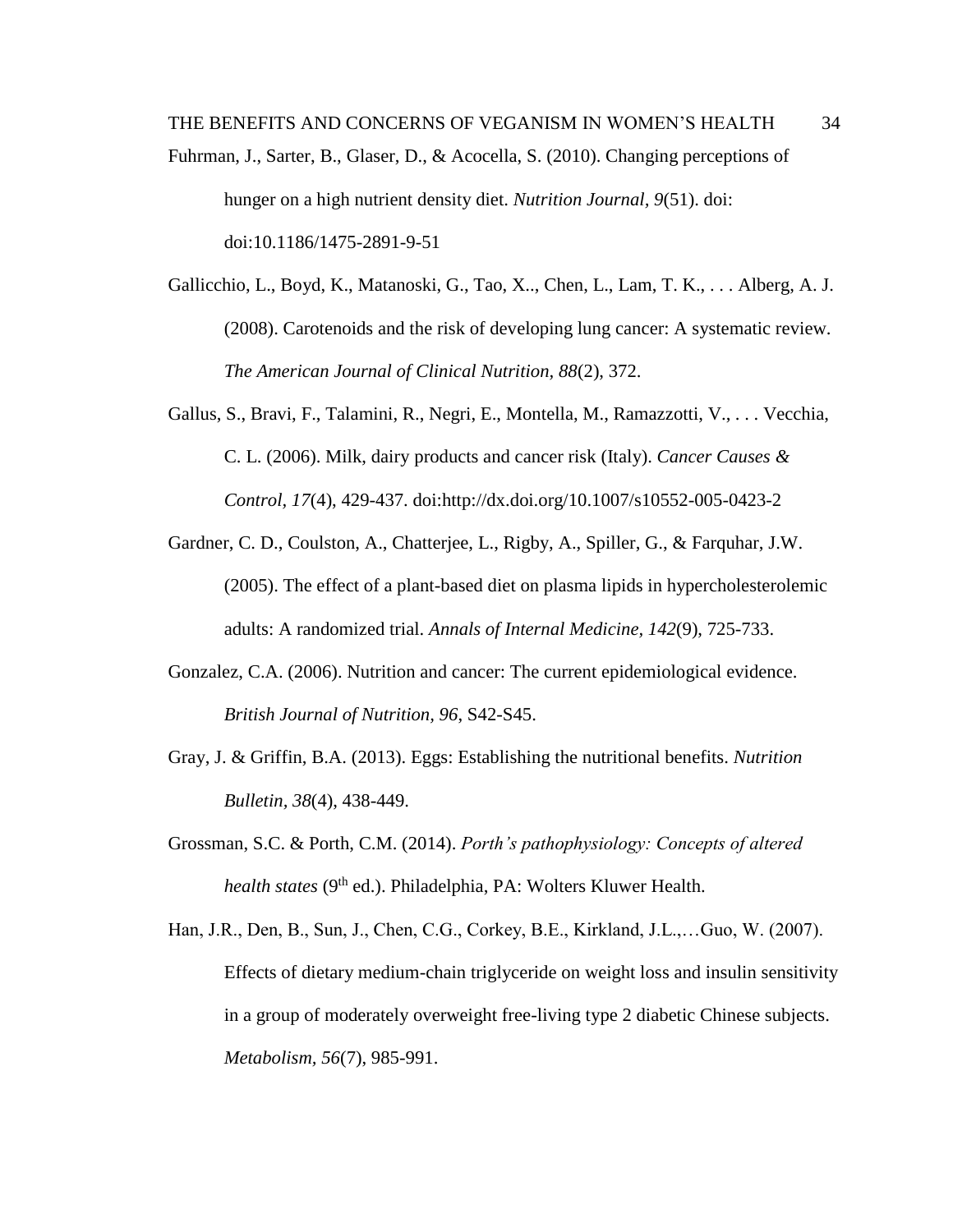Retrieved from http://www.health.harvard.edu/newsletter\_article/hdl-the-goodbut-complex-cholesterol

- Heron, M. (2016). Deaths: Leading causes for 2014. *National Vital Statistics Reports, 65*(5).
- Hjartåker, A., Thoresen, M., Engeset, D., & Lund, E. (2010). Dairy consumption and calcium intake and risk of breast cancer in a prospective cohort: The Norwegian women and cancer study. *Cancer Causes & Control, 21*(11), 1875-1885. doi:http://dx.doi.org/10.1007/s10552-010-9615-5
- Ho-pham, L., Nguyen, P.L.T., Le, T. T., T., Doan, T. A.T., Tran, N.T., Le, T.A., Nguyen, T. V. (2009). Veganism, bone mineral density, and body composition: A study in Buddhist nuns. *Osteoporosis International, 20*(12), 2087-93. doi:http://dx.doi.org.ezproxy.liberty.edu/10.1007/s00198-009-0916-z
- Ho-pham, L., Vu, B. Q., Lai, T. Q., Nguyen, N. D., & Nguyen, T. V. (2012). Vegetarianism, bone loss, fracture and vitamin D: A longitudinal study in Asian vegans and non-vegans. *European Journal of Clinical Nutrition, 66*(1), 75-82. doi:http://dx.doi.org/10.1038/ejcn.2011.131
- Huang, Y., Jian, Z., Chang, H., Nfor, O. N., Ko, P., Lung, C., Lin, L, Ho, C., Chiang, Y., Liaw, Y. (2014). Vegan diet and blood lipid profiles: A cross-sectional study of pre and postmenopausal women. *BioMed Central Women's Health, 14*(55). doi:http://dx.doi.org/10.1186/1472-6874-14-55
- Hunt, J.R. (2003). Bioavailability of iron, zinc, and other trace minerals from vegetarian diets. *American Journal of Clinical Nutrition, 78*(3), 633S-639S.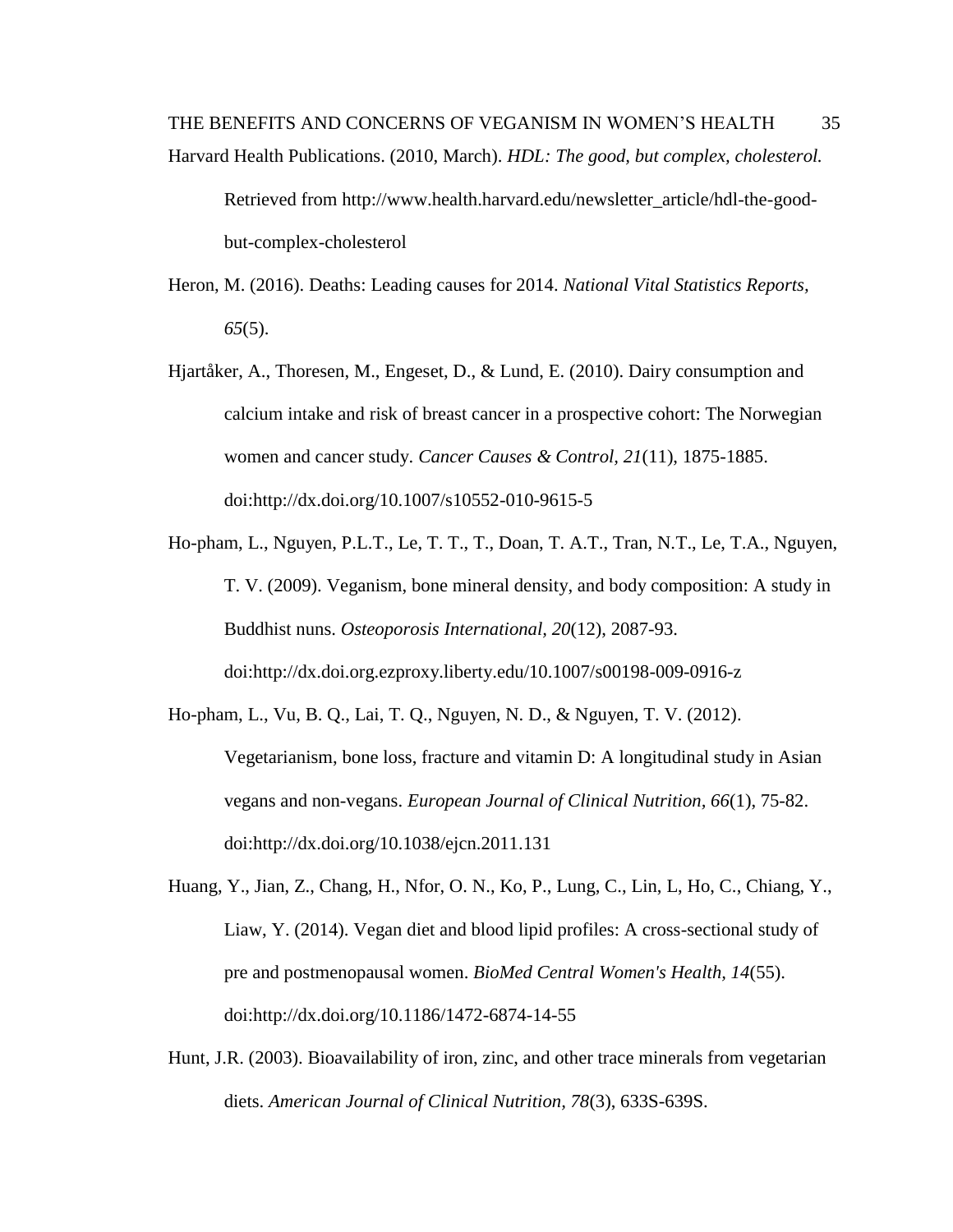Kesse-Guyot, E., Bertrais, S., Duperray, B., Arnault, N., Bar-Hen, A., Galan, P., & Hercberg, S. (2007). Dairy products, calcium and the risk of breast cancer: Results of the French SU.VI.MAX prospective study. *Annals of Nutrition & Metabolism, 51*(2), 139-145.

- Koji, N. & Yanagita, T. (2010). Medium-chain fatty acids: Functional lipids for the prevention and treatment of the metabolic syndrome. *Pharmacological Research, 61,* 208-212.
- Kroenke, C.H., Kwan, M.L., Sweeney, C., Castillo, A., & Caan, B.J. (2013). High- and low-fat dairy intake, recurrence, and mortality after breast cancer diagnosis. *Journal of the National Cancer Institute, 105*(9), 616-623. doi:https://doi.org/10.1093/jnci/djt027
- Kulie, T., Slattengren, A., Redmer, J., Counts, H., Eglash, A., & Schrager, S. (2011). Obesity and women's health: An evidence-based review. *Journal of the American Board of Family Medicine, 24*(1), 75-85. doi:10.3122/jabfm.2011.01.100076
- Lanou, A.J. (2009). Should dairy be recommended as part of a healthy vegetarian diet? Counterpoint. *American Journal of Clinical Nutrition, 85*(5), 1683S-1642S.
- Lewis, S.L., Dirksen, S., Heitkemper, M., & Bucher, L. (Eds.) (2014). *Medical surgical nursing: Assessment and management of clinical problems* (9<sup>th</sup> ed.). St. Louis, MO: Mosby.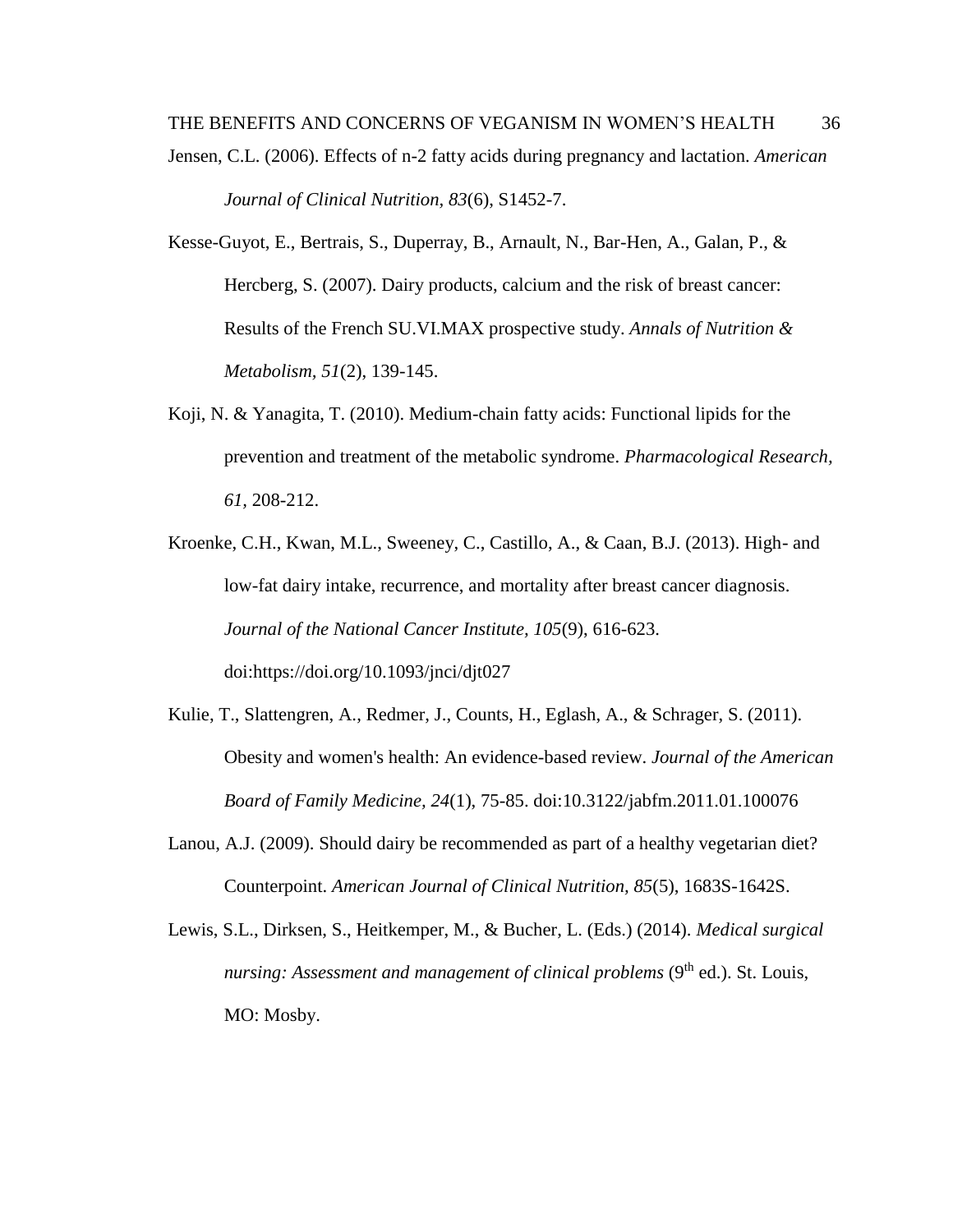Liau, K.M., Lee, Y.Y., Chen, C.K., & Rasool, A.H. (2011). An open-label pilot study to assess the efficacy and safety of virgin coconut oil in reducing visceral adiposity. *ISRN Pharmacology.* doi:10.5402/2011/949686

Lin, Y., Bolca, S., Vandevijvere, S., De Vriese, S., Mouratidou, T., De Neve, M., . . . Huybrechts, I. (2011). Plant and animal protein intake and its association with overweight and obesity among the Belgian population. *The British Journal of Nutrition, 105*(7), 1106-1116.

doi:http://dx.doi.org.ezproxy.liberty.edu/10.1017/S0007114510004642

- Lipoeto, N.I., Agus, Z., Oenzil, F., Wahqvist, M., & Wattanapenpaiboon, N. (2004). Dietary intake and the risk of heart disease among the coconut-consuming Minangkabau in West Sumatra, Indonesia. *Asia Pacific Journal of Nutrition, 13*(4), 377-384.
- Littman, A. J., Beresford, S. A. A., & White, E. (2001). The association of dietary fat and plant foods with endometrial cancer (United States). *Cancer Causes & Control, 12*(8), 691-702.
- Manolis, A. S. (2016). You are what you eat, hence curtail saturated and trans fats, free sugars and salt. *Hospital Chronicles, 11*(2), 65-76.

Mayo Clinic Staff. (2014, July 29). Heart disease. Retrieved from http://www.mayoclinic.org/diseases-conditions/heartdisease/basics/definition/con-20034056

McCann, S. E., Freudenheim, J. L., Marshall, J. R., Brasure, J. R., Swanson, M.K., & Graham, S. (2000). Diet in the epidemiology of endometrial cancer in western New York (United States). *Cancer Causes & Control, 11*(10), 965-974.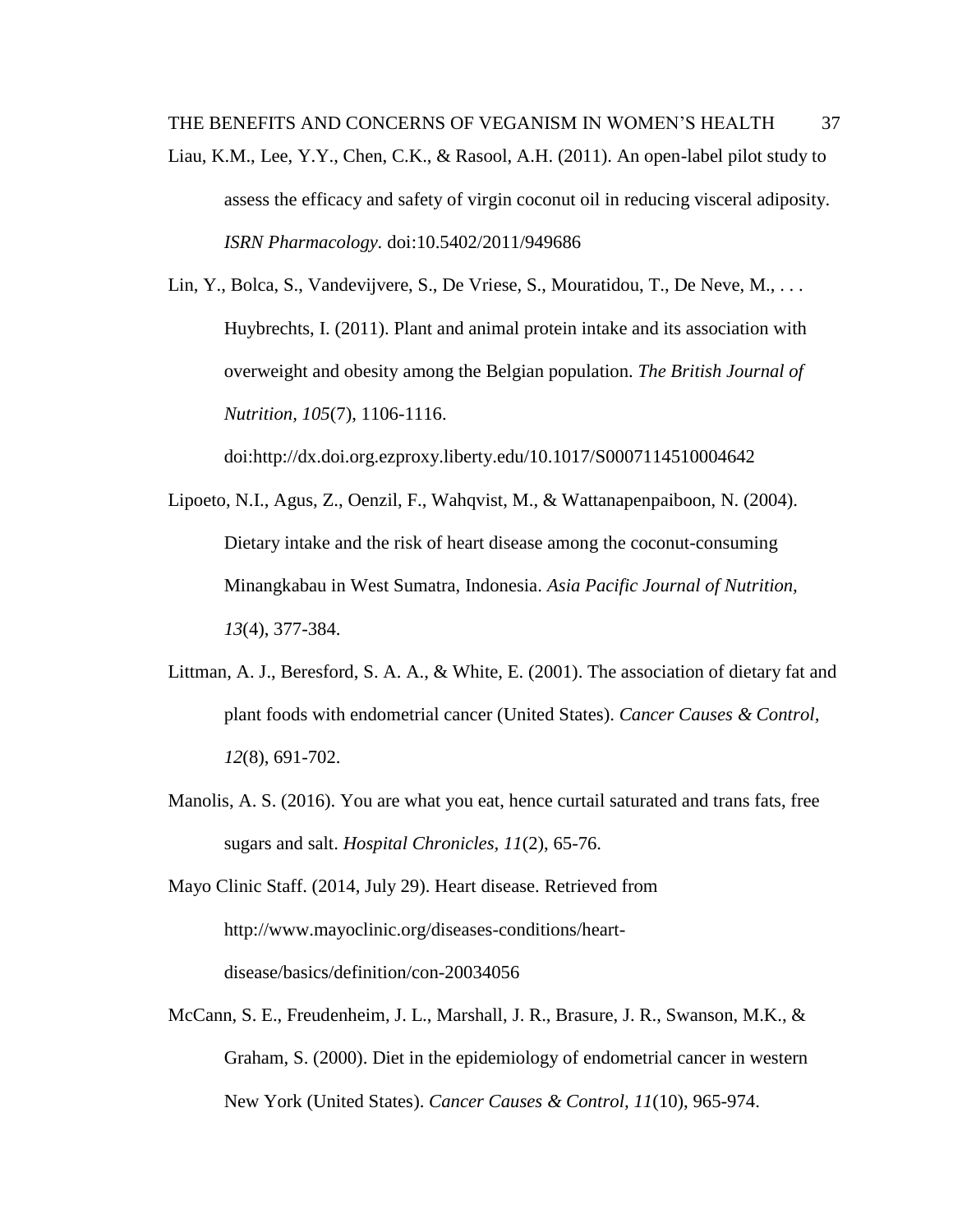- THE BENEFITS AND CONCERNS OF VEGANISM IN WOMEN'S HEALTH 38 McCullough, M. L., Robertson, A. S., Rodriguez, C., Jacobs, E. J., Chao, A., Carolyn, J., …Thun, M.J. (2003). Calcium, vitamin D, dairy products, and risk of colorectal cancer in the cancer prevention study II nutrition cohort (United States). *Cancer Causes & Control, 14*(1), 1-12.
- Miller, P. E., Lazarus, P., Lesko, S. M., Muscat, J. E., Harper, G., Cross, A. J., . . . Hartman, T. J. (2010). Diet index-based and empirically derived dietary patterns are associated with colorectal cancer risk. *The Journal of Nutrition, 140*(7), 1267- 1273.
- Mishra, S., Xu, J., Agarwal, U., Gonzales, J., Levin, S., & Barnard, N. D. (2013). A multicenter randomized controlled trial of a plant-based nutrition program to reduce body weight and cardiovascular risk in the corporate setting: The GEICO study. *European Journal of Clinical Nutrition, 67*(7), 718-724. doi:http://dx.doi.org.ezproxy.liberty.edu/10.1038/ejcn.2013.92
- Mommers, M., Schouten, L. J., Goldbohm, R. A., & van den Brandt, P.A. (2006). Dairy consumption and ovarian cancer risk in the Netherlands cohort study on diet and cancer. *The British Journal of Cancer, 94*(1), 165-70. doi:http://dx.doi.org/10.1038/sj.bjc.6602890
- Murphy, N., Norat, T., Ferrari, P., Jenab, M., Bueno-de-Mesquita, B., Skeie, G., . . . Riboli, E. (2013). Consumption of dairy products and colorectal cancer in the European prospective investigation into cancer and nutrition (EPIC). *PLoS One, 8*(9), e72715. doi:http://dx.doi.org/10.1371/journal.pone.0072715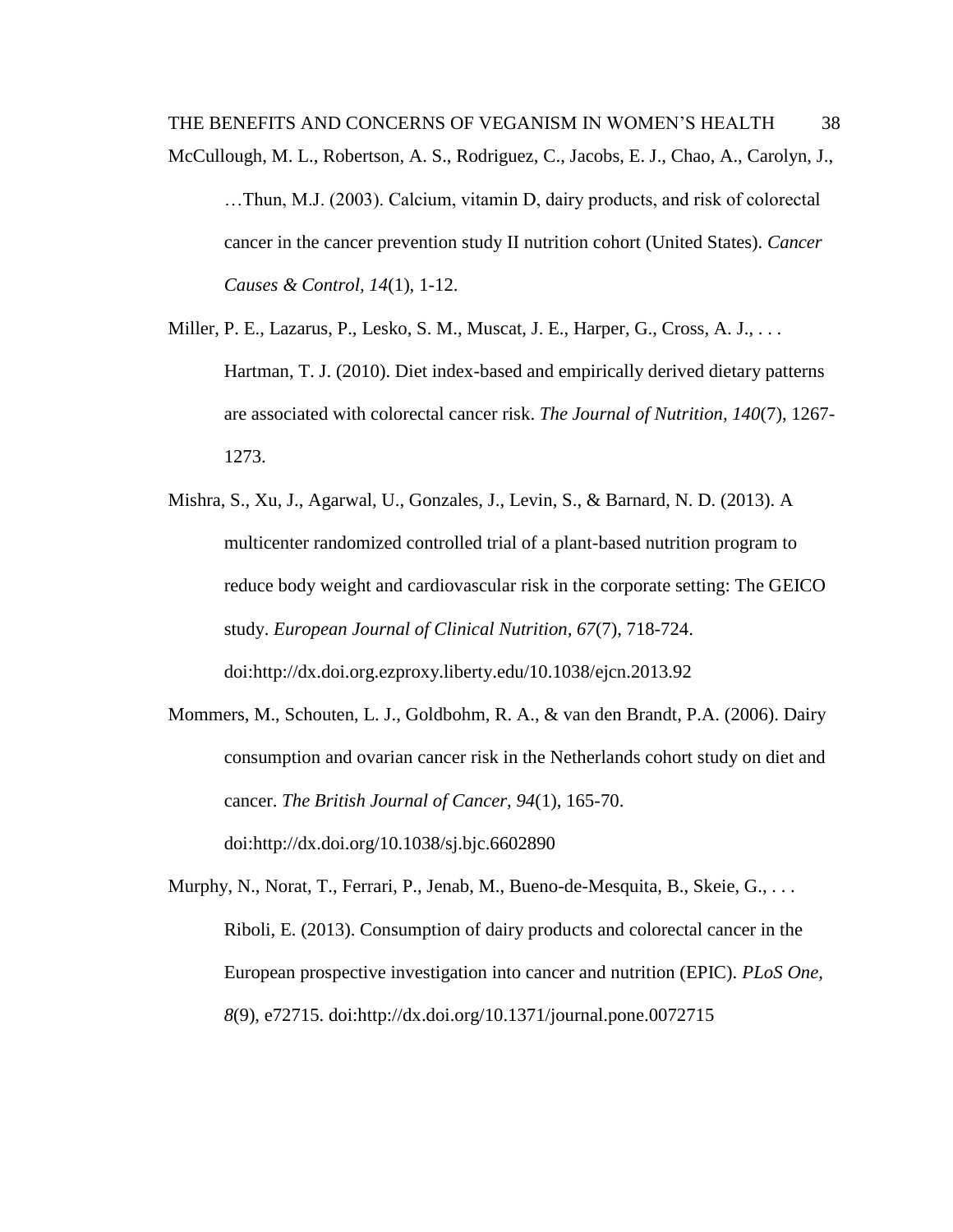…Ueshima, H. (2004). Egg consumption, serum cholesterol, and cause-specific and all-cause mortality: The National Integrated Project for Prospective Observation of Non-communicable Disease and Its Trends in the Age, 1990 (NIPPON DATA80). *American Journal of Clinical Nutrition, 80*(1), 58-63.

Neill, A. S., Ibiebele, T. I., Lahmann, P. H., Hughes, M. C., Nagle, C. M., & Webb, P. M. (2014). Dietary phyto-oestrogens and the risk of ovarian and endometrial cancers: Findings from two Australian case-control studies. *The British Journal of Nutrition, 111*(8), 1430-1440.

doi:http://dx.doi.org.ezproxy.liberty.edu/10.1017/S0007114513003899

- New, S. A. (2004). Do vegetarians have a normal bone mass? *Osteoporosis International, 15*(9), 679-88. doi:http://dx.doi.org.ezproxy.liberty.edu/10.1007/s00198-004- 1647-9
- New York State Department of Health. (2012). *Types of heart disease.* Retrieved from https://www.health.ny.gov/diseases/cardiovascular/heart\_disease/types\_of\_cv.htm
- Norat, T., & Riboli, E. (2003). Dairy products and colorectal cancer. A review of possible mechanisms and epidemiological evidence. *European Journal of Clinical Nutrition, 57*(1), 1-17. doi:http://dx.doi.org/10.1038/sj.ejcn.1601522
- Novick, J. (2012, March 28). *The myth of complementing proteins*. Retrieved from http://www.jeffnovick.com/RD/Articles/Entries/2012/3/28\_The\_Myth\_Of\_Compl imenting\_Proteins.html
- Office of Dietary Supplements. (2016). *Zinc.* Retrieved from https://ods.od.nih.gov/factsheets/Zinc-HealthProfessional/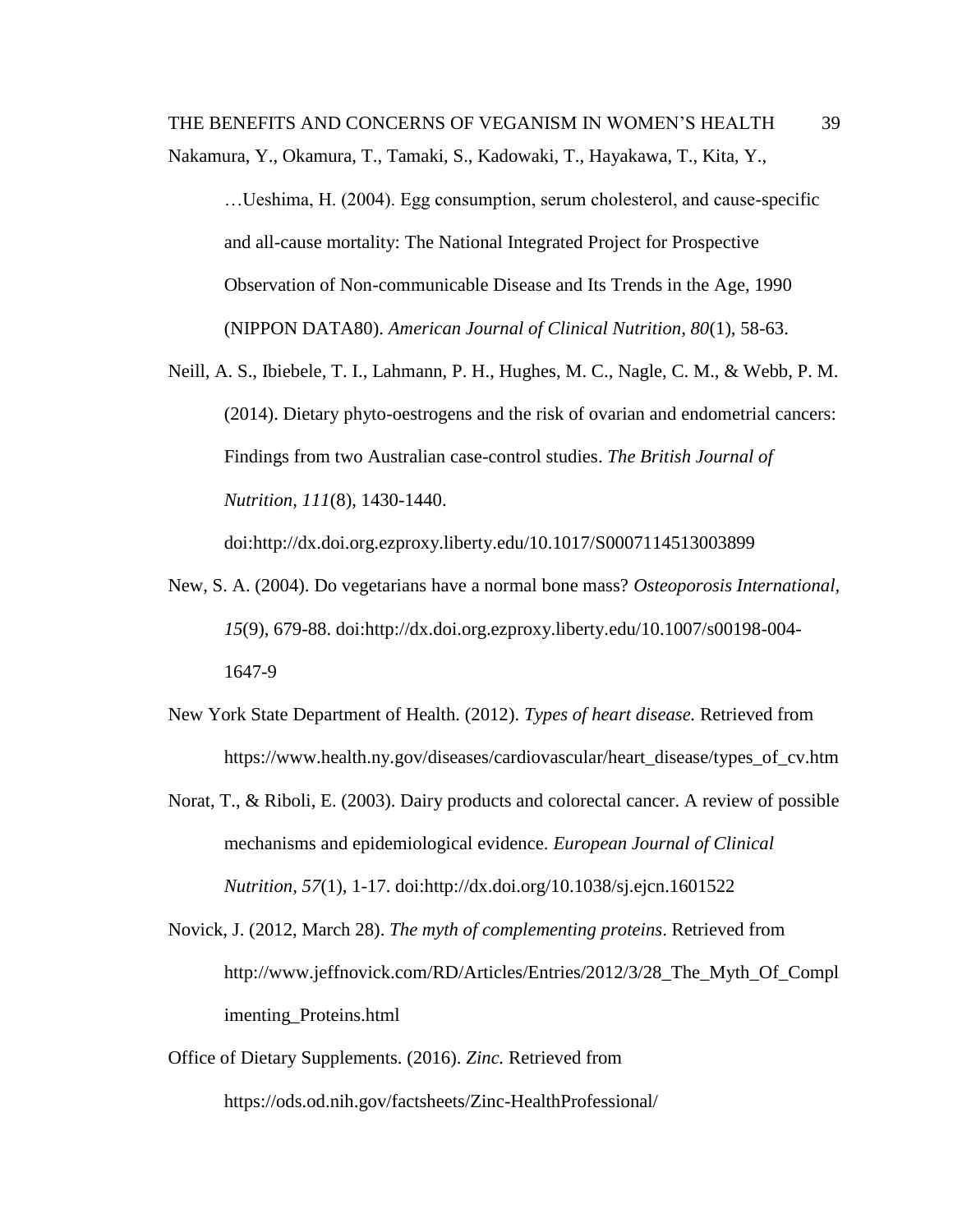THE BENEFITS AND CONCERNS OF VEGANISM IN WOMEN'S HEALTH 40 Office of the Surgeon General. (2004). *Bone health and osteoporosis: A report of the Surgeon General*. Rockville, MD: U.S. Department of Health and Human Service.

Papamandjaris, A.A., White, M.D., Raeini-Sarjaz, M., & Jones, P.J. (2000). Endogenous fat oxidation during medium chain versus long chain triglyceride feeding in healthy women. *International Journal of Obesity and Related Metabolic Disorders, 24*(9), 1158-1166.

- Papapolychroniadis, C. (2004). Environmental and other risk factors for colorectal carcinogenesis. *Techniques in Coloproctology, 8*, s7-9. doi:http://dx.doi.org/10.1007/s10151-004-0097-x
- Penney, D.S. & Miller, K.G. (2008). Nutritional counseling for vegetarians during pregnancy and lactation. *Journal of Midwifery & Women's Health, 53*(1), 37-44.
- Phares, E.H. (2014). *Dietary linoleic acid and risk of coronary heart disease.* Retrieved from https://www.hsph.harvard.edu/nutritionsource/2014/11/05/dietary-linoleicacid-and-risk-of-coronary-heart-disease/
- The Physicians Committee for Responsible Medicine (n.d. a). *Health concerns about dairy products.* Retrieved from http://www.pcrm.org/health/diets/vegdiets/healthconcerns-about-dairy-products

The Physicians Committee for Responsible Medicine. (n.d. b). *The protein myth.*  Retrieved from

http://www.pcrm.org/sites/default/files/pdfs/health/faq\_protein.pdf

Position of the American Dietetic Association and Dietitians of Canada: Vegetarian diets. (2003). *Canadian Journal of Dietetic Practice and Research, 64*(2), 62-81.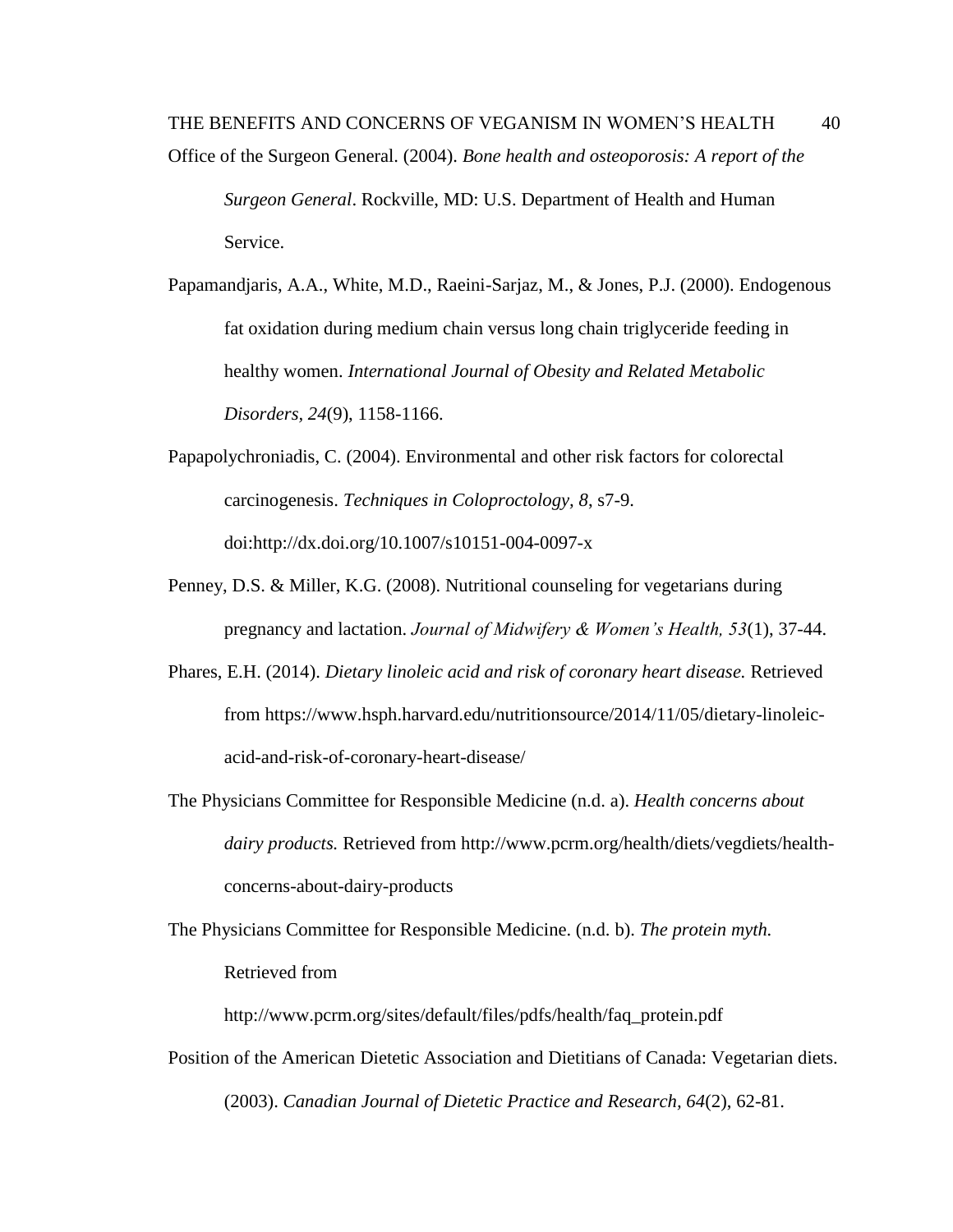THE BENEFITS AND CONCERNS OF VEGANISM IN WOMEN'S HEALTH 41 Position of the American Dietetic Association: Vegetarian diets. (2009). *Journal of the* 

*American Dietetic Association, 109*, 1266-1282. doi: 10.1016/j.jada.2009.05.027

Rinaldi, S., Campbell, E.E., Fournier, J., O'Connor, C., Madill, J. (2016). A comprehensive review of the literature supporting recommendations from the Canadian Diabetes Association for the use of a plant-based diet for management of type 2 diabetes. *Canadian Journal of Diabetes, 40(*10), 471-477. doi:http://dx.doi.org/10.1016/j.jcjd.2016.02.011

Rossi, M., Edefonti, V., Parpinel, M., Lagiou, P., Franchi, M., Ferraroni, M., . . . La Vecchia, C. (2013). Proanthocyanidins and other flavonoids in relation to endometrial cancer risk: A case-control study in Italy. *The British Journal of Cancer, 109*(7), 1914-1920.

doi:http://dx.doi.org.ezproxy.liberty.edu/10.1038/bjc.2013.447

- Ruxton, C. (2010). Recommendations for the use of eggs in the diet. *Nursing Standard, 24*(37), 47-56.
- Ruxton, C. (2013). Value of eggs during pregnancy and early childhood. *Nursing Standard, 27*(24), 41-50.
- Shannon, J., Cook, L. S., & Stanford, J. L. (2003). Dietary intake and risk of postmenopausal breast cancer (United States). *Cancer Causes & Control, 14*(1), 19-27.
- Silverberg, D.S., Wexler, D., & Iaina, A. (2004). The role of anemia in the progression of congestive heart failure. Is there a place for erythropoietin and intravenous iron? *Journal of Nephrology, 17*(6), 749-761.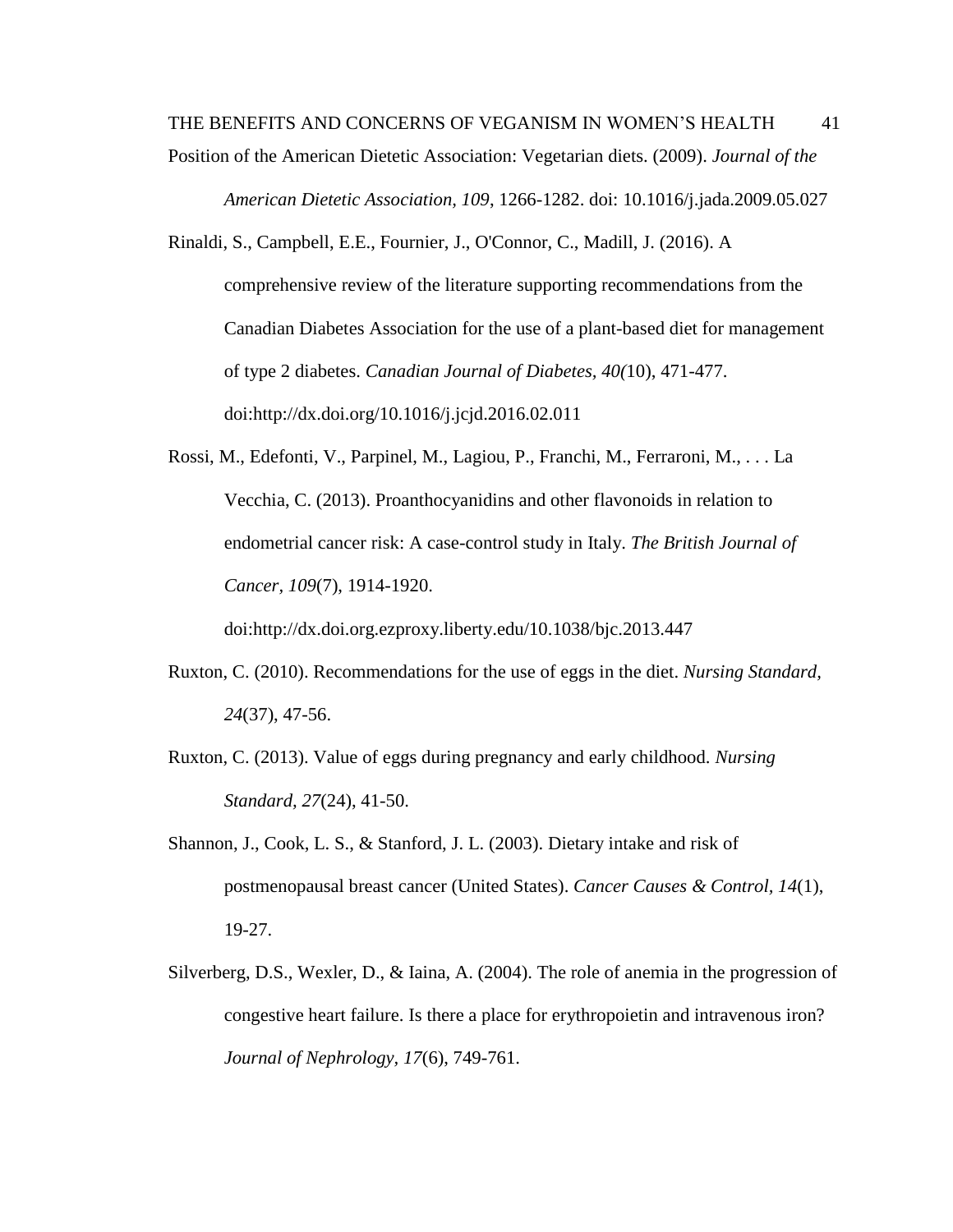THE BENEFITS AND CONCERNS OF VEGANISM IN WOMEN'S HEALTH 42

- Sluijs, I., Beulens, J.W., van der A, D.L., Spijkerman, A.M., Grobbee, D.E., & van der Schouw, Y.T. (2010). Dietary intake of total, animal, and vegetable protein and risk of type 2 diabetes in the European Prospective Investigation into Cancer and Nutrition (EPIC)-NL study. *Diabetes Care, 33*(1), 43-8.
- Smith-Warner, S.A., Spiegelman, D., Yaun, S.S., Albanes, D., Beeson, W.L., van den Brandt, P.A., …Hunter, D.J. (2003). Fruits, vegetables and lung cancer: A pooled analysis of cohort studies. *International Journal of Cancer, 107*(6), 1001-1011. doi:10.1002/ijc.11490
- Smolinska, K., & Paluszkiewicz, P. (2010). Risk of colorectal cancer in relation to frequency and total amount of red meat consumption. Systematic review and meta-analysis. *Archives of Medical Science, 6*(4), 605-610.
- Spencer, E.A., Appleby, P.N., Davey, G.K., & Key, T.J. (2003). Diet and body mass index in 38000 EPIC-Oxford meat-eaters, fish-eaters, vegetarians and vegans. *International Journal of Obesity, 27*(3), 728-734.
- St-Onge, M.P., Bosarge, A., Goree, L.L.T., & Darnell, B. (2008). Medium chain triglyceride oil consumption as part of a weight loss diet does not lead to an adverse metabolic profile when compared to olive oil. *Journal of the American College of Nutrition, 27*(5), 547-552.
- Thorning, T.K., Raben, A., Tholstrup, T., Soedamah-Muthu, S.S., & Givens, I. (2016). Milk and dairy products: Good or bad for human health? An assessment of the totality of scientific evidence. *Food & Nutrition Research, 60*, 1-11.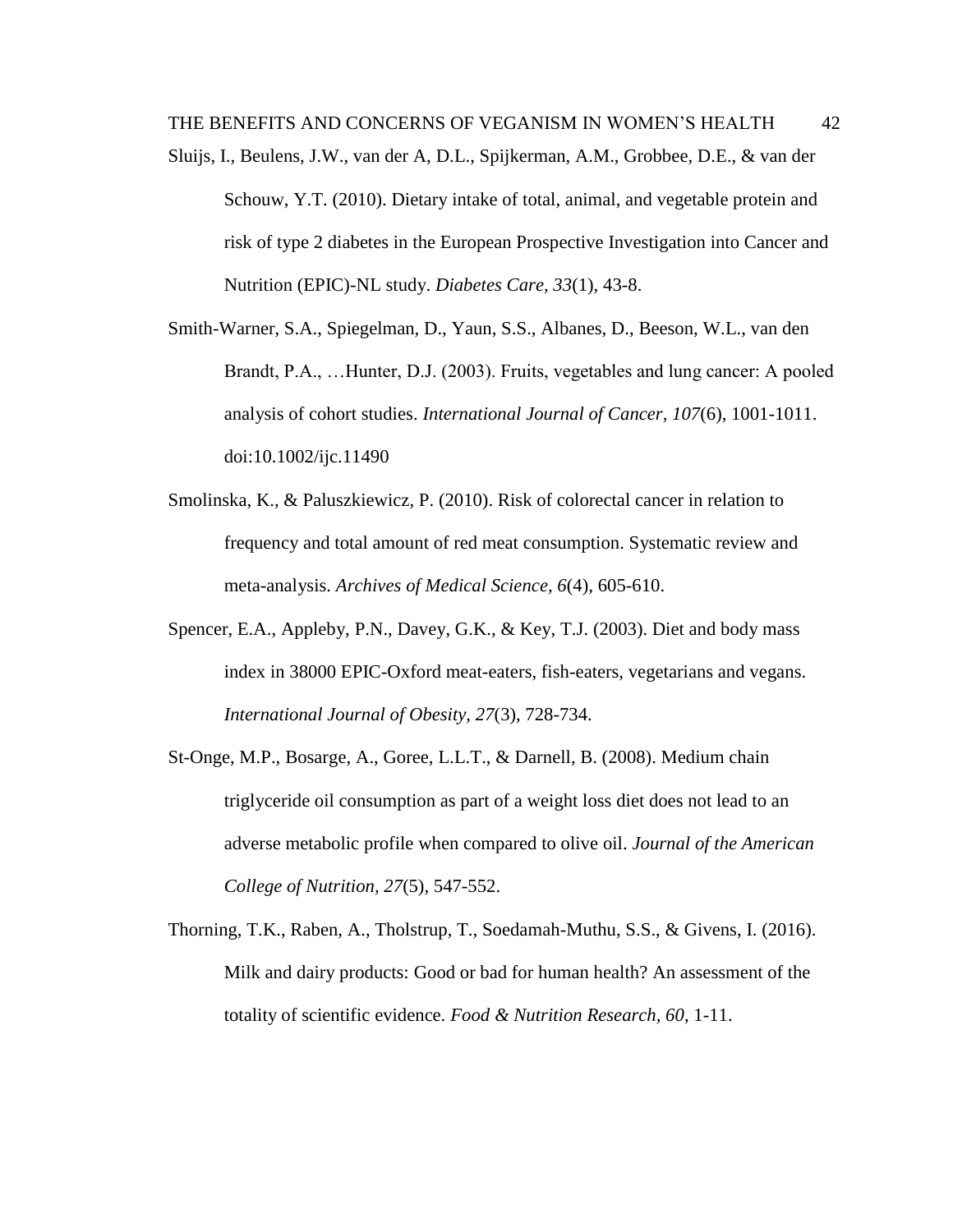THE BENEFITS AND CONCERNS OF VEGANISM IN WOMEN'S HEALTH 43 Torres-Sanchez, L., Galvan-Portillo, M., Wolff, M.S., & Lopez-Carrillo, L. (2009).

Dietary consumption of phytochemicals and breast cancer risk in Mexican women. *Public Health Nutrition, 12*(6), 825-831.

- Trapp, C. & Levin, S. (2012). Preparing to prescribe plant-based diets for diabetes prevention and treatment. *Diabetes Spectrum, 25*(1), 38-44.
- Turner-McGrievy, G.M., Barnard, N.D., & Scialli, A.R. (2007). A two-year randomized weight loss trial comparing a vegan diet to a more moderate low-fat diet. *Obesity, 15*(9), 2276-2281.
- Turner-McGrievy, G.M., Davidson, C.R., Wingard, E.E., Wilcox, S., & Frongillo, E.A. (2015). Comparative effectiveness of plant-based diets for weight loss: A randomized controlled trial of five different diets. *Nutrition, 31*(2), 350-358. doi: http://dx.doi.org/10.1016/j.nut.2014.09.002
- Tuso, P.J., Ismail, M.H., Ha, B.P., & Bartolotto, C. (2013). Nutritional update for physicians: Plant-based diets. *The Permanente Journal, 17*(2), 61-66.
- Tyree, S., Baker, B. R., & Weatherspoon, D. (2012). On veganism and pregnancy. *International Journal of Childbirth Education, 27*, 43-49.
- United States Department of Agriculture (USDA). (2016, July 29). *All about the dairy group*. Retrieved from https://www.choosemyplate.gov/dairy
- The Vegetarian Society of the United Kingdom Limited (2016, October). *What is a vegetarian?* Retrieved from https://www.vegsoc.org/definition
- Wein, H. (2016, March 22). When HDL cholesterol doesn't protect against heart disease. Retrieved from https://www.nih.gov/news-events/nih-research-matters/when-hdlcholesterol-doesnt-protect-against-heart-disease